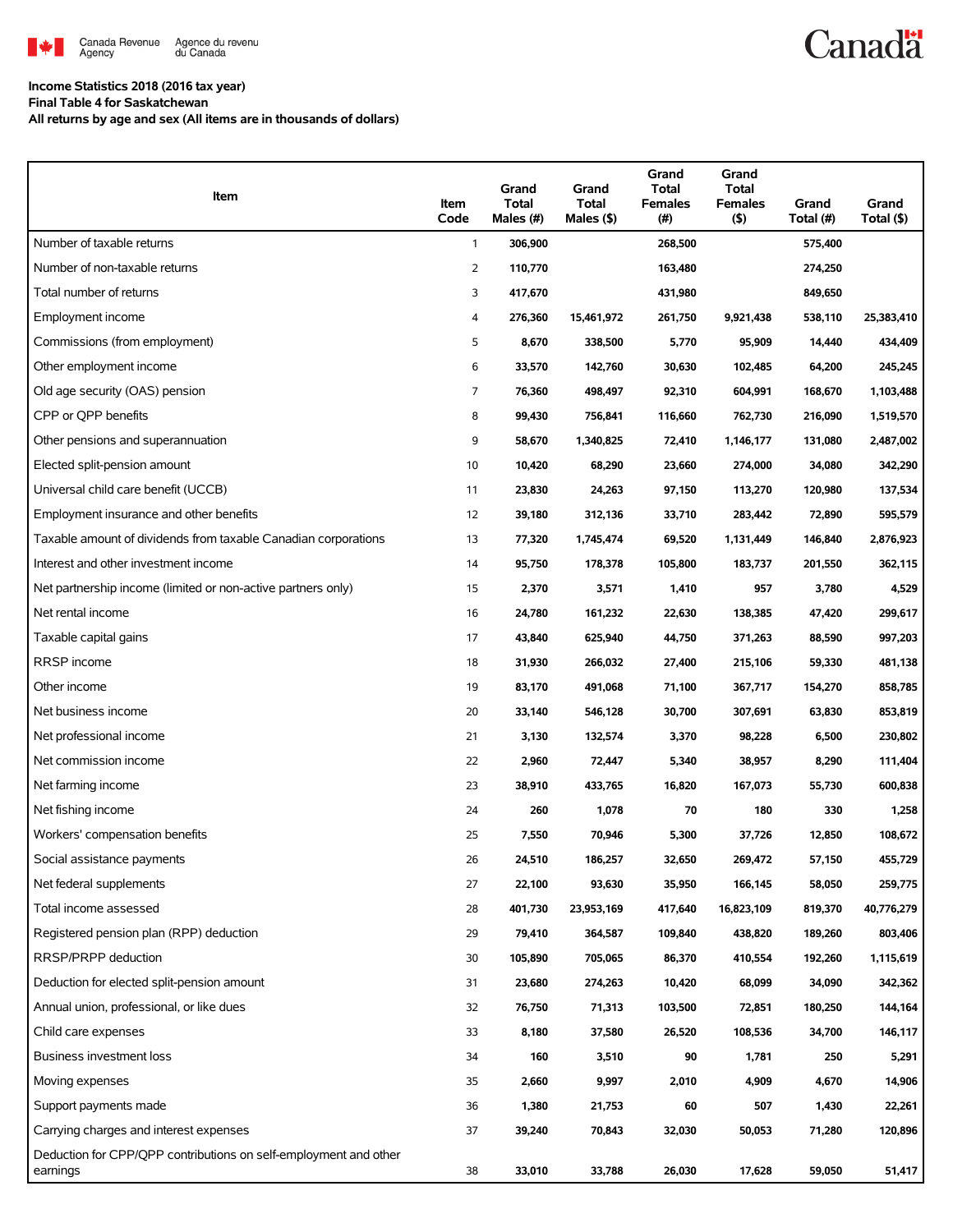

### **Income Statistics 2018 (2016 tax year) Final Table 4 for Saskatchewan**

**All returns by age and sex (All items are in thousands of dollars)**

| Item                                                                                          | Item<br>Code | Grand<br><b>Total</b><br>Males (#) | Grand<br><b>Total</b><br>Males $($ \$) | Grand<br><b>Total</b><br><b>Females</b><br>(#) | Grand<br><b>Total</b><br><b>Females</b><br>(5) | Grand<br>Total (#) | Grand<br>Total (\$) |
|-----------------------------------------------------------------------------------------------|--------------|------------------------------------|----------------------------------------|------------------------------------------------|------------------------------------------------|--------------------|---------------------|
| Deduction for provincial parental insurance plan (PPIP) premiums on<br>self-employment income | 39           |                                    |                                        |                                                |                                                |                    |                     |
| Exploration and development expenses                                                          | 40           | 1,850                              | 7,930                                  | 970                                            | 2,859                                          | 2,820              | 10,789              |
| Other employment expenses                                                                     | 41           | 16,830                             | 80,732                                 | 7,370                                          | 21,758                                         | 24,190             | 102,489             |
| Clergy residence deduction                                                                    | 42           | 1,140                              | 15,032                                 | 280                                            | 3,170                                          | 1,420              | 18,202              |
| Other deductions                                                                              | 43           | 11,270                             | 29,205                                 | 10,760                                         | 35,834                                         | 22,030             | 65,038              |
| Total deductions before adjustments                                                           | 44           | 241,220                            | 1,725,741                              | 225,800                                        | 1,238,410                                      | 467,020            | 2,964,152           |
| Social benefits repayment                                                                     | 45           | 11,870                             | 33,576                                 | 5,210                                          | 16,468                                         | 17,080             | 50,044              |
| Net income                                                                                    | 46           | 399,990                            | 22,233,865                             | 416,220                                        | 15,581,446                                     | 816,210            | 37,815,310          |
| Canadian Forces personnel and police deduction                                                | 47           | 20                                 | 302                                    |                                                |                                                | 30                 | 379                 |
| Security options deductions                                                                   | 48           | 380                                | 11,218                                 | 90                                             | 1,425                                          | 470                | 12,643              |
| Other payments deduction                                                                      | 49           | 48,390                             | 350,640                                | 65,860                                         | 473,136                                        | 114,250            | 823,776             |
| Non-capital losses of other years                                                             | 50           | 350                                | 2,909                                  | 390                                            | 3,194                                          | 730                | 6,104               |
| Net capital losses of other years                                                             | 51           | 7,910                              | 18,483                                 | 6,230                                          | 10,466                                         | 14,150             | 28,949              |
| Capital gains deduction                                                                       | 52           | 4,350                              | 384,708                                | 2,900                                          | 204,454                                        | 7,250              | 589,162             |
| Northern residents deductions                                                                 | 53           | 4,150                              | 14,181                                 | 2,900                                          | 8,840                                          | 7,050              | 23,021              |
| <b>Additional deductions</b>                                                                  | 54           | 850                                | 3,399                                  | 1,230                                          | 8,551                                          | 2,080              | 11,950              |
| Farming/fishing losses of prior years                                                         | 55           | 970                                | 11,447                                 | 280                                            | 2,262                                          | 1,250              | 13,710              |
| Total deductions from net income                                                              | 56           | 65,610                             | 797,455                                | 78,340                                         | 712,460                                        | 143,950            | 1,509,915           |
| Taxable income assessed                                                                       | 57           | 390,080                            | 21,441,757                             | 407,890                                        | 14,870,681                                     | 797,970            | 36,312,439          |
| Basic personal amount                                                                         | 58           | 417,670                            | 4,776,974                              | 431,970                                        | 4,943,208                                      | 849,640            | 9,720,182           |
| Age amount                                                                                    | 59           | 73,360                             | 446,713                                | 90,920                                         | 584,419                                        | 164,280            | 1,031,132           |
| Spouse or common-law partner amount                                                           | 60           | 44,930                             | 348,970                                | 14,610                                         | 117,816                                        | 59,540             | 466,786             |
| Amount for an eligible dependant                                                              | 61           | 5,200                              | 56,065                                 | 27,990                                         | 305,301                                        | 33,190             | 361,366             |
| Family caregiver amount for children under 18 years of age                                    | 62           | 1,910                              | 4,922                                  | 1,930                                          | 5,896                                          | 3,840              | 10,818              |
| Amount for infirm dependants age 18 or older                                                  | 63           | 200                                | 1,009                                  | 170                                            | 917                                            | 370                | 1,926               |
| CPP or QPP contributions through employment                                                   | 64           | 256,320                            | 481,493                                | 243,450                                        | 364,093                                        | 499,760            | 845,586             |
| CPP or OPP contributions on self-employment and other earnings                                | 65           | 33,010                             | 33,788                                 | 26,030                                         | 17,628                                         | 59,050             | 51,417              |
| Employment insurance premiums                                                                 | 66           | 247,480                            | 175,794                                | 238,670                                        | 143,407                                        | 486,140            | 319,200             |
| PPIP premiums paid                                                                            | 67           |                                    |                                        |                                                |                                                |                    |                     |
| PPIP premiums payable on employment income                                                    | 68           |                                    |                                        |                                                |                                                |                    |                     |
| PPIP premiums payable on self-employment income                                               | 69           |                                    |                                        |                                                |                                                |                    |                     |
| Volunteer firefighters' amount/search and rescue volunteers' amount                           | 70           | 2,310                              | 6,942                                  | 240                                            | 729                                            | 2,560              | 7,671               |
| Canada employment amount                                                                      | 71           | 283,080                            | 320,679                                | 267,030                                        | 300,008                                        | 550,110            | 620,686             |
| Public transit amount                                                                         | 72           | 8,750                              | 3,353                                  | 10,650                                         | 3,999                                          | 19,400             | 7,352               |
| Children's arts amount                                                                        | 73           | 10,840                             | 3,485                                  | 8,800                                          | 2,678                                          | 19,640             | 6,163               |
| Home accessibility expenses                                                                   | 74           | 200                                | 939                                    | 190                                            | 734                                            | 390                | 1,673               |
| Home buyers' amount                                                                           | 75           | 4,360                              | 20,111                                 | 2,570                                          | 11,286                                         | 6,930              | 31,397              |
| Pension income amount                                                                         | 76           | 65,260                             | 123,620                                | 84,030                                         | 156,702                                        | 149,290            | 280,322             |

**Canadä**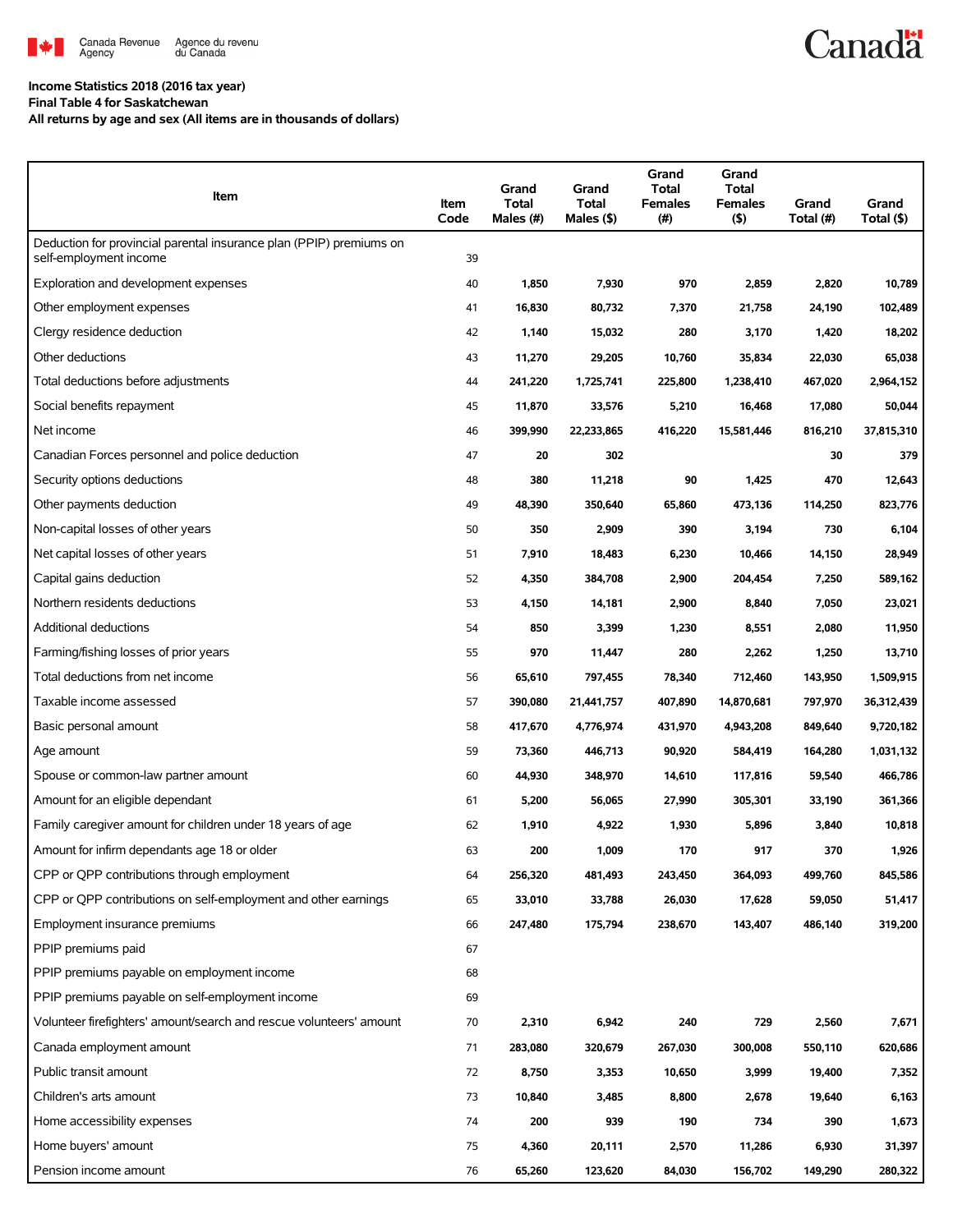

# **Canadä**

### **Income Statistics 2018 (2016 tax year)**

**Final Table 4 for Saskatchewan**

**All returns by age and sex (All items are in thousands of dollars)**

| Item                                                              | Item<br>Code | Grand<br><b>Total</b><br>Males (#) | Grand<br><b>Total</b><br>Males (\$) | Grand<br><b>Total</b><br><b>Females</b><br>(# ) | Grand<br><b>Total</b><br><b>Females</b><br>(5) | Grand<br>Total (#) | Grand<br>Total (\$) |
|-------------------------------------------------------------------|--------------|------------------------------------|-------------------------------------|-------------------------------------------------|------------------------------------------------|--------------------|---------------------|
| Caregiver amount                                                  | 77           | 1,910                              | 10,591                              | 1,720                                           | 9,168                                          | 3,630              | 19,759              |
| Disability amount                                                 | 78           | 12,180                             | 97,406                              | 13,130                                          | 104,969                                        | 25,310             | 202,375             |
| Disability amount transferred from a dependant                    | 79           | 3,400                              | 37,072                              | 3,230                                           | 33,976                                         | 6,640              | 71,048              |
| Interest paid on student loans                                    | 80           | 5,020                              | 3,201                               | 10,040                                          | 6,468                                          | 15,060             | 9,669               |
| Tuition, education, and textbook amounts                          | 81           | 24,530                             | 132,642                             | 27,640                                          | 166,035                                        | 52,170             | 298,677             |
| Tuition, education, and textbook amounts transferred from a child | 82           | 7,910                              | 40,643                              | 5,730                                           | 28,179                                         | 13,640             | 68,822              |
| Amounts transferred from spouse or common-law partner             | 83           | 18,600                             | 107,196                             | 12,010                                          | 64,170                                         | 30,610             | 171,367             |
| Medical expenses                                                  | 84           | 50,520                             | 154,015                             | 75,930                                          | 214,243                                        | 126,450            | 368,258             |
| Total tax credits on personal amounts                             | 85           | 417,670                            | 1,108,199                           | 431,980                                         | 1,137,940                                      | 849,640            | 2,246,139           |
| Allowable charitable donations and government gifts               | 86           | 95,030                             | 199,507                             | 82,640                                          | 125,652                                        | 177,660            | 325,159             |
| Eligible cultural and ecological gifts                            | 87           | 90                                 | 429                                 | 80                                              | 286                                            | 170                | 715                 |
| Total tax credit on donations and gifts                           | 88           | 94,720                             | 57,454                              | 82,320                                          | 35,315                                         | 177,030            | 92,768              |
| Total federal non-refundable tax credits                          | 89           | 417,670                            | 1,165,652                           | 431,980                                         | 1,173,255                                      | 849,640            | 2,338,907           |
| Federal dividend tax credit                                       | 90           | 71,540                             | 201,134                             | 61,520                                          | 130,442                                        | 133,060            | 331,576             |
| Minimum tax carryover                                             | 91           | 2,780                              | 7,656                               | 1,640                                           | 4,238                                          | 4,420              | 11,894              |
| Basic federal tax                                                 | 92           | 298,890                            | 2,706,816                           | 260,680                                         | 1,416,369                                      | 559,580            | 4,123,185           |
| Federal foreign tax credit                                        | 93           | 20,400                             | 11,192                              | 19,680                                          | 5,041                                          | 40,080             | 16,233              |
| Federal political contribution tax credit                         | 94           | 4,190                              | 804                                 | 2,590                                           | 446                                            | 6,780              | 1,250               |
| Investment tax credit                                             | 95           | 860                                | 724                                 | 260                                             | 302                                            | 1,110              | 1,026               |
| Labour-sponsored funds tax credit (federally registered)          | 96           | 720                                | 79                                  | 540                                             | 48                                             | 1,260              | 128                 |
| Labour-sponsored funds tax credit (provincially registered)       | 97           | 8,230                              | 5,294                               | 5,610                                           | 3,384                                          | 13,840             | 8,678               |
| Alternative minimum tax payable                                   | 98           | 1,750                              | 11,114                              | 1,100                                           | 6,094                                          | 2,850              | 17,208              |
| Net federal tax                                                   | 99           | 298,050                            | 2,689,657                           | 259,890                                         | 1,407,264                                      | 557,940            | 4,096,921           |
| CPP contributions on self-employment                              | 100          | 33,010                             | 67,577                              | 26,030                                          | 35,256                                         | 59,050             | 102,833             |
| Social Benefits repayment                                         | 101          | 11,870                             | 33,576                              | 5,210                                           | 16,468                                         | 17,080             | 50,044              |
| Working income tax benefit (WITB)                                 | 102          | 19,460                             | 14,475                              | 19,160                                          | 15,507                                         | 38,610             | 29,982              |
| Children's fitness tax credit                                     | 103          | 28,110                             | 2,486                               | 24,700                                          | 2,072                                          | 52,810             | 4,558               |
| Eligible educator school supply tax credit                        | 104          | 290                                | 18                                  | 1,470                                           | 96                                             | 1,770              | 114                 |
| Net provincial or territorial tax                                 | 105          | 273,560                            | 1,516,441                           | 221,060                                         | 774,759                                        | 494,620            | 2,291,200           |
| Total tax payable                                                 | 106          | 306,900                            | 4,307,265                           | 268,500                                         | 2,233,831                                      | 575,400            | 6,541,096           |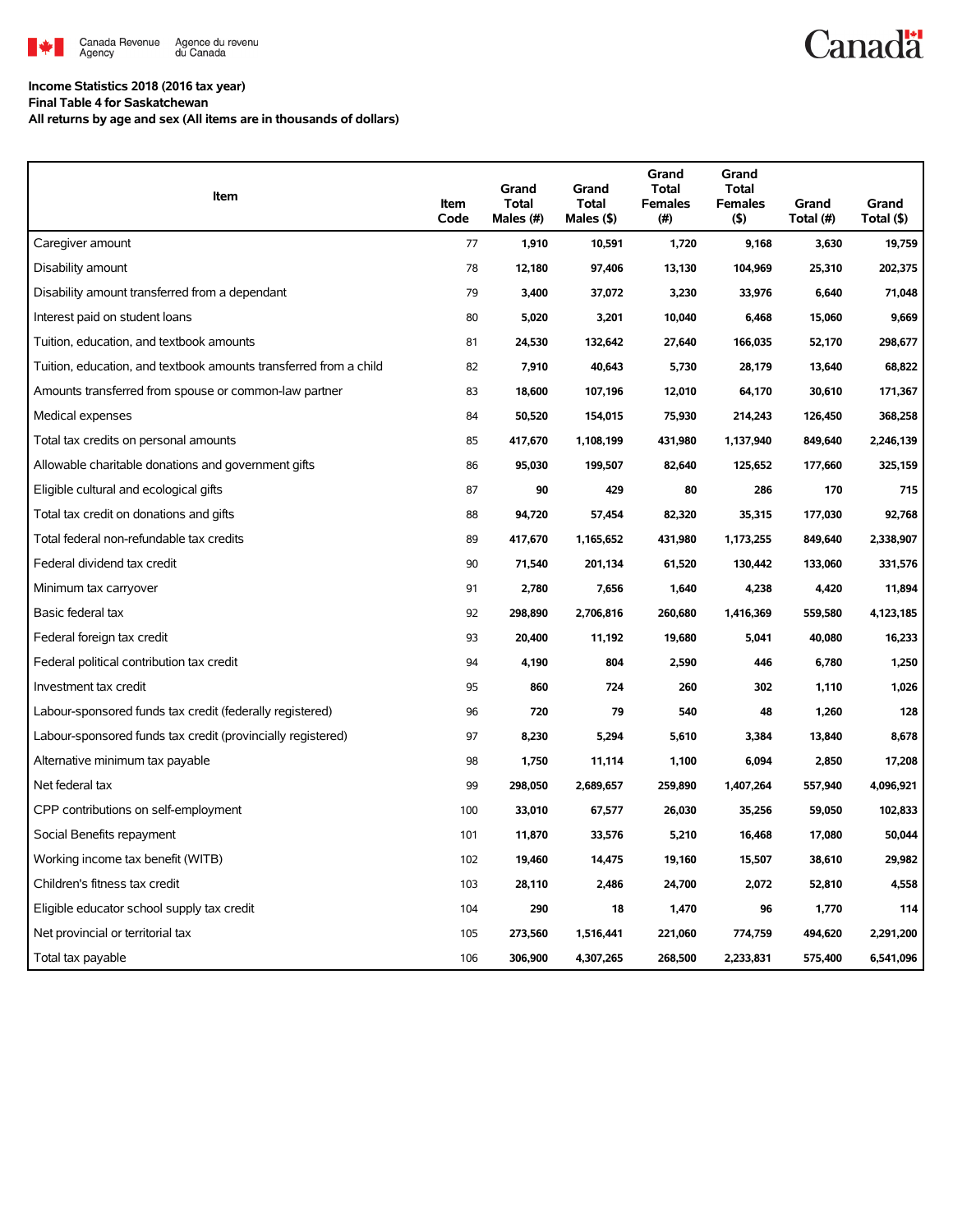| Item                                                                                          | Item<br>Code   | Age<br>Group:<br>Under 20<br>Males (#) | Age<br>Group:<br>Under 20<br>Males (\$) | Age<br>Group:<br>Under 20<br>Females (#) | Age<br>Group:<br>Under 20<br>Females (\$) |
|-----------------------------------------------------------------------------------------------|----------------|----------------------------------------|-----------------------------------------|------------------------------------------|-------------------------------------------|
| Number of taxable returns                                                                     | $\mathbf{1}$   | 4,730                                  |                                         | 2,900                                    |                                           |
| Number of non-taxable returns                                                                 | 2              | 12,830                                 |                                         | 14,970                                   |                                           |
| Total number of returns                                                                       | 3              | 17,550                                 |                                         | 17,870                                   |                                           |
| Employment income                                                                             | 4              | 14,400                                 | 160,565                                 | 14,370                                   | 121,072                                   |
| Commissions (from employment)                                                                 | 5              |                                        |                                         | 270                                      | 314                                       |
| Other employment income                                                                       | 6              | 610                                    | 1,640                                   | 710                                      | 1,330                                     |
| Old age security (OAS) pension                                                                | $\overline{7}$ |                                        |                                         |                                          |                                           |
| CPP or QPP benefits                                                                           | 8              | 560                                    | 1,480                                   | 610                                      | 1,683                                     |
| Other pensions and superannuation                                                             | 9              | 20                                     | 125                                     | 30                                       | 140                                       |
| Elected split-pension amount                                                                  | 10             |                                        |                                         |                                          |                                           |
| Universal child care benefit (UCCB)                                                           | 11             | 150                                    | 78                                      | 640                                      | 639                                       |
| Employment insurance and other benefits                                                       | 12             | 400                                    | 1,806                                   | 140                                      | 582                                       |
| Taxable amount of dividends from taxable Canadian corporations                                | 13             | 750                                    | 9,986                                   | 760                                      | 10,909                                    |
| Interest and other investment income                                                          | 14             | 810                                    | 561                                     | 780                                      | 256                                       |
| Net partnership income (limited or non-active partners only)                                  | 15             |                                        |                                         |                                          |                                           |
| Net rental income                                                                             | 16             | 20                                     | 124                                     |                                          |                                           |
| Taxable capital gains                                                                         | 17             | 470                                    | 1,156                                   | 440                                      | 1,686                                     |
| <b>RRSP</b> income                                                                            | 18             | 30                                     | 120                                     | 30                                       | 47                                        |
| Other income                                                                                  | 19             | 2,540                                  | 10,512                                  | 3,060                                    | 12,763                                    |
| Net business income                                                                           | 20             | 530                                    | 3,257                                   | 450                                      | 2,052                                     |
| Net professional income                                                                       | 21             | 10                                     | 48                                      | 20                                       | 57                                        |
| Net commission income                                                                         | 22             | 30                                     | 92                                      | 40                                       | 67                                        |
| Net farming income                                                                            | 23             | 470                                    | 5,031                                   | 290                                      | 4,486                                     |
| Net fishing income                                                                            | 24             |                                        |                                         |                                          |                                           |
| Workers' compensation benefits                                                                | 25             | 130                                    | 225                                     | 70                                       | 111                                       |
| Social assistance payments                                                                    | 26             | 630                                    | 3,243                                   | 900                                      | 4,813                                     |
| Net federal supplements                                                                       | 27             |                                        |                                         |                                          |                                           |
| Total income assessed                                                                         | 28             | 15,980                                 | 200,493                                 | 16,200                                   | 163,044                                   |
| Registered pension plan (RPP) deduction                                                       | 29             | 580                                    | 330                                     | 570                                      | 305                                       |
| RRSP/PRPP deduction                                                                           | 30             | 320                                    | 460                                     | 130                                      | 130                                       |
| Deduction for elected split-pension amount                                                    | 31             |                                        |                                         |                                          |                                           |
| Annual union, professional, or like dues                                                      | 32             | 2,240                                  | 538                                     | 2,310                                    | 427                                       |
| Child care expenses                                                                           | 33             |                                        |                                         |                                          |                                           |
| Business investment loss                                                                      | 34             |                                        |                                         |                                          |                                           |
| Moving expenses                                                                               | 35             | 90                                     | 48                                      | 100                                      | 59                                        |
| Support payments made                                                                         | 36             |                                        |                                         |                                          |                                           |
| Carrying charges and interest expenses                                                        | 37             | 170                                    | 43                                      | 130                                      | 45                                        |
| Deduction for CPP/QPP contributions on self-employment and other earnings                     | 38             | 490                                    | 148                                     | 310                                      | 57                                        |
| Deduction for provincial parental insurance plan (PPIP) premiums on self-employment<br>income | 39             |                                        |                                         |                                          |                                           |
| Exploration and development expenses                                                          | 40             |                                        |                                         |                                          |                                           |
| Other employment expenses                                                                     | 41             | 100                                    | 167                                     |                                          |                                           |
| Clergy residence deduction                                                                    | 42             |                                        |                                         |                                          |                                           |
| Other deductions                                                                              | 43             | 60                                     | 49                                      | 50                                       | 23                                        |
| Total deductions before adjustments                                                           | 44             | 3,350                                  | 1,785                                   | 3,020                                    | 1,130                                     |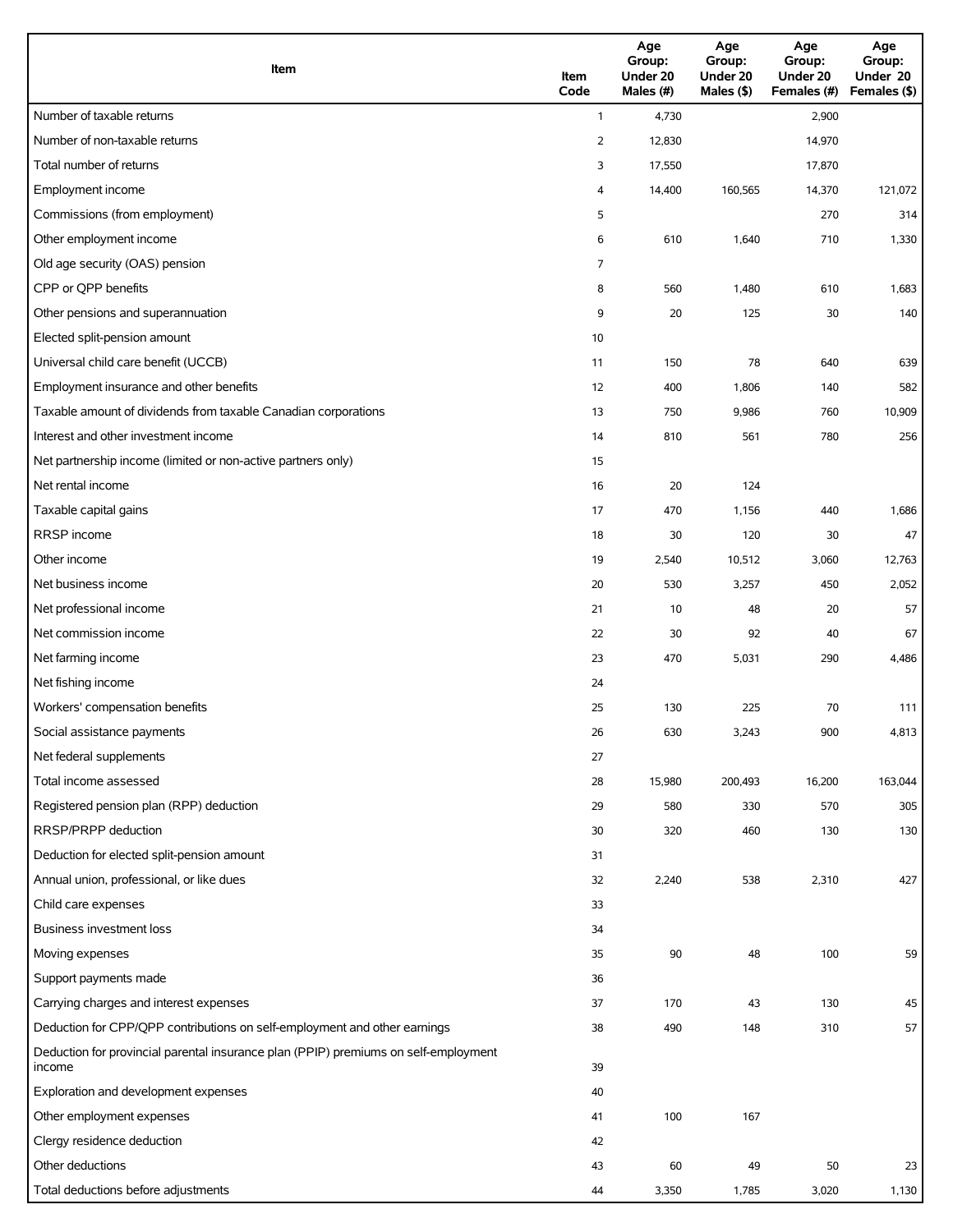| Item                                                                | <b>Item Code</b> | Under 20<br>Males (#) | Under 20<br>Males (\$) | Age Group: Age Group: Age Group: Age Group:<br>Under 20<br>Females (#) | Under 20<br>Females (\$) |
|---------------------------------------------------------------------|------------------|-----------------------|------------------------|------------------------------------------------------------------------|--------------------------|
| Social benefits repayment                                           | 45               |                       |                        |                                                                        |                          |
| Net income                                                          | 46               | 15,980                | 198,741                | 16,190                                                                 | 161,971                  |
| Canadian Forces personnel and police deduction                      | 47               |                       |                        |                                                                        |                          |
| Security options deductions                                         | 48               |                       |                        |                                                                        |                          |
| Other payments deduction                                            | 49               | 750                   | 3,469                  | 960                                                                    | 4,924                    |
| Non-capital losses of other years                                   | 50               |                       |                        |                                                                        |                          |
| Net capital losses of other years                                   | 51               |                       |                        |                                                                        |                          |
| Capital gains deduction                                             | 52               | 20                    | 660                    | 20                                                                     | 865                      |
| Northern residents deductions                                       | 53               | 30                    | 56                     | 40                                                                     | 48                       |
| <b>Additional deductions</b>                                        | 54               |                       |                        |                                                                        |                          |
| Farming/fishing losses of prior years                               | 55               |                       |                        |                                                                        |                          |
| Total deductions from net income                                    | 56               | 810                   | 4,209                  | 1,020                                                                  | 5,850                    |
| Taxable income assessed                                             | 57               | 15,540                | 194,534                | 15,710                                                                 | 156,130                  |
| Basic personal amount                                               | 58               | 17,550                | 201,208                | 17,870                                                                 | 204,898                  |
| Age amount                                                          | 59               |                       |                        |                                                                        |                          |
| Spouse or common-law partner amount                                 | 60               | 30                    | 312                    | 50                                                                     | 529                      |
| Amount for an eligible dependant                                    | 61               |                       |                        | 410                                                                    | 4,674                    |
| Family caregiver amount for children under 18 years of age          | 62               |                       |                        | 20                                                                     | 38                       |
| Amount for infirm dependants age 18 or older                        | 63               |                       |                        |                                                                        |                          |
| CPP or QPP contributions through employment                         | 64               | 8,680                 | 4,418                  | 8,530                                                                  | 2,779                    |
| CPP or QPP contributions on self-employment and other earnings      | 65               | 490                   | 148                    | 310                                                                    | 57                       |
| Employment insurance premiums                                       | 66               | 11,900                | 2,693                  | 11,740                                                                 | 2,037                    |
| PPIP premiums paid                                                  | 67               |                       |                        |                                                                        |                          |
| PPIP premiums payable on employment income                          | 68               |                       |                        |                                                                        |                          |
| PPIP premiums payable on self-employment income                     | 69               |                       |                        |                                                                        |                          |
| Volunteer firefighters' amount/search and rescue volunteers' amount | 70               | 40                    | 120                    |                                                                        |                          |
| Canada employment amount                                            | 71               | 14,530                | 16,393                 | 14,460                                                                 | 16,240                   |
| Public transit amount                                               | 72               | 540                   | 98                     | 800                                                                    | 142                      |
| Children's arts amount                                              | 73               |                       |                        |                                                                        |                          |
| Home accessibility expenses                                         | 74               |                       |                        |                                                                        |                          |
| Home buyers' amount                                                 | 75               | 30                    | 121                    |                                                                        |                          |
| Pension income amount                                               | 76               | 20                    | 32                     | 30                                                                     | 44                       |
| Caregiver amount                                                    | 77               |                       |                        |                                                                        |                          |
| Disability amount                                                   | 78               | 230                   | 2,054                  | 140                                                                    | 1,249                    |
| Disability amount transferred from a dependant                      | 79               |                       |                        |                                                                        |                          |
| Interest paid on student loans                                      | 80               |                       |                        | 10                                                                     | 2                        |
| Tuition, education, and textbook amounts                            | 81               | 1,550                 | 6,525                  | 1,660                                                                  | 6,515                    |
| Tuition, education, and textbook amounts transferred from a child   | 82               |                       |                        |                                                                        |                          |
| Amounts transferred from spouse or common-law partner               | 83               |                       |                        |                                                                        |                          |
| Medical expenses                                                    | 84               | 220                   | 274                    | 400                                                                    | 350                      |
| Total tax credits on personal amounts                               | 85               | 17,550                | 35,177                 | 17,870                                                                 | 35,942                   |
| Allowable charitable donations and government gifts                 | 86               | 290                   | 260                    | 290                                                                    | 321                      |
| Eligible cultural and ecological gifts                              | 87               |                       |                        |                                                                        |                          |
| Total tax credit on donations and gifts                             | 88               | 280                   | 78                     | 290                                                                    | 95                       |
| Total federal non-refundable tax credits                            | 89               | 17,550                | 35,255                 | 17,870                                                                 | 36,037                   |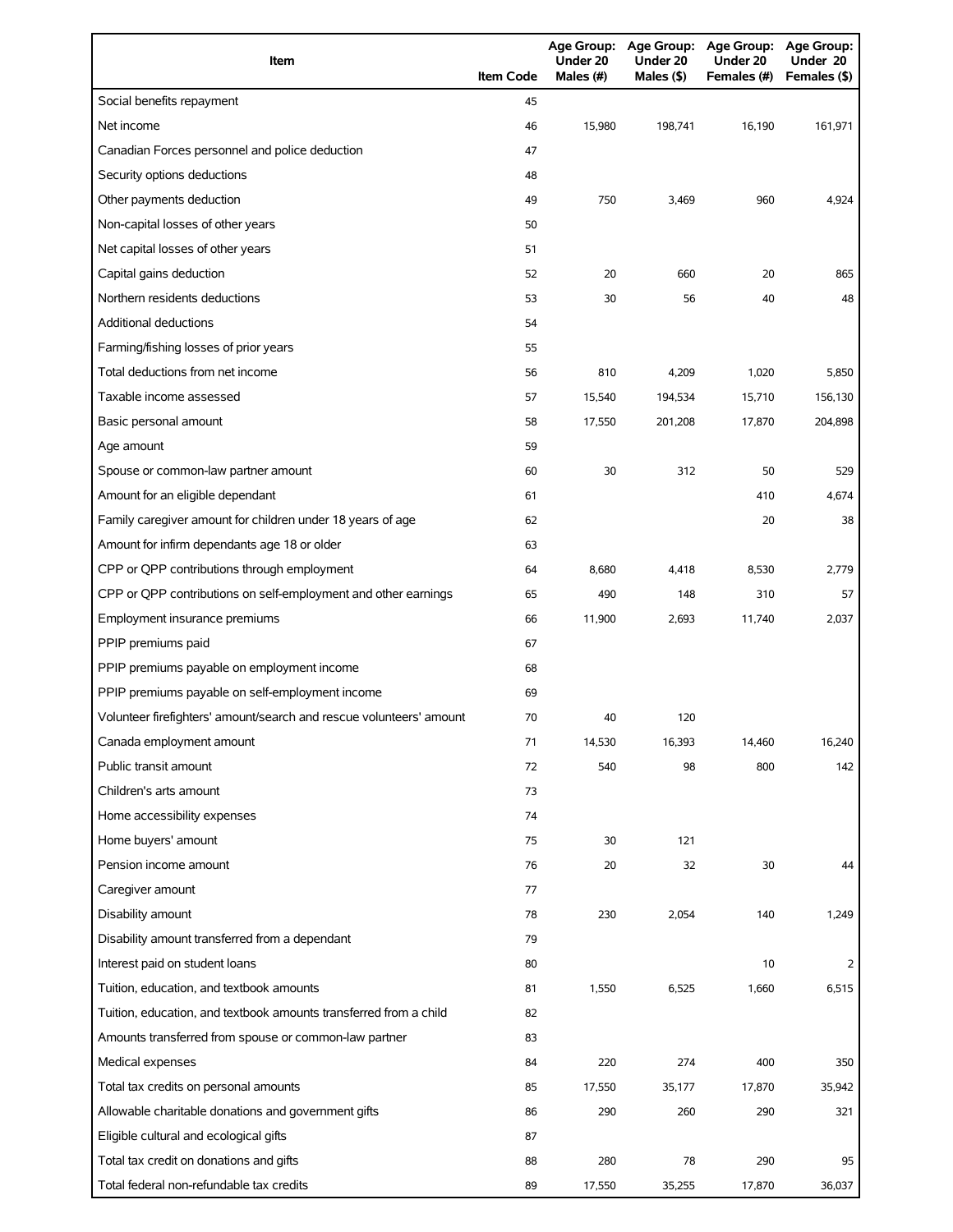| Item                                                        | <b>Item Code</b> | Under 20<br>Males (#) | Age Group: Age Group:<br>Under 20<br>Males $($ \$ $)$ | <b>Age Group:</b><br>Under 20<br>Females (#) | <b>Age Group:</b><br>Under 20<br>Females (\$) |
|-------------------------------------------------------------|------------------|-----------------------|-------------------------------------------------------|----------------------------------------------|-----------------------------------------------|
| Federal dividend tax credit                                 | 90               | 500                   | 1,018                                                 | 500                                          | 1,137                                         |
| Minimum tax carryover                                       | 91               |                       |                                                       |                                              |                                               |
| Basic federal tax                                           | 92               | 4,450                 | 7,023                                                 | 2,640                                        | 3,079                                         |
| Federal foreign tax credit                                  | 93               |                       |                                                       | 40                                           | 2                                             |
| Federal political contribution tax credit                   | 94               |                       |                                                       |                                              |                                               |
| Investment tax credit                                       | 95               |                       |                                                       |                                              |                                               |
| Labour-sponsored funds tax credit (federally registered)    | 96               |                       |                                                       |                                              |                                               |
| Labour-sponsored funds tax credit (provincially registered) | 97               | 10                    | 3                                                     |                                              |                                               |
| Alternative minimum tax payable                             | 98               |                       |                                                       |                                              |                                               |
| Net federal tax                                             | 99               | 4.440                 | 6,979                                                 | 2,630                                        | 3,076                                         |
| CPP contributions on self-employment                        | 100              | 490                   | 297                                                   | 310                                          | 113                                           |
| Social Benefits repayment                                   | 101              |                       |                                                       |                                              |                                               |
| Working income tax benefit (WITB)                           | 102              | 1,330                 | 884                                                   | 1.280                                        | 905                                           |
| Children's fitness tax credit                               | 103              |                       |                                                       |                                              |                                               |
| Eligible educator school supply tax credit                  | 104              |                       |                                                       |                                              |                                               |
| Net provincial or territorial tax                           | 105              | 3,070                 | 3,889                                                 | 1,590                                        | 1,688                                         |
| Total tax payable                                           | 106              | 4,730                 | 11,165                                                | 2,900                                        | 4,877                                         |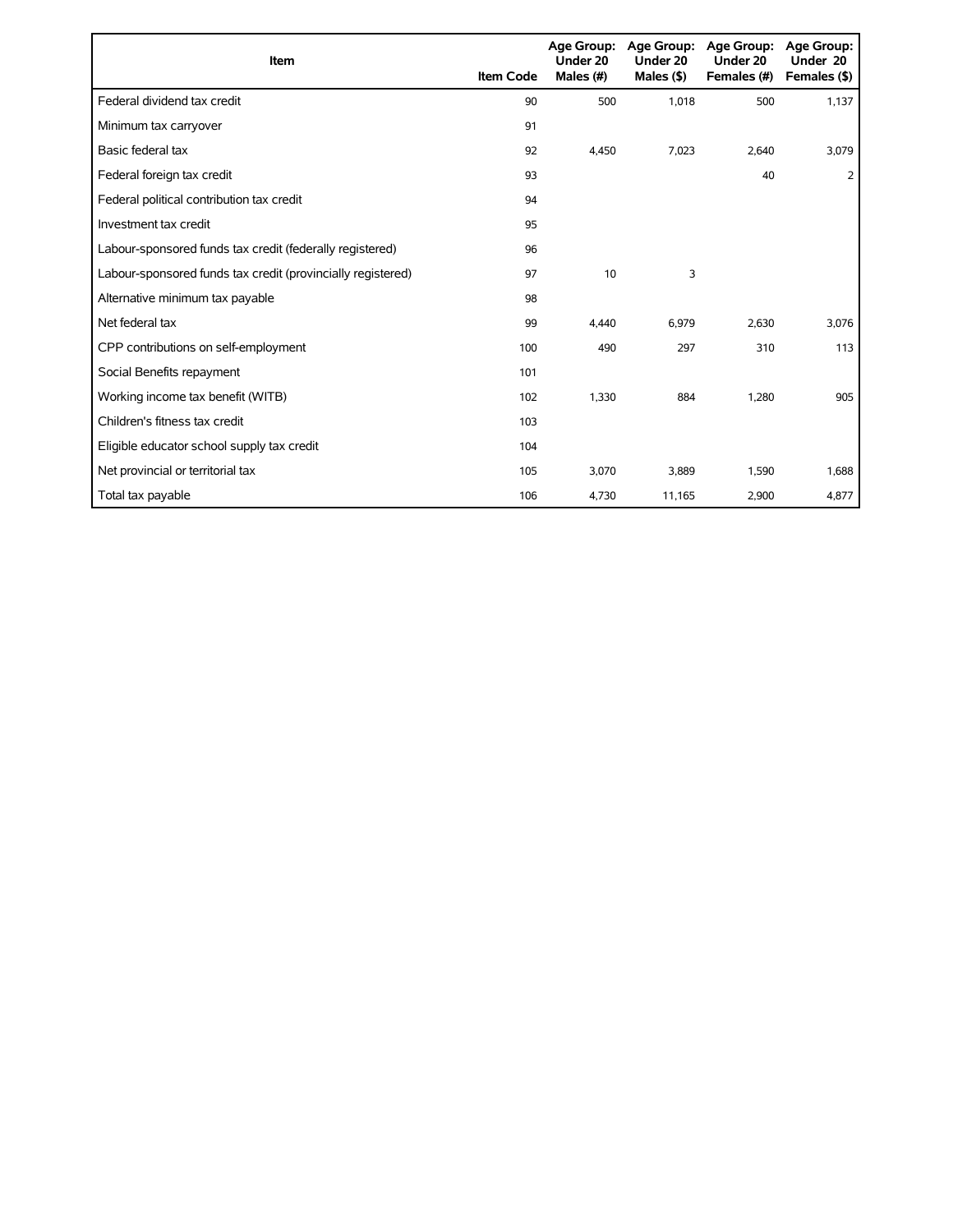| Item                                                                                          | Item<br>Code   | Age<br>Group:<br>20 to 24<br>Males (#) | Age<br>Group:<br>20 to 24<br>Males (\$) | Age<br>Group:<br>20 to 24<br>Females (#) | Age<br>Group:<br>20 to 24<br>Females (\$) |
|-----------------------------------------------------------------------------------------------|----------------|----------------------------------------|-----------------------------------------|------------------------------------------|-------------------------------------------|
| Number of taxable returns                                                                     | $\mathbf{1}$   | 20,740                                 |                                         | 13,850                                   |                                           |
| Number of non-taxable returns                                                                 | $\overline{2}$ | 15,180                                 |                                         | 21,170                                   |                                           |
| Total number of returns                                                                       | 3              | 35,920                                 |                                         | 35,030                                   |                                           |
| Employment income                                                                             | 4              | 29,430                                 | 887,447                                 | 27,410                                   | 564,288                                   |
| Commissions (from employment)                                                                 | 5              | 880                                    | 7,567                                   | 1,120                                    | 5,929                                     |
| Other employment income                                                                       | 6              | 1,830                                  | 4,241                                   | 2,430                                    | 5,162                                     |
| Old age security (OAS) pension                                                                | 7              |                                        |                                         |                                          |                                           |
| CPP or QPP benefits                                                                           | 8              | 310                                    | 811                                     | 590                                      | 1,588                                     |
| Other pensions and superannuation                                                             | 9              | 20                                     | 56                                      | 20                                       | 54                                        |
| Elected split-pension amount                                                                  | 10             |                                        |                                         |                                          |                                           |
| Universal child care benefit (UCCB)                                                           | 11             | 310                                    | 348                                     | 5,290                                    | 7,006                                     |
| Employment insurance and other benefits                                                       | 12             | 5,570                                  | 38,391                                  | 2,630                                    | 19,672                                    |
| Taxable amount of dividends from taxable Canadian corporations                                | 13             | 2,010                                  | 29,875                                  | 1,700                                    | 28,119                                    |
| Interest and other investment income                                                          | 14             | 2,450                                  | 903                                     | 2,020                                    | 644                                       |
| Net partnership income (limited or non-active partners only)                                  | 15             |                                        |                                         |                                          |                                           |
| Net rental income                                                                             | 16             | 230                                    | 540                                     |                                          |                                           |
| Taxable capital gains                                                                         | 17             | 1,060                                  | 3,938                                   | 800                                      | 2,636                                     |
| <b>RRSP</b> income                                                                            | 18             | 860                                    | 2,001                                   | 370                                      | 548                                       |
| Other income                                                                                  | 19             | 6,050                                  | 17,992                                  | 5,330                                    | 18,525                                    |
| Net business income                                                                           | 20             | 1,440                                  | 17,148                                  | 1,420                                    | 8,305                                     |
| Net professional income                                                                       | 21             | 70                                     | 362                                     | 140                                      | 1,042                                     |
| Net commission income                                                                         | 22             | 120                                    | 820                                     | 300                                      | 727                                       |
| Net farming income                                                                            | 23             | 1,310                                  | 15,816                                  | 560                                      | 8,500                                     |
| Net fishing income                                                                            | 24             | 20                                     | 66                                      |                                          |                                           |
| Workers' compensation benefits                                                                | 25             | 490                                    | 1,463                                   | 290                                      | 585                                       |
| Social assistance payments                                                                    | 26             | 2,420                                  | 15,616                                  | 3,850                                    | 31,262                                    |
| Net federal supplements                                                                       | 27             |                                        |                                         |                                          |                                           |
| Total income assessed                                                                         | 28             | 32,740                                 | 1,045,384                               | 32,790                                   | 704,965                                   |
| Registered pension plan (RPP) deduction                                                       | 29             | 3,960                                  | 7,556                                   | 4,950                                    | 9,781                                     |
| RRSP/PRPP deduction                                                                           | 30             | 4,500                                  | 13,641                                  | 2,680                                    | 4,668                                     |
| Deduction for elected split-pension amount                                                    | 31             |                                        |                                         |                                          |                                           |
| Annual union, professional, or like dues                                                      | 32             | 6,260                                  | 3,277                                   | 8,070                                    | 3,374                                     |
| Child care expenses                                                                           | 33             | 80                                     | 257                                     | 970                                      | 2,904                                     |
| Business investment loss                                                                      | 34             |                                        |                                         |                                          |                                           |
| Moving expenses                                                                               | 35             | 480                                    | 486                                     | 460                                      | 382                                       |
| Support payments made                                                                         | 36             |                                        |                                         |                                          |                                           |
| Carrying charges and interest expenses                                                        | 37             | 690                                    | 231                                     | 490                                      | 131                                       |
| Deduction for CPP/QPP contributions on self-employment and other earnings                     | 38             | 1,760                                  | 1,054                                   | 1,350                                    | 472                                       |
| Deduction for provincial parental insurance plan (PPIP) premiums on self-employment<br>income | 39             |                                        |                                         |                                          |                                           |
| Exploration and development expenses                                                          | 40             |                                        |                                         |                                          |                                           |
| Other employment expenses                                                                     | 41             | 900                                    | 2,197                                   | 360                                      | 484                                       |
| Clergy residence deduction                                                                    | 42             |                                        |                                         |                                          |                                           |
| Other deductions                                                                              | 43             | 510                                    | 318                                     | 440                                      | 250                                       |
| Total deductions before adjustments                                                           | 44             | 13,720                                 | 29,138                                  | 13,330                                   | 22,582                                    |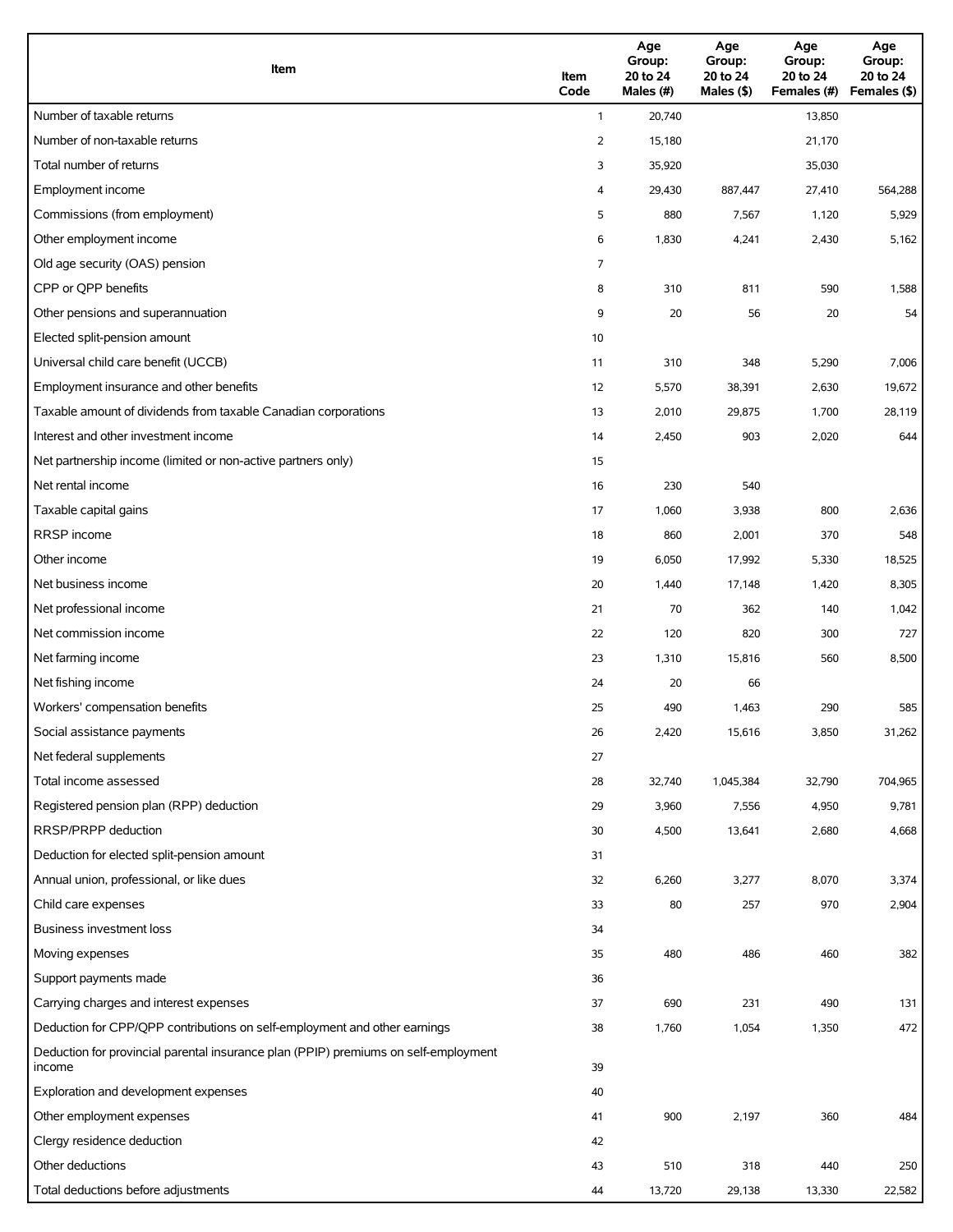| Item                                                                | <b>Item Code</b> | 20 to 24<br>Males (#) | 20 to 24<br>Males (\$) | Age Group: Age Group: Age Group: Age Group:<br>20 to 24<br>Females (#) | 20 to 24<br>Females (\$) |
|---------------------------------------------------------------------|------------------|-----------------------|------------------------|------------------------------------------------------------------------|--------------------------|
| Social benefits repayment                                           | 45               |                       |                        |                                                                        |                          |
| Net income                                                          | 46               | 32,710                | 1,016,205              | 32.740                                                                 | 682,696                  |
| Canadian Forces personnel and police deduction                      | 47               |                       |                        |                                                                        |                          |
| Security options deductions                                         | 48               |                       |                        |                                                                        |                          |
| Other payments deduction                                            | 49               | 2,880                 | 17,082                 | 4,120                                                                  | 31,847                   |
| Non-capital losses of other years                                   | 50               |                       |                        |                                                                        |                          |
| Net capital losses of other years                                   | 51               |                       |                        |                                                                        |                          |
| Capital gains deduction                                             | 52               | 40                    | 2,848                  | 40                                                                     | 1,768                    |
| Northern residents deductions                                       | 53               | 270                   | 744                    | 180                                                                    | 426                      |
| Additional deductions                                               | 54               |                       |                        |                                                                        |                          |
| Farming/fishing losses of prior years                               | 55               |                       |                        |                                                                        |                          |
| Total deductions from net income                                    | 56               | 3,240                 | 20,889                 | 4,340                                                                  | 34,125                   |
| Taxable income assessed                                             | 57               | 31,400                | 995,327                | 31,630                                                                 | 648,599                  |
| Basic personal amount                                               | 58               | 35,920                | 411,324                | 35,030                                                                 | 401,011                  |
| Age amount                                                          | 59               |                       |                        |                                                                        |                          |
| Spouse or common-law partner amount                                 | 60               | 1,040                 | 8,343                  | 550                                                                    | 4,800                    |
| Amount for an eligible dependant                                    | 61               | 140                   | 1,583                  | 2,980                                                                  | 33,309                   |
| Family caregiver amount for children under 18 years of age          | 62               |                       |                        | 90                                                                     | 268                      |
| Amount for infirm dependants age 18 or older                        | 63               |                       |                        |                                                                        |                          |
| CPP or QPP contributions through employment                         | 64               | 28,990                | 36,236                 | 26,900                                                                 | 23,333                   |
| CPP or QPP contributions on self-employment and other earnings      | 65               | 1,760                 | 1,054                  | 1,350                                                                  | 472                      |
| Employment insurance premiums                                       | 66               | 28,160                | 14,556                 | 26,140                                                                 | 10,231                   |
| PPIP premiums paid                                                  | 67               |                       |                        |                                                                        |                          |
| PPIP premiums payable on employment income                          | 68               |                       |                        |                                                                        |                          |
| PPIP premiums payable on self-employment income                     | 69               |                       |                        |                                                                        |                          |
| Volunteer firefighters' amount/search and rescue volunteers' amount | 70               | 180                   | 543                    | 30                                                                     | 78                       |
| Canada employment amount                                            | 71               | 29,600                | 33,921                 | 27,560                                                                 | 31,411                   |
| Public transit amount                                               | 72               | 1,750                 | 379                    | 2,520                                                                  | 588                      |
| Children's arts amount                                              | 73               |                       |                        | 30                                                                     | 6                        |
| Home accessibility expenses                                         | 74               |                       |                        |                                                                        |                          |
| Home buyers' amount                                                 | 75               | 760                   | 3,534                  | 460                                                                    | 1,978                    |
| Pension income amount                                               | 76               | 20                    | 21                     | 20                                                                     | 30                       |
| Caregiver amount                                                    | 77               |                       |                        |                                                                        |                          |
| Disability amount                                                   | 78               | 450                   | 3,567                  | 290                                                                    | 2,275                    |
| Disability amount transferred from a dependant                      | 79               |                       |                        | 40                                                                     | 495                      |
| Interest paid on student loans                                      | 80               | 620                   | 279                    | 1,350                                                                  | 750                      |
| Tuition, education, and textbook amounts                            | 81               | 8,570                 | 47,648                 | 9,430                                                                  | 62,350                   |
| Tuition, education, and textbook amounts transferred from a child   | 82               |                       |                        | 10                                                                     | 43                       |
| Amounts transferred from spouse or common-law partner               | 83               |                       |                        |                                                                        |                          |
| Medical expenses                                                    | 84               | 960                   | 1,032                  | 1,740                                                                  | 1,610                    |
| Total tax credits on personal amounts                               | 85               | 35,920                | 84,723                 | 35,030                                                                 | 86,291                   |
| Allowable charitable donations and government gifts                 | 86               | 1,900                 | 1,769                  | 1,860                                                                  | 1,331                    |
| Eligible cultural and ecological gifts                              | 87               |                       |                        |                                                                        |                          |
| Total tax credit on donations and gifts                             | 88               | 1,880                 | 493                    | 1,830                                                                  | 365                      |
| Total federal non-refundable tax credits                            | 89               | 35,920                | 85,215                 | 35,030                                                                 | 86,656                   |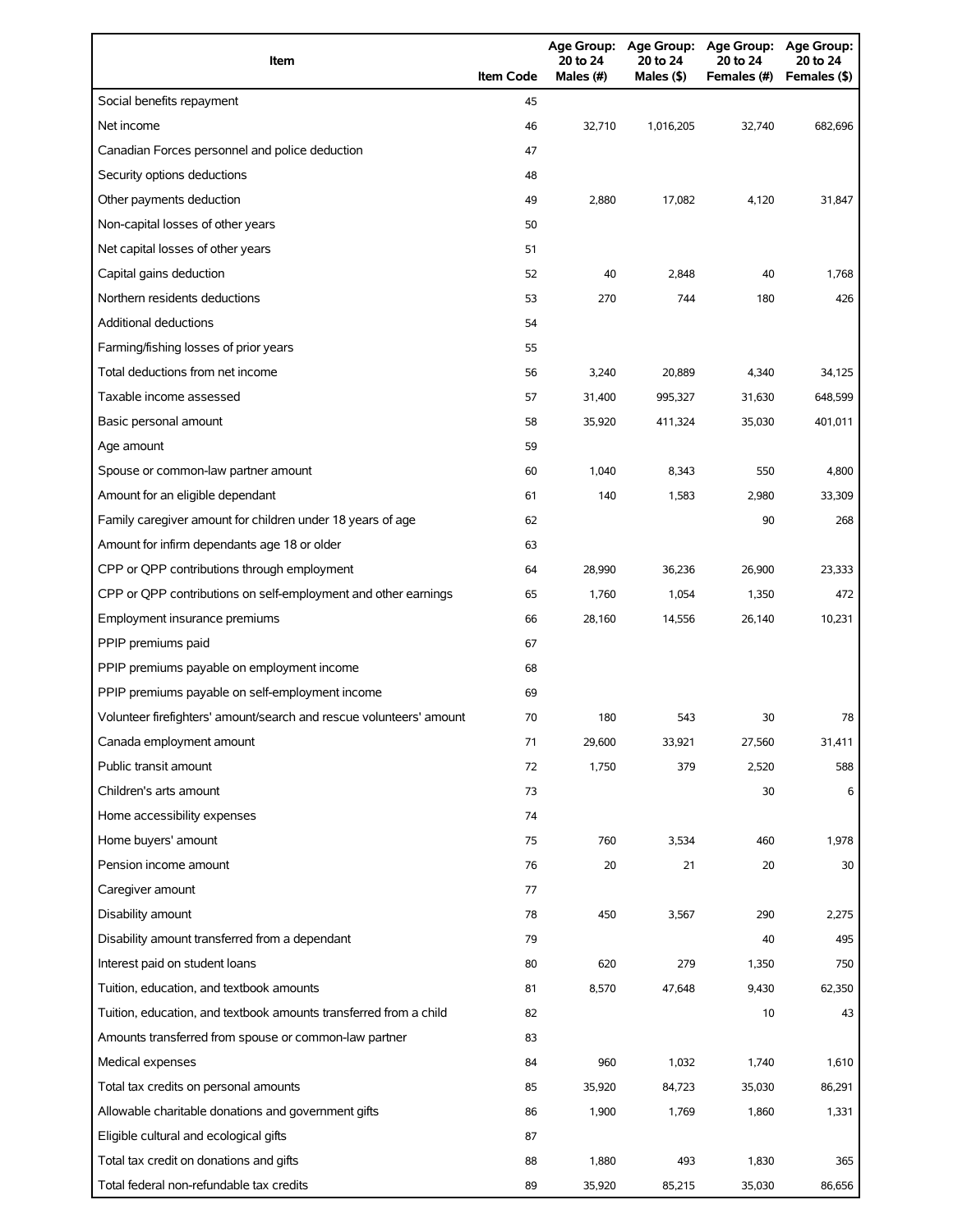| Item                                                        | <b>Item Code</b> | 20 to 24<br>Males (#) | Age Group: Age Group:<br>20 to 24<br>Males $($ \$ $)$ | Age Group:<br>20 to 24<br>Females (#) | Age Group:<br>20 to 24<br>Females (\$) |
|-------------------------------------------------------------|------------------|-----------------------|-------------------------------------------------------|---------------------------------------|----------------------------------------|
| Federal dividend tax credit                                 | 90               | 1,820                 | 3,156                                                 | 1,430                                 | 2,801                                  |
| Minimum tax carryover                                       | 91               |                       |                                                       |                                       |                                        |
| Basic federal tax                                           | 92               | 20,070                | 86,712                                                | 13,090                                | 33,720                                 |
| Federal foreign tax credit                                  | 93               | 350                   | 625                                                   | 150                                   | 118                                    |
| Federal political contribution tax credit                   | 94               | 30                    | 3                                                     |                                       |                                        |
| Investment tax credit                                       | 95               |                       |                                                       |                                       |                                        |
| Labour-sponsored funds tax credit (federally registered)    | 96               | 10                    | 1                                                     |                                       |                                        |
| Labour-sponsored funds tax credit (provincially registered) | 97               |                       |                                                       |                                       |                                        |
| Alternative minimum tax payable                             | 98               |                       |                                                       | 20                                    | 114                                    |
| Net federal tax                                             | 99               | 20,040                | 86,147                                                | 13,040                                | 33,582                                 |
| CPP contributions on self-employment                        | 100              | 1,760                 | 2,108                                                 | 1,350                                 | 943                                    |
| Social Benefits repayment                                   | 101              |                       |                                                       |                                       |                                        |
| Working income tax benefit (WITB)                           | 102              | 4,450                 | 2,972                                                 | 4,880                                 | 3,643                                  |
| Children's fitness tax credit                               | 103              | 70                    | 3                                                     | 250                                   | 10                                     |
| Eligible educator school supply tax credit                  | 104              |                       |                                                       | 80                                    | 5                                      |
| Net provincial or territorial tax                           | 105              | 17,970                | 49,711                                                | 10,170                                | 15,811                                 |
| Total tax payable                                           | 106              | 20,740                | 138,304                                               | 13,850                                | 50,347                                 |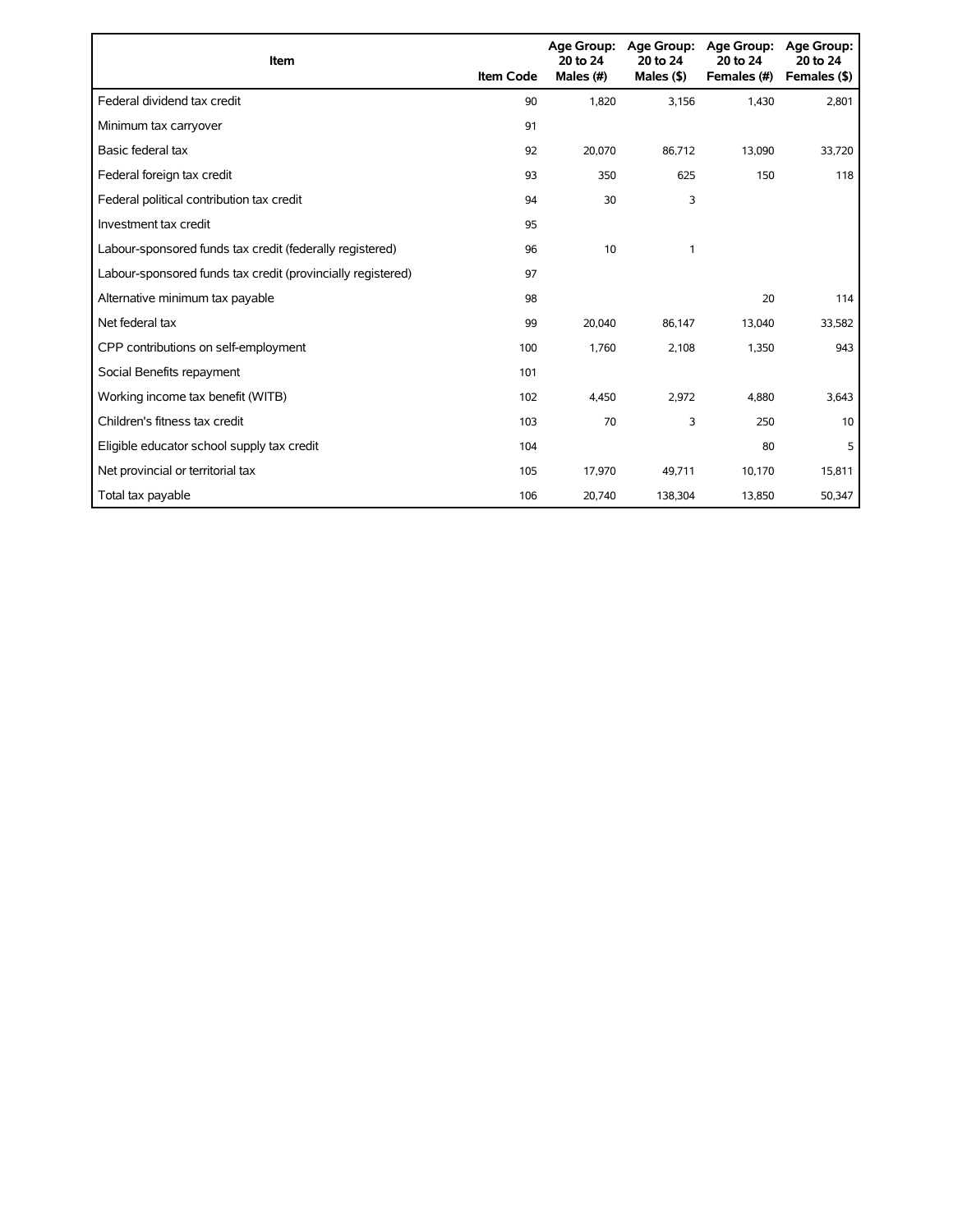| Item                                                                                          | Item<br>Code | Age<br>Group:<br>25 to 29<br>Males (#) | Age<br>Group:<br>25 to 29<br>Males (\$) | Age<br>Group:<br>25 to 29<br>Females (#) | Age<br>Group:<br>25 to 29<br>Females (\$) |
|-----------------------------------------------------------------------------------------------|--------------|----------------------------------------|-----------------------------------------|------------------------------------------|-------------------------------------------|
| Number of taxable returns                                                                     | $\mathbf{1}$ | 30,190                                 |                                         | 24,120                                   |                                           |
| Number of non-taxable returns                                                                 | 2            | 10,310                                 |                                         | 16,030                                   |                                           |
| Total number of returns                                                                       | 3            | 40,500                                 |                                         | 40,150                                   |                                           |
| Employment income                                                                             | 4            | 33,930                                 | 1,669,804                               | 30,640                                   | 1,066,725                                 |
| Commissions (from employment)                                                                 | 5            | 1,260                                  | 22,337                                  | 1,110                                    | 12,308                                    |
| Other employment income                                                                       | 6            | 3,290                                  | 11,191                                  | 3,470                                    | 7,082                                     |
| Old age security (OAS) pension                                                                | 7            |                                        |                                         |                                          |                                           |
| CPP or OPP benefits                                                                           | 8            | 60                                     | 243                                     | 130                                      | 496                                       |
| Other pensions and superannuation                                                             | 9            | 30                                     | 74                                      | 20                                       | 59                                        |
| Elected split-pension amount                                                                  | 10           |                                        |                                         |                                          |                                           |
| Universal child care benefit (UCCB)                                                           | 11           | 1,190                                  | 1,522                                   | 12,940                                   | 18,560                                    |
| Employment insurance and other benefits                                                       | 12           | 6,020                                  | 44,929                                  | 6,520                                    | 64,176                                    |
| Taxable amount of dividends from taxable Canadian corporations                                | 13           | 3,360                                  | 57,592                                  | 2,130                                    | 28,756                                    |
| Interest and other investment income                                                          | 14           | 3,770                                  | 1,722                                   | 3,200                                    | 1,038                                     |
| Net partnership income (limited or non-active partners only)                                  | 15           |                                        |                                         | 10                                       | $-2$                                      |
| Net rental income                                                                             | 16           | 1,010                                  | 2,399                                   | 880                                      | 1,846                                     |
| Taxable capital gains                                                                         | 17           | 1,550                                  | 8,787                                   | 980                                      | 3,272                                     |
| <b>RRSP</b> income                                                                            | 18           | 2,370                                  | 7,799                                   | 1,260                                    | 3,035                                     |
| Other income                                                                                  | 19           | 5,100                                  | 13,457                                  | 3,570                                    | 10,772                                    |
| Net business income                                                                           | 20           | 2,470                                  | 39,852                                  | 2,550                                    | 25,107                                    |
| Net professional income                                                                       | 21           | 190                                    | 4,576                                   | 280                                      | 6,566                                     |
| Net commission income                                                                         | 22           | 230                                    | 3,305                                   | 650                                      | 2,033                                     |
| Net farming income                                                                            | 23           | 1,740                                  | 19,329                                  | 710                                      | 6,829                                     |
| Net fishing income                                                                            | 24           | 20                                     | 136                                     |                                          |                                           |
| Workers' compensation benefits                                                                | 25           | 510                                    | 2,202                                   | 420                                      | 1,412                                     |
| Social assistance payments                                                                    | 26           | 2,410                                  | 17,819                                  | 4,210                                    | 38,539                                    |
| Net federal supplements                                                                       | 27           |                                        |                                         |                                          |                                           |
| Total income assessed                                                                         | 28           | 38,170                                 | 1,929,057                               | 38,510                                   | 1,298,940                                 |
| Registered pension plan (RPP) deduction                                                       | 29           | 7,910                                  | 25,962                                  | 11,490                                   | 37,964                                    |
| RRSP/PRPP deduction                                                                           | 30           | 10,160                                 | 41,609                                  | 7,790                                    | 20,106                                    |
| Deduction for elected split-pension amount                                                    | 31           |                                        |                                         |                                          |                                           |
| Annual union, professional, or like dues                                                      | 32           | 8,880                                  | 8,098                                   | 11,940                                   | 8,274                                     |
| Child care expenses                                                                           | 33           | 510                                    | 1,994                                   | 4,020                                    | 14,951                                    |
| Business investment loss                                                                      | 34           |                                        |                                         |                                          |                                           |
| Moving expenses                                                                               | 35           | 570                                    | 1,156                                   | 470                                      | 694                                       |
| Support payments made                                                                         | 36           |                                        |                                         |                                          |                                           |
| Carrying charges and interest expenses                                                        | 37           | 1,360                                  | 667                                     | 860                                      | 330                                       |
| Deduction for CPP/QPP contributions on self-employment and other earnings                     | 38           | 2,490                                  | 2,292                                   | 2,180                                    | 1,297                                     |
| Deduction for provincial parental insurance plan (PPIP) premiums on self-employment<br>income | 39           |                                        |                                         |                                          |                                           |
| Exploration and development expenses                                                          | 40           | 10                                     | 12                                      |                                          |                                           |
| Other employment expenses                                                                     | 41           | 1,720                                  | 6,053                                   | 820                                      | 1,924                                     |
| Clergy residence deduction                                                                    | 42           | 60                                     | 610                                     | 10                                       | 131                                       |
| Other deductions                                                                              | 43           | 920                                    | 752                                     | 840                                      | 630                                       |
| Total deductions before adjustments                                                           | 44           | 22,120                                 | 89,298                                  | 22,540                                   | 86,505                                    |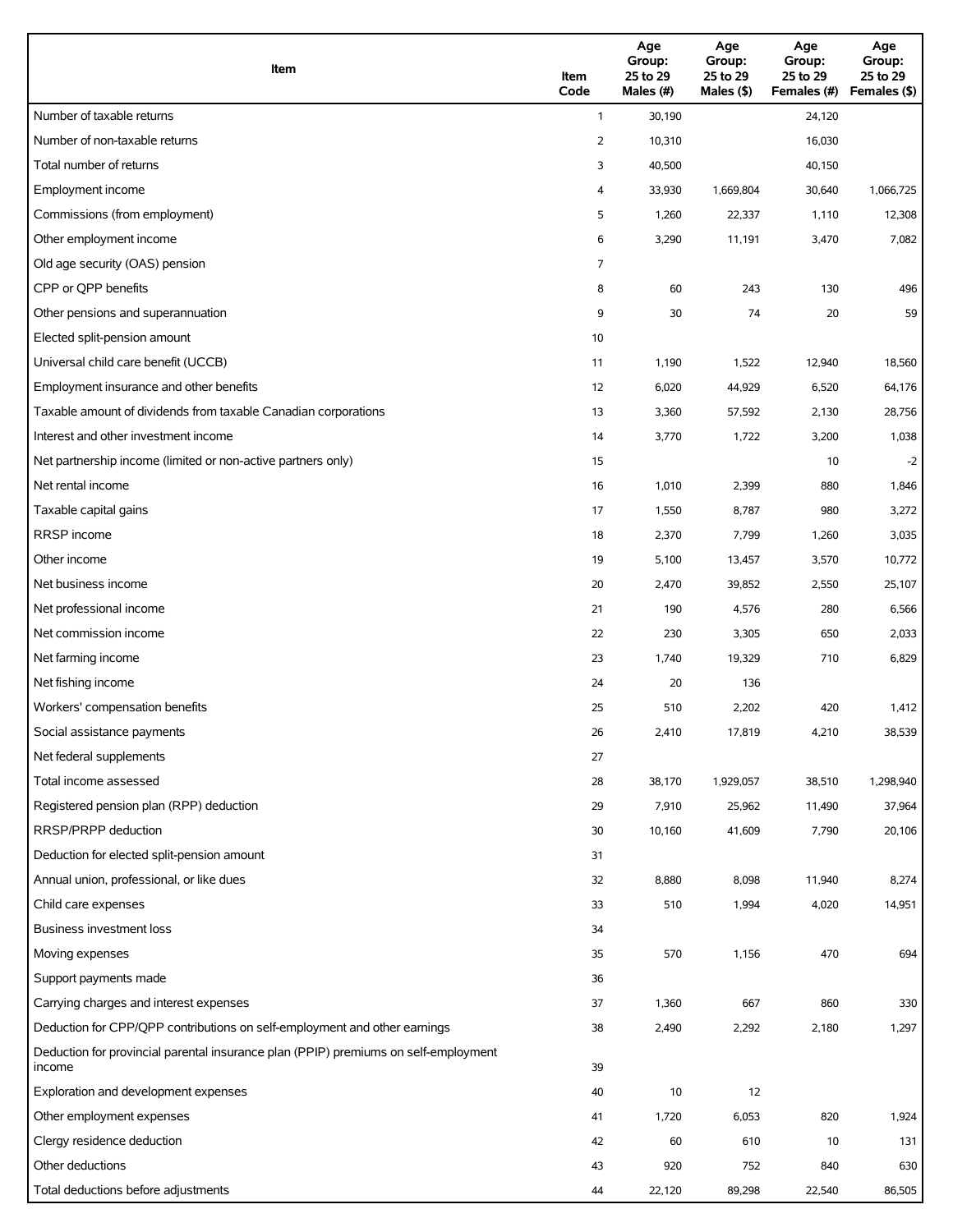| Item                                                                | <b>Item Code</b> | 25 to 29<br>Males (#) | Age Group: Age Group:<br>25 to 29<br>Males (\$) | <b>Age Group:</b><br>25 to 29<br>Females (#) | <b>Age Group:</b><br>25 to 29<br>Females (\$) |
|---------------------------------------------------------------------|------------------|-----------------------|-------------------------------------------------|----------------------------------------------|-----------------------------------------------|
| Social benefits repayment                                           | 45               | 780                   | 1,030                                           | 40                                           | 54                                            |
| Net income                                                          | 46               | 38.090                | 1,840,091                                       | 38,400                                       | 1,212,902                                     |
| Canadian Forces personnel and police deduction                      | 47               |                       |                                                 |                                              |                                               |
| Security options deductions                                         | 48               | 20                    | 126                                             |                                              |                                               |
| Other payments deduction                                            | 49               | 2,890                 | 20,021                                          | 4,590                                        | 39,951                                        |
| Non-capital losses of other years                                   | 50               | 20                    | 112                                             | 20                                           | 73                                            |
| Net capital losses of other years                                   | 51               | 110                   | 58                                              | 70                                           | 48                                            |
| Capital gains deduction                                             | 52               | 90                    | 6,093                                           | 40                                           | 1,859                                         |
| Northern residents deductions                                       | 53               | 470                   | 1,465                                           | 330                                          | 855                                           |
| Additional deductions                                               | 54               | 20                    | 151                                             | 20                                           | 250                                           |
| Farming/fishing losses of prior years                               | 55               | 40                    | 690                                             |                                              |                                               |
| Total deductions from net income                                    | 56               | 3,610                 | 28,786                                          | 5,040                                        | 43,079                                        |
| Taxable income assessed                                             | 57               | 36,940                | 1,811,340                                       | 37,540                                       | 1,169,885                                     |
| Basic personal amount                                               | 58               | 40,500                | 462,665                                         | 40,140                                       | 458,427                                       |
| Age amount                                                          | 59               |                       |                                                 |                                              |                                               |
| Spouse or common-law partner amount                                 | 60               | 3,930                 | 32,621                                          | 1,340                                        | 11,604                                        |
| Amount for an eligible dependant                                    | 61               | 350                   | 3,933                                           | 4,430                                        | 49,456                                        |
| Family caregiver amount for children under 18 years of age          | 62               | 70                    | 167                                             | 180                                          | 589                                           |
| Amount for infirm dependants age 18 or older                        | 63               |                       |                                                 |                                              |                                               |
| CPP or QPP contributions through employment                         | 64               | 33,540                | 61,067                                          | 30,190                                       | 43,172                                        |
| CPP or QPP contributions on self-employment and other earnings      | 65               | 2,490                 | 2,292                                           | 2,180                                        | 1,297                                         |
| Employment insurance premiums                                       | 66               | 32,660                | 22,925                                          | 29,520                                       | 17,326                                        |
| PPIP premiums paid                                                  | 67               |                       |                                                 |                                              |                                               |
| PPIP premiums payable on employment income                          | 68               |                       |                                                 |                                              |                                               |
| PPIP premiums payable on self-employment income                     | 69               |                       |                                                 |                                              |                                               |
| Volunteer firefighters' amount/search and rescue volunteers' amount | 70               | 290                   | 861                                             | 30                                           | 96                                            |
| Canada employment amount                                            | 71               | 34,150                | 39,265                                          | 30,850                                       | 35,132                                        |
| Public transit amount                                               | 72               | 1,260                 | 431                                             | 1,450                                        | 511                                           |
| Children's arts amount                                              | 73               | 210                   | 52                                              | 360                                          | 83                                            |
| Home accessibility expenses                                         | 74               |                       |                                                 |                                              |                                               |
| Home buyers' amount                                                 | 75               | 1,230                 | 5,654                                           | 820                                          | 3,602                                         |
| Pension income amount                                               | 76               | 30                    | 26                                              | 20                                           | 22                                            |
| Caregiver amount                                                    | 77               |                       |                                                 |                                              |                                               |
| Disability amount                                                   | 78               | 410                   | 3,230                                           | 330                                          | 2,594                                         |
| Disability amount transferred from a dependant                      | 79               | 70                    | 856                                             | 160                                          | 1,969                                         |
| Interest paid on student loans                                      | 80               | 1,620                 | 1,032                                           | 3,500                                        | 2,344                                         |
| Tuition, education, and textbook amounts                            | 81               | 6,130                 | 43,489                                          | 6,570                                        | 52,555                                        |
| Tuition, education, and textbook amounts transferred from a child   | 82               |                       |                                                 |                                              |                                               |
| Amounts transferred from spouse or common-law partner               | 83               | 520                   | 2,056                                           | 190                                          | 823                                           |
| Medical expenses                                                    | 84               | 1,410                 | 2,155                                           | 2,780                                        | 3,673                                         |
| Total tax credits on personal amounts                               | 85               | 40,500                | 102,751                                         | 40,140                                       | 102,811                                       |
| Allowable charitable donations and government gifts                 | 86               | 4,560                 | 5,048                                           | 4,370                                        | 3,065                                         |
| Eligible cultural and ecological gifts                              | 87               |                       |                                                 |                                              |                                               |
| Total tax credit on donations and gifts                             | 88               | 4,520                 | 1,394                                           | 4,330                                        | 824                                           |
| Total federal non-refundable tax credits                            | 89               | 40,500                | 104,145                                         | 40,140                                       | 103,635                                       |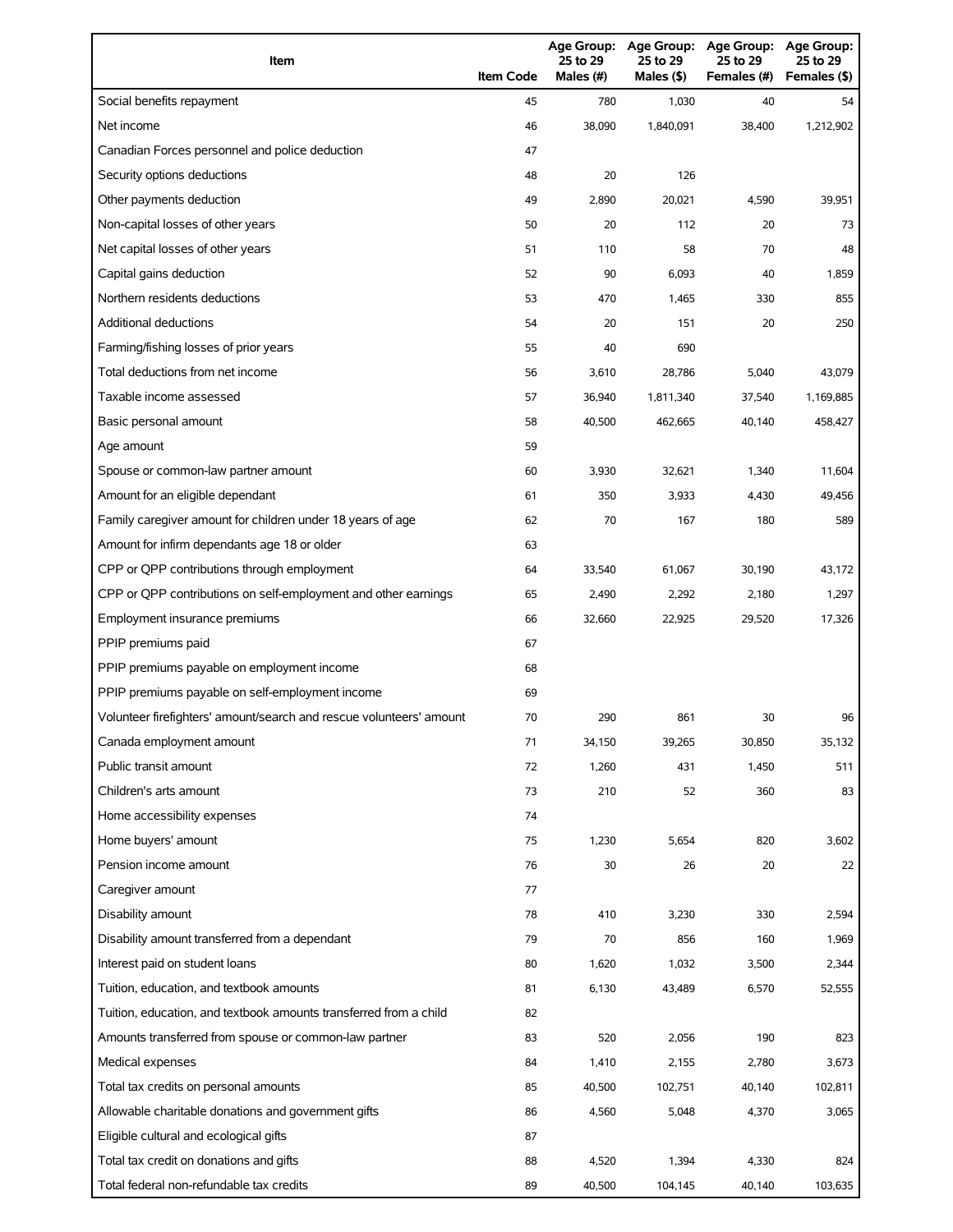| Item                                                        | <b>Item Code</b> | 25 to 29<br>Males (#) | Age Group: Age Group:<br>25 to 29<br>Males $(§)$ | Age Group:<br>25 to 29<br>Females (#) | Age Group:<br>25 to 29<br>Females (\$) |
|-------------------------------------------------------------|------------------|-----------------------|--------------------------------------------------|---------------------------------------|----------------------------------------|
| Federal dividend tax credit                                 | 90               | 3,280                 | 6,022                                            | 1,970                                 | 2,998                                  |
| Minimum tax carryover                                       | 91               | 60                    | 172                                              | 30                                    | 61                                     |
| Basic federal tax                                           | 92               | 29,560                | 211,073                                          | 23,390                                | 102,730                                |
| Federal foreign tax credit                                  | 93               | 580                   | 1,113                                            | 330                                   | 122                                    |
| Federal political contribution tax credit                   | 94               | 80                    | 11                                               |                                       |                                        |
| Investment tax credit                                       | 95               | 30                    | 6                                                |                                       |                                        |
| Labour-sponsored funds tax credit (federally registered)    | 96               | 30                    | 2                                                |                                       |                                        |
| Labour-sponsored funds tax credit (provincially registered) | 97               |                       |                                                  |                                       |                                        |
| Alternative minimum tax payable                             | 98               | 40                    | 269                                              |                                       |                                        |
| Net federal tax                                             | 99               | 29,520                | 209,694                                          | 23,340                                | 102,495                                |
| CPP contributions on self-employment                        | 100              | 2,490                 | 4,584                                            | 2,180                                 | 2,594                                  |
| Social Benefits repayment                                   | 101              | 780                   | 1,030                                            | 40                                    | 54                                     |
| Working income tax benefit (WITB)                           | 102              | 3,000                 | 2,113                                            | 3,320                                 | 2,794                                  |
| Children's fitness tax credit                               | 103              | 1,010                 | 53                                               | 1,800                                 | 97                                     |
| Eligible educator school supply tax credit                  | 104              | 30                    | 2                                                | 230                                   | 16                                     |
| Net provincial or territorial tax                           | 105              | 26,760                | 111,591                                          | 18,150                                | 40,074                                 |
| Total tax payable                                           | 106              | 30,190                | 326,900                                          | 24,120                                | 145,234                                |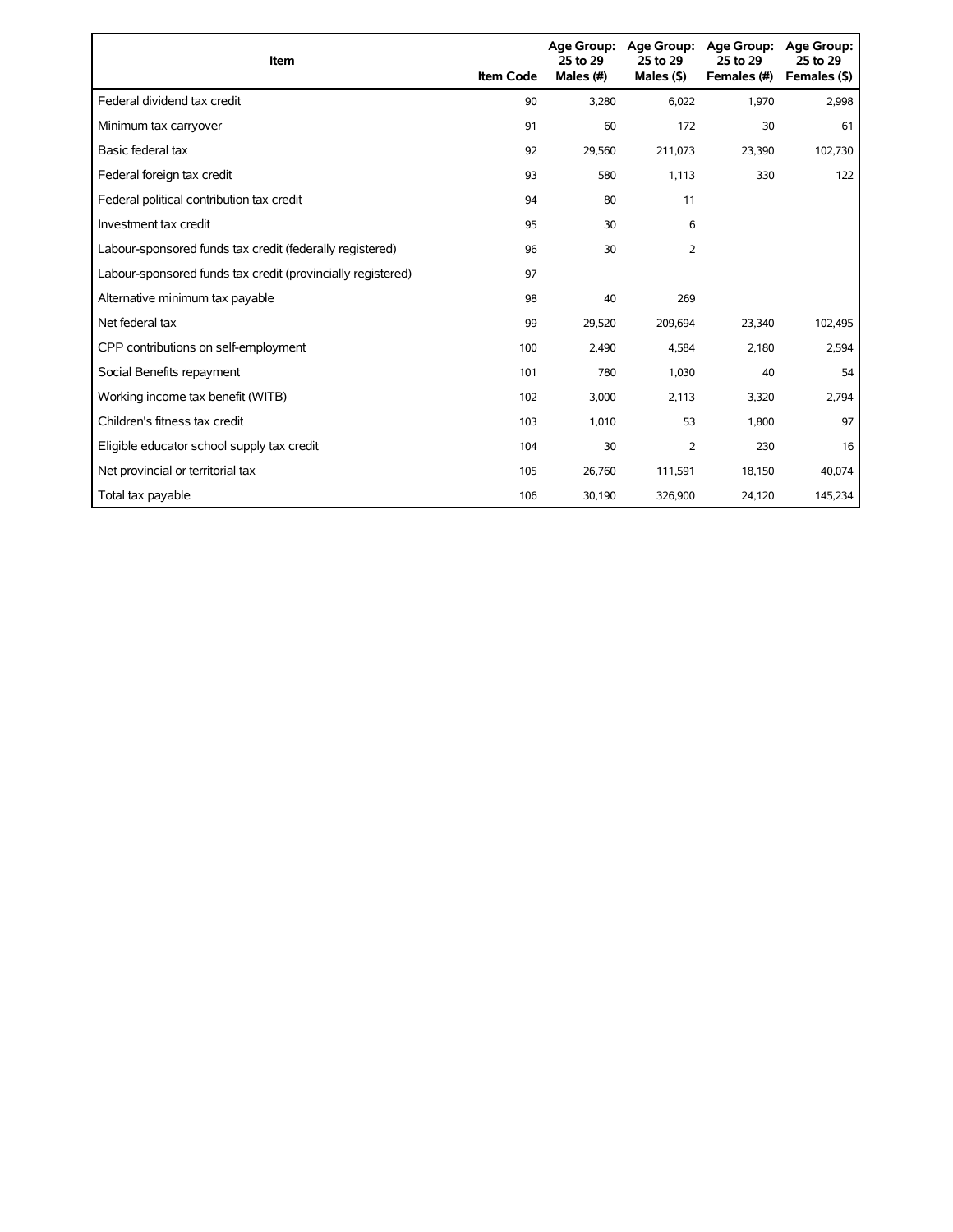| Item                                                                                          | Item<br>Code   | Age<br>Group:<br>30 to 34<br>Males (#) | Age<br>Group:<br>30 to 34<br>Males (\$) | Age<br>Group:<br>30 to 34<br>Females (#) | Age<br>Group:<br>30 to 34<br>Females (\$) |
|-----------------------------------------------------------------------------------------------|----------------|----------------------------------------|-----------------------------------------|------------------------------------------|-------------------------------------------|
| Number of taxable returns                                                                     | $\mathbf{1}$   | 32,430                                 |                                         | 26,180                                   |                                           |
| Number of non-taxable returns                                                                 | 2              | 7,450                                  |                                         | 13,890                                   |                                           |
| Total number of returns                                                                       | 3              | 39,880                                 |                                         | 40,070                                   |                                           |
| Employment income                                                                             | 4              | 32,950                                 | 1,991,453                               | 29,550                                   | 1,151,999                                 |
| Commissions (from employment)                                                                 | 5              | 1,190                                  | 38,265                                  | 800                                      | 12,753                                    |
| Other employment income                                                                       | 6              | 3,490                                  | 10,431                                  | 3,300                                    | 7,713                                     |
| Old age security (OAS) pension                                                                | $\overline{7}$ |                                        |                                         |                                          |                                           |
| CPP or OPP benefits                                                                           | 8              | 80                                     | 639                                     | 150                                      | 1,085                                     |
| Other pensions and superannuation                                                             | 9              | 30                                     | 113                                     | 20                                       | 151                                       |
| Elected split-pension amount                                                                  | 10             |                                        |                                         | 20                                       | 166                                       |
| Universal child care benefit (UCCB)                                                           | 11             | 3,150                                  | 4,372                                   | 20,550                                   | 30,598                                    |
| Employment insurance and other benefits                                                       | 12             | 5,250                                  | 40,361                                  | 7,810                                    | 83,456                                    |
| Taxable amount of dividends from taxable Canadian corporations                                | 13             | 4,570                                  | 119,772                                 | 2,990                                    | 72,689                                    |
| Interest and other investment income                                                          | 14             | 4,460                                  | 2,219                                   | 3,780                                    | 1,545                                     |
| Net partnership income (limited or non-active partners only)                                  | 15             | 50                                     | 78                                      |                                          |                                           |
| Net rental income                                                                             | 16             | 1,910                                  | 5,115                                   | 1,680                                    | 4,359                                     |
| Taxable capital gains                                                                         | 17             | 1,860                                  | 16,887                                  | 1,210                                    | 6,823                                     |
| <b>RRSP</b> income                                                                            | 18             | 3,460                                  | 13,504                                  | 2,230                                    | 6,195                                     |
| Other income                                                                                  | 19             | 5,310                                  | 18,924                                  | 3,760                                    | 12,984                                    |
| Net business income                                                                           | 20             | 3,060                                  | 59,333                                  | 3,420                                    | 34,193                                    |
| Net professional income                                                                       | 21             | 260                                    | 11,161                                  | 400                                      | 12,721                                    |
| Net commission income                                                                         | 22             | 280                                    | 5,597                                   | 880                                      | 4,720                                     |
| Net farming income                                                                            | 23             | 1,920                                  | 16,857                                  | 880                                      | 6,225                                     |
| Net fishing income                                                                            | 24             | 20                                     | 116                                     |                                          |                                           |
| Workers' compensation benefits                                                                | 25             | 660                                    | 4,158                                   | 420                                      | 2,005                                     |
| Social assistance payments                                                                    | 26             | 2,250                                  | 18,014                                  | 3,630                                    | 35,871                                    |
| Net federal supplements                                                                       | 27             |                                        |                                         |                                          |                                           |
| Total income assessed                                                                         | 28             | 38,170                                 | 2,377,425                               | 38,840                                   | 1,489,281                                 |
| Registered pension plan (RPP) deduction                                                       | 29             | 9,780                                  | 41,490                                  | 13,590                                   | 50,718                                    |
| RRSP/PRPP deduction                                                                           | 30             | 12,720                                 | 61,709                                  | 9,770                                    | 27,533                                    |
| Deduction for elected split-pension amount                                                    | 31             |                                        |                                         |                                          |                                           |
| Annual union, professional, or like dues                                                      | 32             | 9,630                                  | 10,038                                  | 12,530                                   | 9,043                                     |
| Child care expenses                                                                           | 33             | 1,700                                  | 8,611                                   | 8,200                                    | 37,487                                    |
| <b>Business investment loss</b>                                                               | 34             | 10                                     | 170                                     |                                          |                                           |
| Moving expenses                                                                               | 35             | 480                                    | 1,925                                   | 310                                      | 836                                       |
| Support payments made                                                                         | 36             | 50                                     | 356                                     |                                          |                                           |
| Carrying charges and interest expenses                                                        | 37             | 1,960                                  | 1,562                                   | 1,100                                    | 789                                       |
| Deduction for CPP/QPP contributions on self-employment and other earnings                     | 38             | 2,890                                  | 3,029                                   | 2,840                                    | 1,872                                     |
| Deduction for provincial parental insurance plan (PPIP) premiums on self-employment<br>income | 39             |                                        |                                         |                                          |                                           |
| Exploration and development expenses                                                          | 40             |                                        |                                         |                                          |                                           |
| Other employment expenses                                                                     | 41             | 1,990                                  | 8,396                                   | 870                                      | 2,162                                     |
| Clergy residence deduction                                                                    | 42             | 100                                    | 1,108                                   | 20                                       | 209                                       |
| Other deductions                                                                              | 43             | 1,050                                  | 1,187                                   | 950                                      | 811                                       |
| Total deductions before adjustments                                                           | 44             | 25,260                                 | 139,646                                 | 25,040                                   | 131,902                                   |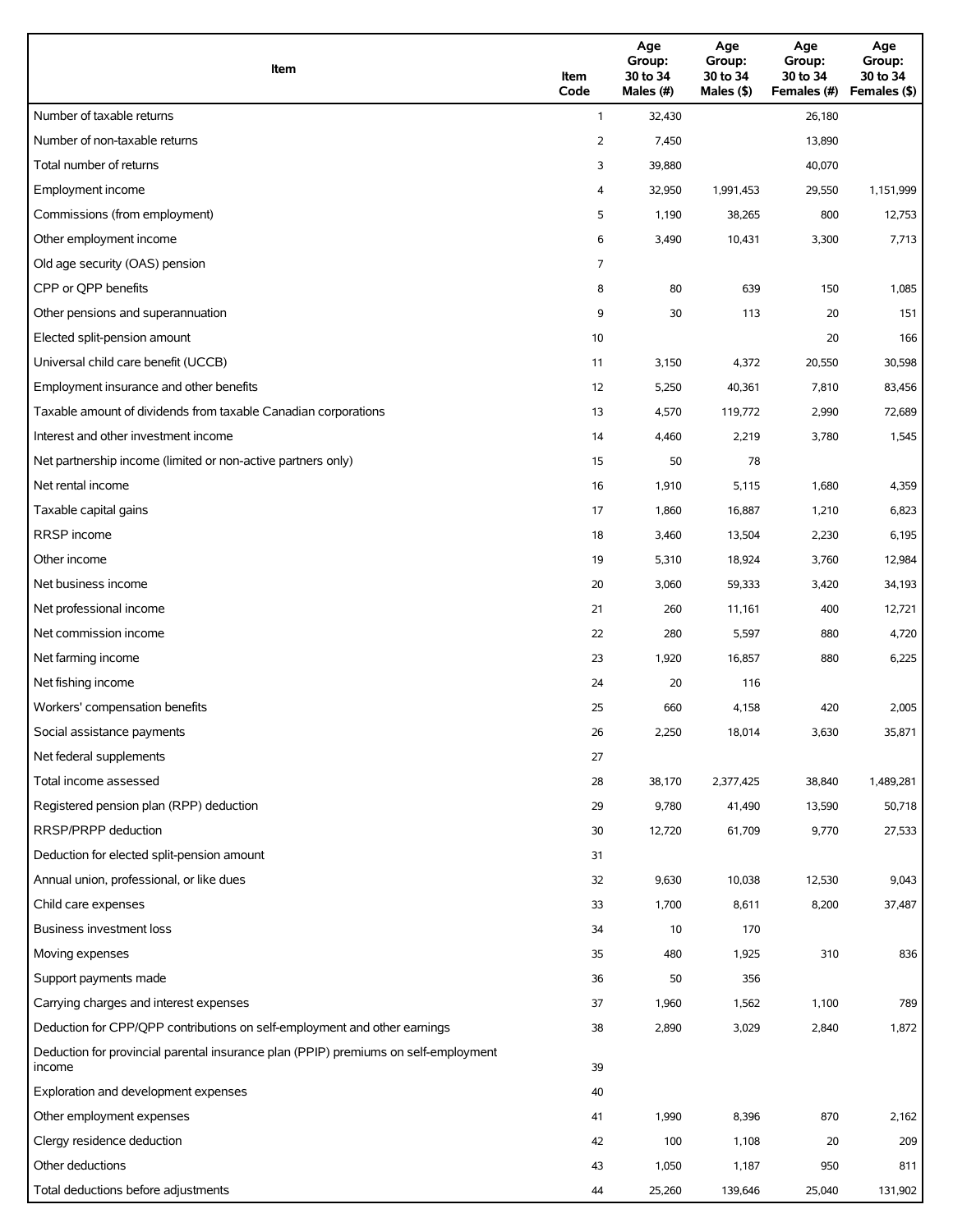| Item                                                                | <b>Item Code</b> | 30 to 34<br>Males $(H)$ | Age Group: Age Group:<br>30 to 34<br>Males (\$) | Age Group:<br>30 to 34<br>Females (#) | Age Group:<br>30 to 34<br>Females (\$) |
|---------------------------------------------------------------------|------------------|-------------------------|-------------------------------------------------|---------------------------------------|----------------------------------------|
| Social benefits repayment                                           | 45               | 760                     | 1,083                                           |                                       |                                        |
| Net income                                                          | 46               | 38.060                  | 2,239,508                                       | 38,670                                | 1,359,204                              |
| Canadian Forces personnel and police deduction                      | 47               |                         |                                                 |                                       |                                        |
| Security options deductions                                         | 48               | 30                      | 302                                             |                                       |                                        |
| Other payments deduction                                            | 49               | 2,870                   | 22,172                                          | 4,000                                 | 37,876                                 |
| Non-capital losses of other years                                   | 50               | 20                      | 83                                              | 20                                    | 114                                    |
| Net capital losses of other years                                   | 51               | 240                     | 292                                             | 90                                    | 55                                     |
| Capital gains deduction                                             | 52               | 140                     | 12,716                                          | 80                                    | 4,332                                  |
| Northern residents deductions                                       | 53               | 460                     | 1,572                                           | 310                                   | 888                                    |
| Additional deductions                                               | 54               | 20                      | 251                                             | 20                                    | 221                                    |
| Farming/fishing losses of prior years                               | 55               | 50                      | 550                                             | 20                                    | 165                                    |
| Total deductions from net income                                    | 56               | 3,780                   | 38,003                                          | 4,520                                 | 43,717                                 |
| Taxable income assessed                                             | 57               | 37,010                  | 2,201,530                                       | 37,920                                | 1,315,538                              |
| Basic personal amount                                               | 58               | 39,880                  | 454,461                                         | 40,060                                | 456,947                                |
| Age amount                                                          | 59               |                         |                                                 |                                       |                                        |
| Spouse or common-law partner amount                                 | 60               | 6,410                   | 53,031                                          | 1,770                                 | 15,052                                 |
| Amount for an eligible dependant                                    | 61               | 660                     | 7,381                                           | 5,040                                 | 55,730                                 |
| Family caregiver amount for children under 18 years of age          | 62               | 240                     | 598                                             | 320                                   | 1,086                                  |
| Amount for infirm dependants age 18 or older                        | 63               |                         |                                                 |                                       |                                        |
| CPP or QPP contributions through employment                         | 64               | 32,530                  | 66,286                                          | 29,090                                | 44,717                                 |
| CPP or QPP contributions on self-employment and other earnings      | 65               | 2,890                   | 3,029                                           | 2,840                                 | 1,872                                  |
| Employment insurance premiums                                       | 66               | 31,190                  | 24,085                                          | 28,160                                | 17,439                                 |
| PPIP premiums paid                                                  | 67               |                         |                                                 |                                       |                                        |
| PPIP premiums payable on employment income                          | 68               |                         |                                                 |                                       |                                        |
| PPIP premiums payable on self-employment income                     | 69               |                         |                                                 |                                       |                                        |
| Volunteer firefighters' amount/search and rescue volunteers' amount | 70               | 300                     | 891                                             | 30                                    | 99                                     |
| Canada employment amount                                            | 71               | 33,190                  | 38,183                                          | 29,800                                | 33,928                                 |
| Public transit amount                                               | 72               | 1,090                   | 487                                             | 960                                   | 413                                    |
| Children's arts amount                                              | 73               | 1,220                   | 331                                             | 1,500                                 | 405                                    |
| Home accessibility expenses                                         | 74               |                         |                                                 |                                       |                                        |
| Home buyers' amount                                                 | 75               | 900                     | 4,210                                           | 460                                   | 1,993                                  |
| Pension income amount                                               | 76               | 40                      | 46                                              | 40                                    | 57                                     |
| Caregiver amount                                                    | 77               |                         |                                                 | 40                                    | 198                                    |
| Disability amount                                                   | 78               | 360                     | 2,894                                           | 330                                   | 2,667                                  |
| Disability amount transferred from a dependant                      | 79               | 270                     | 3,333                                           | 370                                   | 4,609                                  |
| Interest paid on student loans                                      | 80               | 1,400                   | 956                                             | 2,710                                 | 1,856                                  |
| Tuition, education, and textbook amounts                            | 81               | 3,270                   | 18,005                                          | 3,510                                 | 20,083                                 |
| Tuition, education, and textbook amounts transferred from a child   | 82               | 20                      | 44                                              | 10                                    | 20                                     |
| Amounts transferred from spouse or common-law partner               | 83               | 530                     | 2,090                                           | 200                                   | 863                                    |
| Medical expenses                                                    | 84               | 2,000                   | 4,001                                           | 3,780                                 | 6,452                                  |
| Total tax credits on personal amounts                               | 85               | 39,880                  | 102,725                                         | 40,070                                | 99,989                                 |
| Allowable charitable donations and government gifts                 | 86               | 7,220                   | 8,880                                           | 5,680                                 | 4,607                                  |
| Eligible cultural and ecological gifts                              | 87               |                         |                                                 |                                       |                                        |
| Total tax credit on donations and gifts                             | 88               | 7,180                   | 2,456                                           | 5,640                                 | 1,239                                  |
| Total federal non-refundable tax credits                            | 89               | 39,880                  | 105,181                                         | 40,070                                | 101,227                                |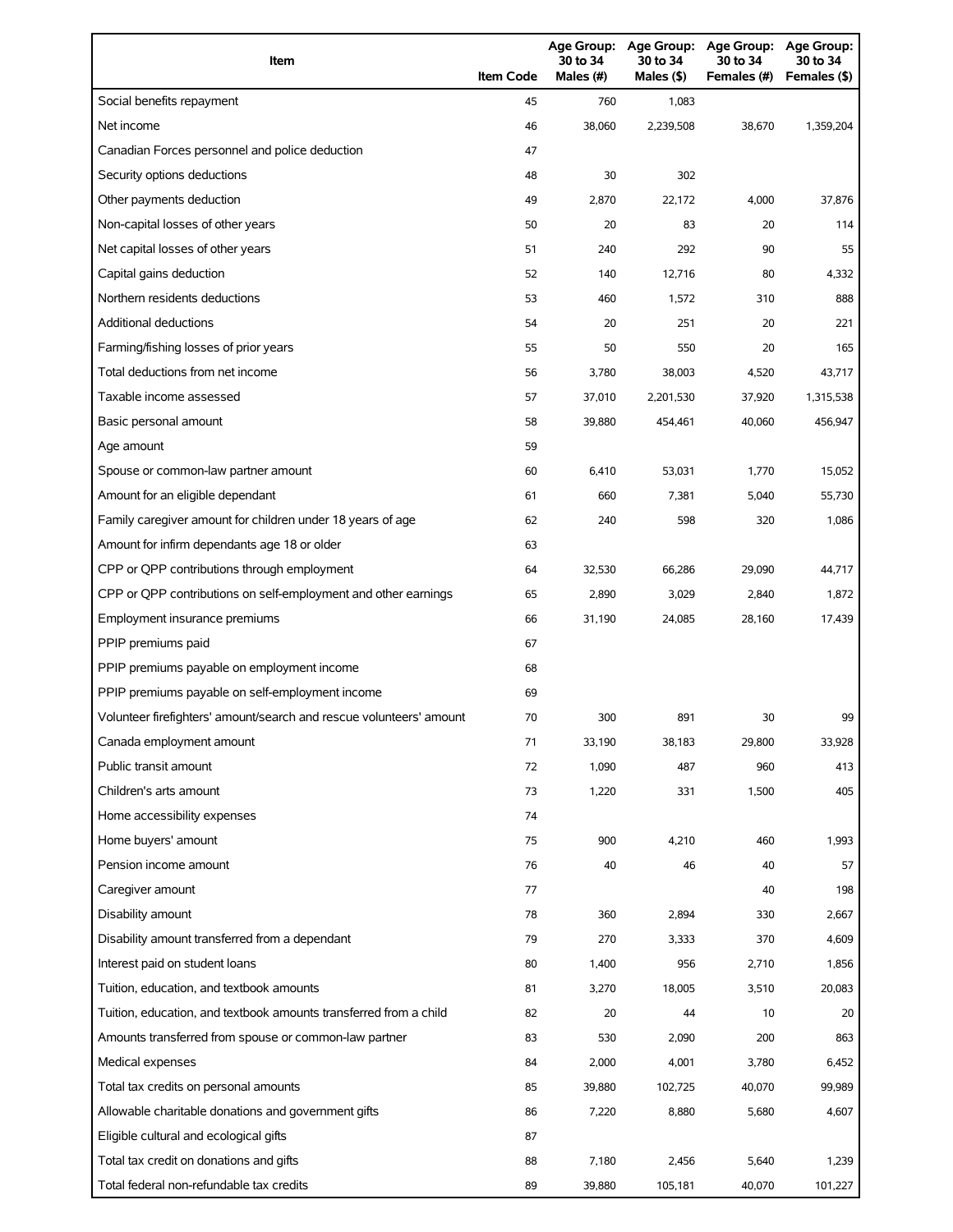| Item                                                        | <b>Item Code</b> | <b>Age Group:</b><br>30 to 34<br>Males (#) | <b>Age Group:</b><br>30 to 34<br>Males $($ \$) | <b>Age Group:</b><br>30 to 34<br>Females (#) | <b>Age Group:</b><br>30 to 34<br>Females (\$) |
|-------------------------------------------------------------|------------------|--------------------------------------------|------------------------------------------------|----------------------------------------------|-----------------------------------------------|
| Federal dividend tax credit                                 | 90               | 4,500                                      | 13,028                                         | 2,840                                        | 7,940                                         |
| Minimum tax carryover                                       | 91               | 100                                        | 278                                            | 40                                           | 72                                            |
| Basic federal tax                                           | 92               | 31,770                                     | 283,665                                        | 25,220                                       | 128,473                                       |
| Federal foreign tax credit                                  | 93               | 780                                        | 619                                            | 400                                          | 177                                           |
| Federal political contribution tax credit                   | 94               | 110                                        | 17                                             | 50                                           | 8                                             |
| Investment tax credit                                       | 95               | 40                                         | 14                                             | 10                                           | 2                                             |
| Labour-sponsored funds tax credit (federally registered)    | 96               |                                            |                                                |                                              |                                               |
| Labour-sponsored funds tax credit (provincially registered) | 97               | 750                                        | 464                                            |                                              |                                               |
| Alternative minimum tax payable                             | 98               | 80                                         | 592                                            | 40                                           | 191                                           |
| Net federal tax                                             | 99               | 31,750                                     | 282,555                                        | 25,190                                       | 128,043                                       |
| CPP contributions on self-employment                        | 100              | 2,890                                      | 6,058                                          | 2,840                                        | 3,744                                         |
| Social Benefits repayment                                   | 101              | 760                                        | 1,083                                          |                                              |                                               |
| Working income tax benefit (WITB)                           | 102              | 2,130                                      | 1,599                                          | 2,410                                        | 2,178                                         |
| Children's fitness tax credit                               | 103              | 4,460                                      | 306                                            | 5,250                                        | 375                                           |
| Eligible educator school supply tax credit                  | 104              | 40                                         | 3                                              | 230                                          | 14                                            |
| Net provincial or territorial tax                           | 105              | 28,910                                     | 155,174                                        | 19,120                                       | 61,609                                        |
| Total tax payable                                           | 106              | 32,430                                     | 444,872                                        | 26,180                                       | 193,468                                       |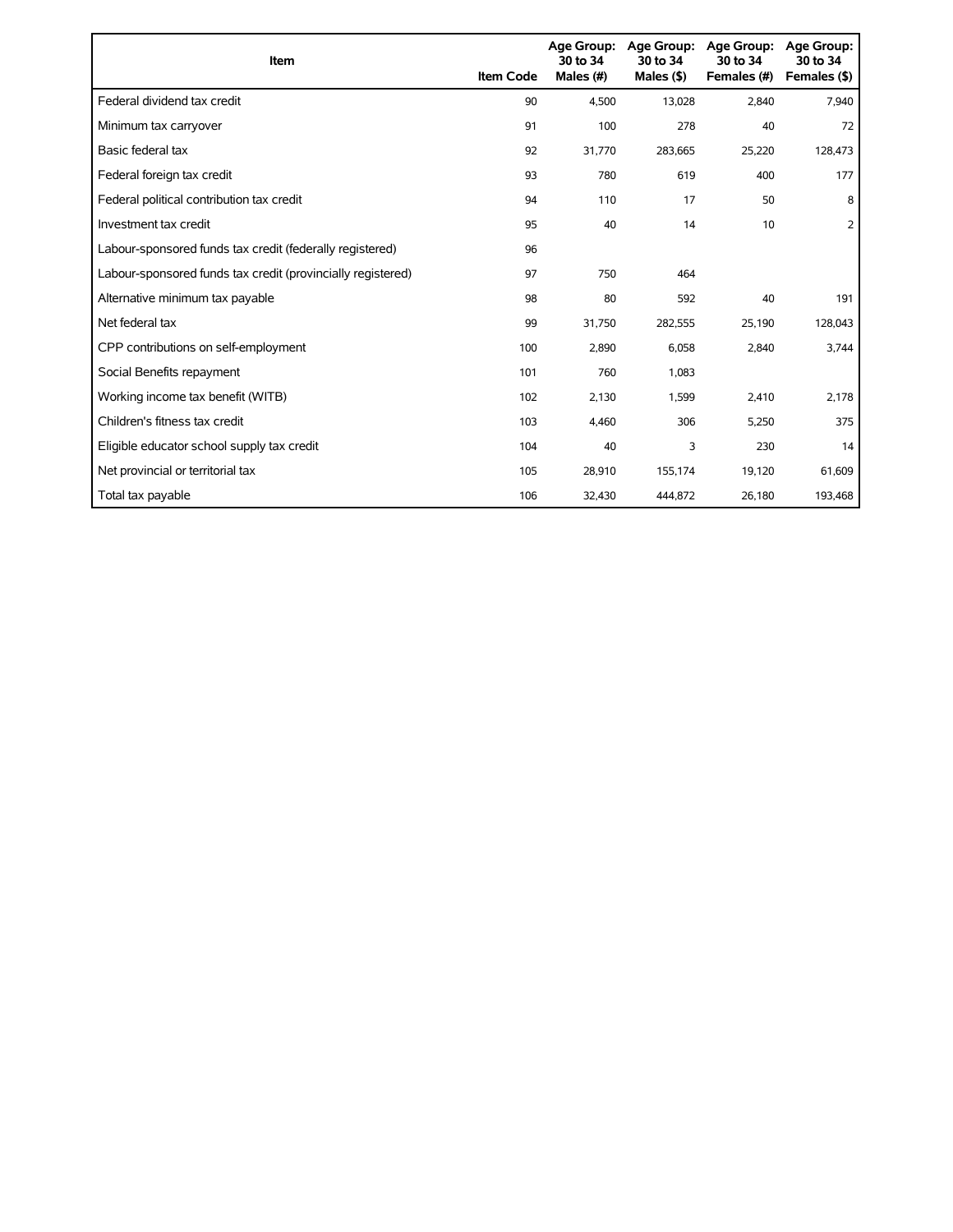| Item                                                                                          | Item<br>Code | Age<br>Group:<br>35 to 39<br>Males (#) | Age<br>Group:<br>35 to 39<br>Males (\$) | Age<br>Group:<br>35 to 39<br>Females (#) | Age<br>Group:<br>35 to 39<br>Females (\$) |
|-----------------------------------------------------------------------------------------------|--------------|----------------------------------------|-----------------------------------------|------------------------------------------|-------------------------------------------|
| Number of taxable returns                                                                     | $\mathbf{1}$ | 30,580                                 |                                         | 24,920                                   |                                           |
| Number of non-taxable returns                                                                 | 2            | 6,070                                  |                                         | 11,390                                   |                                           |
| Total number of returns                                                                       | 3            | 36,660                                 |                                         | 36,310                                   |                                           |
| Employment income                                                                             | 4            | 29,830                                 | 1,973,812                               | 26,980                                   | 1,170,683                                 |
| Commissions (from employment)                                                                 | 5            | 1,080                                  | 45,868                                  | 570                                      | 12,665                                    |
| Other employment income                                                                       | 6            | 3,260                                  | 25,587                                  | 3,000                                    | 7,388                                     |
| Old age security (OAS) pension                                                                | 7            |                                        |                                         |                                          |                                           |
| CPP or OPP benefits                                                                           | 8            | 150                                    | 1,189                                   | 320                                      | 2,118                                     |
| Other pensions and superannuation                                                             | 9            | 30                                     | 263                                     | 50                                       | 395                                       |
| Elected split-pension amount                                                                  | 10           |                                        |                                         |                                          |                                           |
| Universal child care benefit (UCCB)                                                           | 11           | 4,730                                  | 6,146                                   | 21,220                                   | 27,871                                    |
| Employment insurance and other benefits                                                       | 12           | 4,290                                  | 34,386                                  | 4,560                                    | 41,923                                    |
| Taxable amount of dividends from taxable Canadian corporations                                | 13           | 5,070                                  | 162,848                                 | 3,630                                    | 112,062                                   |
| Interest and other investment income                                                          | 14           | 4,430                                  | 2,978                                   | 4,040                                    | 1,976                                     |
| Net partnership income (limited or non-active partners only)                                  | 15           | 100                                    | 105                                     | 50                                       | 9                                         |
| Net rental income                                                                             | 16           | 1,930                                  | 7,488                                   | 1,680                                    | 5,167                                     |
| Taxable capital gains                                                                         | 17           | 2,060                                  | 18,610                                  | 1,550                                    | 8,709                                     |
| <b>RRSP</b> income                                                                            | 18           | 3,930                                  | 18,596                                  | 2,730                                    | 8,956                                     |
| Other income                                                                                  | 19           | 5,360                                  | 19,535                                  | 3,970                                    | 12,518                                    |
| Net business income                                                                           | 20           | 3,040                                  | 61,126                                  | 3,440                                    | 35,602                                    |
| Net professional income                                                                       | 21           | 290                                    | 10,164                                  | 430                                      | 14,927                                    |
| Net commission income                                                                         | 22           | 270                                    | 6,386                                   | 790                                      | 4,720                                     |
| Net farming income                                                                            | 23           | 2,230                                  | 21,696                                  | 920                                      | 6,115                                     |
| Net fishing income                                                                            | 24           | 20                                     | 110                                     |                                          |                                           |
| Workers' compensation benefits                                                                | 25           | 650                                    | 4,658                                   | 480                                      | 2,655                                     |
| Social assistance payments                                                                    | 26           | 2,100                                  | 18,109                                  | 2,960                                    | 29,794                                    |
| Net federal supplements                                                                       | 27           |                                        |                                         |                                          |                                           |
| Total income assessed                                                                         | 28           | 35,350                                 | 2,439,743                               | 35,410                                   | 1,508,778                                 |
| Registered pension plan (RPP) deduction                                                       | 29           | 9,960                                  | 47,598                                  | 13,320                                   | 55,566                                    |
| RRSP/PRPP deduction                                                                           | 30           | 12,440                                 | 65,047                                  | 9,830                                    | 32,684                                    |
| Deduction for elected split-pension amount                                                    | 31           |                                        |                                         |                                          |                                           |
| Annual union, professional, or like dues                                                      | 32           | 8,910                                  | 9,556                                   | 11,520                                   | 8,666                                     |
| Child care expenses                                                                           | 33           | 2,550                                  | 13,450                                  | 7,410                                    | 33,895                                    |
| Business investment loss                                                                      | 34           | 10                                     | 127                                     | 10                                       | 70                                        |
| Moving expenses                                                                               | 35           | 320                                    | 1,662                                   | 190                                      | 688                                       |
| Support payments made                                                                         | 36           | 130                                    | 978                                     |                                          |                                           |
| Carrying charges and interest expenses                                                        | 37           | 2,190                                  | 2,872                                   | 1,290                                    | 1,456                                     |
| Deduction for CPP/QPP contributions on self-employment and other earnings                     | 38           | 3,000                                  | 3,176                                   | 2,930                                    | 1,972                                     |
| Deduction for provincial parental insurance plan (PPIP) premiums on self-employment<br>income | 39           |                                        |                                         |                                          |                                           |
| Exploration and development expenses                                                          | 40           | 50                                     | 263                                     |                                          |                                           |
| Other employment expenses                                                                     | 41           | 1,880                                  | 9,139                                   | 820                                      | 2,438                                     |
| Clergy residence deduction                                                                    | 42           | 120                                    | 1,665                                   | 20                                       | 236                                       |
| Other deductions                                                                              | 43           | 980                                    | 1,249                                   | 930                                      | 784                                       |
| Total deductions before adjustments                                                           | 44           | 24,690                                 | 156,808                                 | 23,500                                   | 138,829                                   |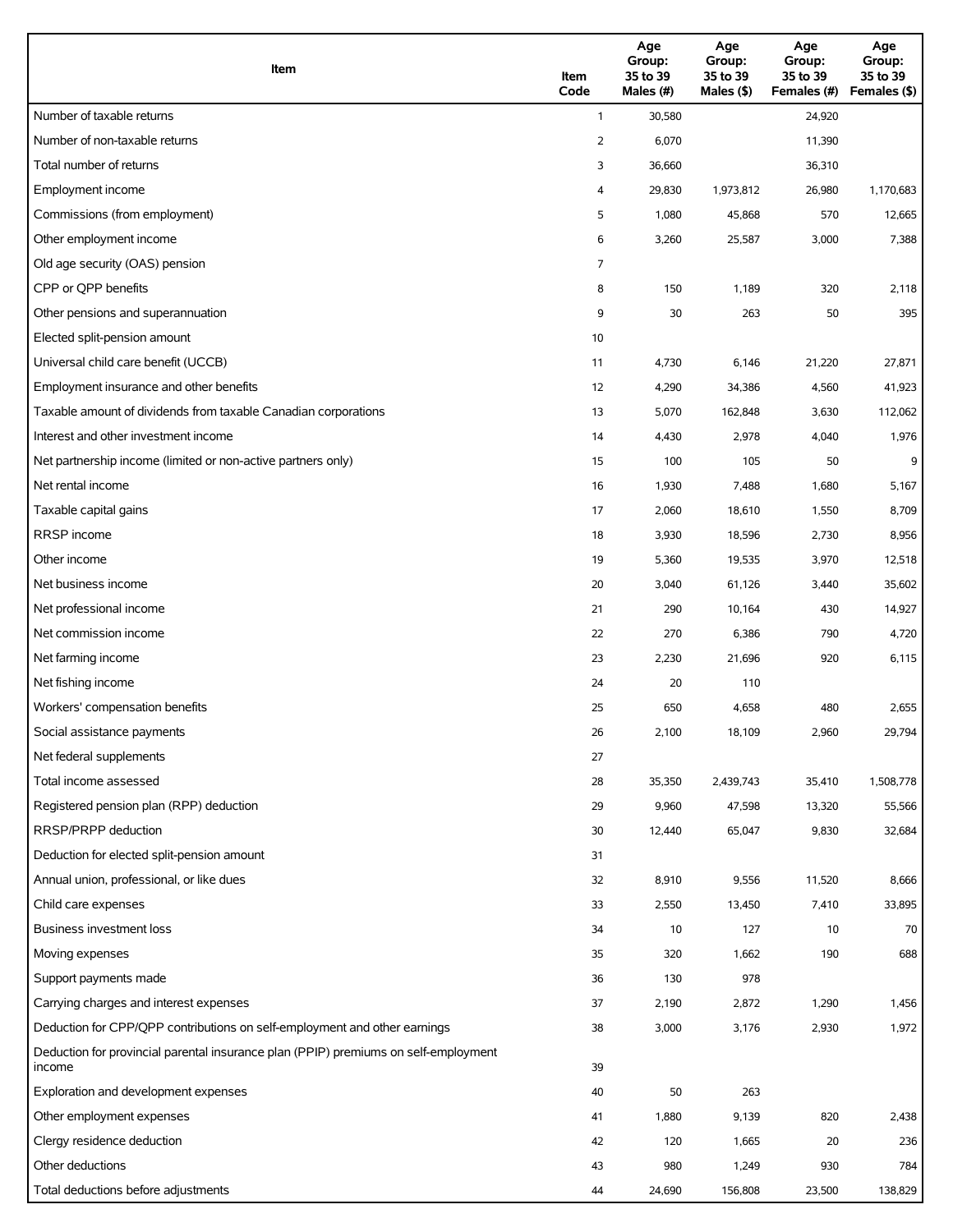| Item                                                                | <b>Item Code</b> | 35 to 39<br>Males (#) | 35 to 39<br>Males (\$) | Age Group: Age Group: Age Group:<br>35 to 39<br>Females (#) | <b>Age Group:</b><br>35 to 39<br>Females (\$) |
|---------------------------------------------------------------------|------------------|-----------------------|------------------------|-------------------------------------------------------------|-----------------------------------------------|
| Social benefits repayment                                           | 45               | 610                   | 907                    | 50                                                          | 50                                            |
| Net income                                                          | 46               | 35,210                | 2,283,777              | 35,200                                                      | 1,371,674                                     |
| Canadian Forces personnel and police deduction                      | 47               |                       |                        |                                                             |                                               |
| Security options deductions                                         | 48               | 40                    | 299                    |                                                             |                                               |
| Other payments deduction                                            | 49               | 2,710                 | 22,767                 | 3,400                                                       | 32,452                                        |
| Non-capital losses of other years                                   | 50               | 40                    | 318                    | 50                                                          | 317                                           |
| Net capital losses of other years                                   | 51               | 290                   | 368                    | 150                                                         | 102                                           |
| Capital gains deduction                                             | 52               | 180                   | 13,047                 | 100                                                         | 5,494                                         |
| Northern residents deductions                                       | 53               | 400                   | 1,422                  | 270                                                         | 817                                           |
| Additional deductions                                               | 54               | 10                    | 127                    |                                                             |                                               |
| Farming/fishing losses of prior years                               | 55               | 70                    | 794                    | 20                                                          | 183                                           |
| Total deductions from net income                                    | 56               | 3,690                 | 39,211                 | 3,970                                                       | 39,629                                        |
| Taxable income assessed                                             | 57               | 34,330                | 2,244,760              | 34,550                                                      | 1,332,089                                     |
| Basic personal amount                                               | 58               | 36.650                | 417,687                | 36,310                                                      | 414,233                                       |
| Age amount                                                          | 59               |                       |                        |                                                             |                                               |
| Spouse or common-law partner amount                                 | 60               | 6,390                 | 52,403                 | 1,700                                                       | 14,497                                        |
| Amount for an eligible dependant                                    | 61               | 1,050                 | 11,529                 | 5,080                                                       | 55,752                                        |
| Family caregiver amount for children under 18 years of age          | 62               | 400                   | 1,031                  | 430                                                         | 1,354                                         |
| Amount for infirm dependants age 18 or older                        | 63               |                       |                        |                                                             |                                               |
| CPP or QPP contributions through employment                         | 64               | 29,350                | 62,018                 | 26,490                                                      | 43,584                                        |
| CPP or QPP contributions on self-employment and other earnings      | 65               | 3,000                 | 3,176                  | 2,930                                                       | 1,972                                         |
| Employment insurance premiums                                       | 66               | 27,810                | 22,125                 | 25,550                                                      | 16,893                                        |
| PPIP premiums paid                                                  | 67               |                       |                        |                                                             |                                               |
| PPIP premiums payable on employment income                          | 68               |                       |                        |                                                             |                                               |
| PPIP premiums payable on self-employment income                     | 69               |                       |                        |                                                             |                                               |
| Volunteer firefighters' amount/search and rescue volunteers' amount | 70               | 300                   | 909                    | 30                                                          | 81                                            |
| Canada employment amount                                            | 71               | 30,090                | 34,625                 | 27,180                                                      | 31,012                                        |
| Public transit amount                                               | 72               | 860                   | 407                    | 860                                                         | 439                                           |
| Children's arts amount                                              | 73               | 2,820                 | 910                    | 2,540                                                       | 794                                           |
| Home accessibility expenses                                         | 74               | 20                    | 64                     |                                                             |                                               |
| Home buyers' amount                                                 | 75               | 570                   | 2,577                  | 290                                                         | 1,282                                         |
| Pension income amount                                               | 76               | 40                    | 61                     | 80                                                          | 131                                           |
| Caregiver amount                                                    | 77               | 80                    | 480                    | 100                                                         | 549                                           |
| Disability amount                                                   | 78               | 360                   | 2,872                  | 350                                                         | 2,791                                         |
| Disability amount transferred from a dependant                      | 79               | 480                   | 6,091                  | 520                                                         | 6,235                                         |
| Interest paid on student loans                                      | 80               | 740                   | 537                    | 1,310                                                       | 804                                           |
| Tuition, education, and textbook amounts                            | 81               | 1,810                 | 7,956                  | 2,240                                                       | 10,368                                        |
| Tuition, education, and textbook amounts transferred from a child   | 82               | 140                   | 532                    | 140                                                         | 522                                           |
| Amounts transferred from spouse or common-law partner               | 83               | 480                   | 1,830                  | 150                                                         | 695                                           |
| Medical expenses                                                    | 84               | 2,500                 | 5,507                  | 4,300                                                       | 7,965                                         |
| Total tax credits on personal amounts                               | 85               | 36,660                | 95,321                 | 36,310                                                      | 91,810                                        |
| Allowable charitable donations and government gifts                 | 86               | 8,120                 | 11,458                 | 5,890                                                       | 5,403                                         |
| Eligible cultural and ecological gifts                              | 87               |                       |                        |                                                             |                                               |
| Total tax credit on donations and gifts                             | 88               | 8,090                 | 3,194                  | 5,860                                                       | 1,492                                         |
| Total federal non-refundable tax credits                            | 89               | 36,660                | 98,515                 | 36,310                                                      | 93,302                                        |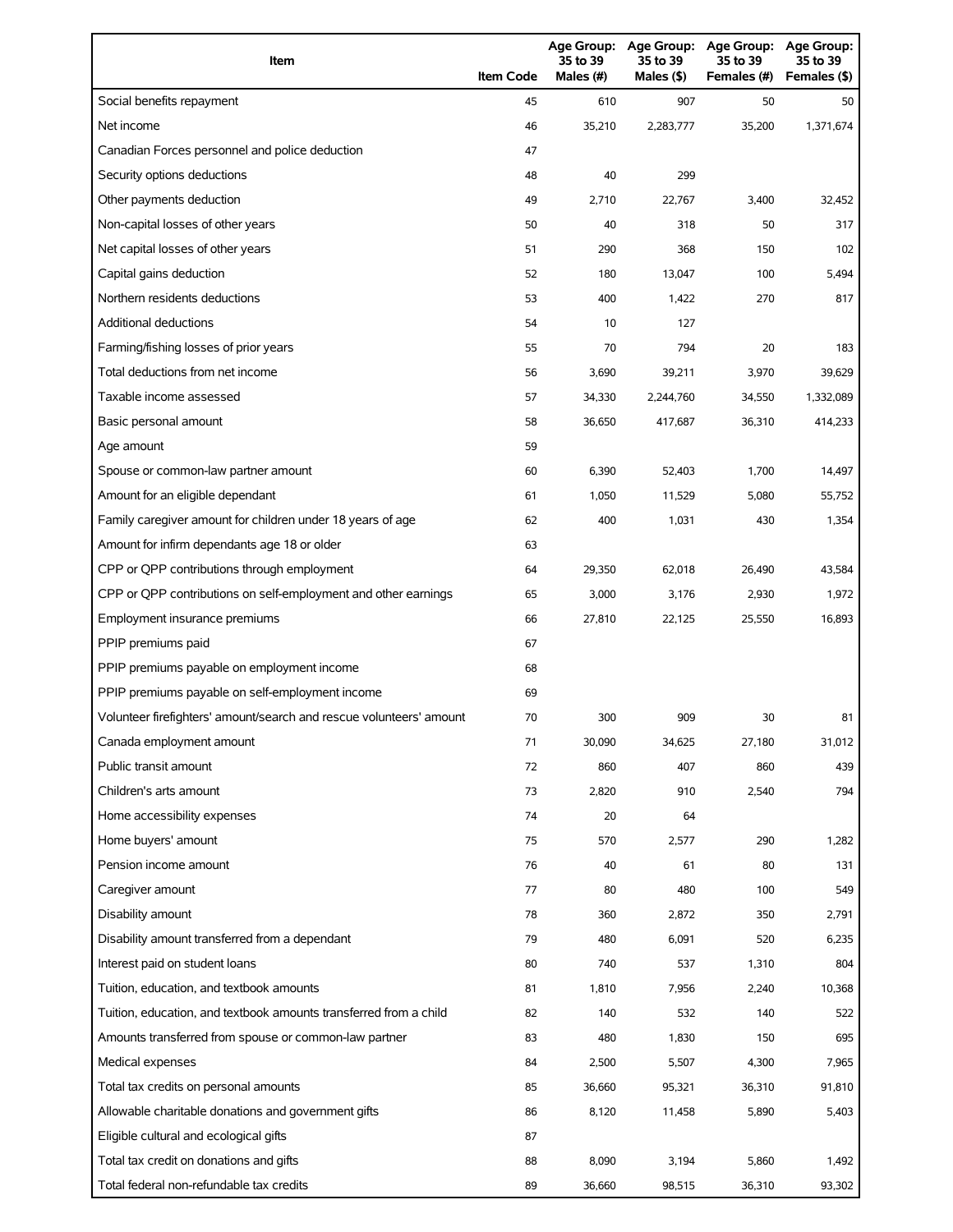| Item                                                        | <b>Item Code</b> | Age Group:<br>35 to 39<br>Males (#) | <b>Age Group:</b><br>35 to 39<br>Males $($ \$) | <b>Age Group:</b><br>35 to 39<br>Females (#) | <b>Age Group:</b><br>35 to 39<br>Females (\$) |
|-------------------------------------------------------------|------------------|-------------------------------------|------------------------------------------------|----------------------------------------------|-----------------------------------------------|
| Federal dividend tax credit                                 | 90               | 5,010                               | 17,895                                         | 3,450                                        | 12,483                                        |
| Minimum tax carryover                                       | 91               | 150                                 | 351                                            | 70                                           | 184                                           |
| Basic federal tax                                           | 92               | 29.850                              | 305,407                                        | 24,060                                       | 136,847                                       |
| Federal foreign tax credit                                  | 93               | 850                                 | 1,106                                          | 570                                          | 140                                           |
| Federal political contribution tax credit                   | 94               | 150                                 | 30                                             | 60                                           | 10                                            |
| Investment tax credit                                       | 95               | 40                                  | 23                                             | 10                                           | 13                                            |
| Labour-sponsored funds tax credit (federally registered)    | 96               |                                     |                                                |                                              |                                               |
| Labour-sponsored funds tax credit (provincially registered) | 97               | 870                                 | 550                                            |                                              |                                               |
| Alternative minimum tax payable                             | 98               | 120                                 | 490                                            | 70                                           | 205                                           |
| Net federal tax                                             | 99               | 29,810                              | 303,712                                        | 24,020                                       | 136,354                                       |
| CPP contributions on self-employment                        | 100              | 3,000                               | 6,353                                          | 2,930                                        | 3,945                                         |
| Social Benefits repayment                                   | 101              | 610                                 | 907                                            | 50                                           | 50                                            |
| Working income tax benefit (WITB)                           | 102              | 1,770                               | 1,416                                          | 1,950                                        | 1,738                                         |
| Children's fitness tax credit                               | 103              | 7,600                               | 710                                            | 6,920                                        | 638                                           |
| Eligible educator school supply tax credit                  | 104              | 40                                  | 3                                              | 200                                          | 13                                            |
| Net provincial or territorial tax                           | 105              | 26,980                              | 167,087                                        | 17,940                                       | 67,936                                        |
| Total tax payable                                           | 106              | 30,580                              | 478,065                                        | 24,920                                       | 208,307                                       |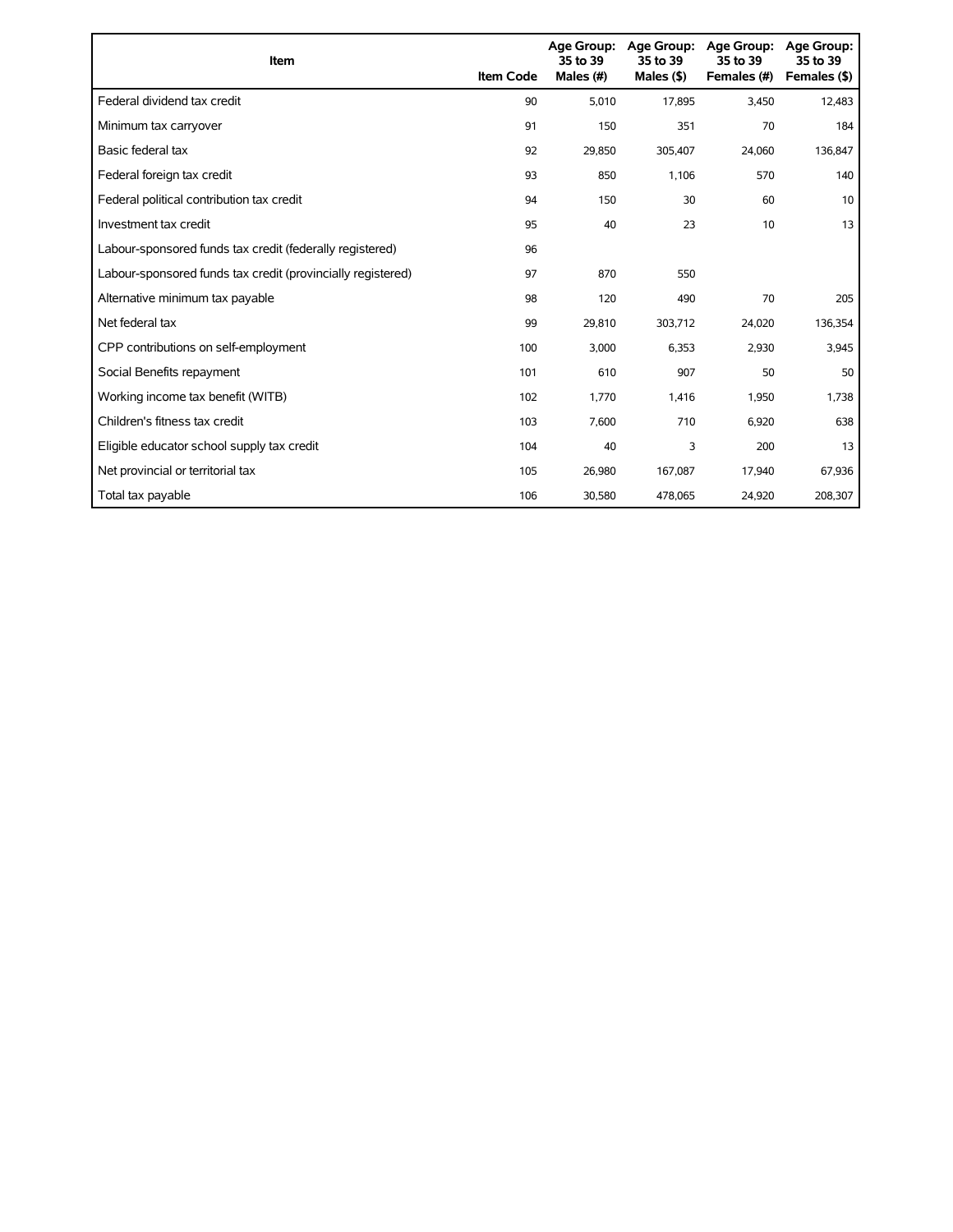| Item                                                                                          | Item<br>Code | Age<br>Group:<br>40 to 44<br>Males (#) | Age<br>Group:<br>40 to 44<br>Males (\$) | Age<br>Group:<br>40 to 44<br>Females (#) | Age<br>Group:<br>40 to 44<br>Females (\$) |
|-----------------------------------------------------------------------------------------------|--------------|----------------------------------------|-----------------------------------------|------------------------------------------|-------------------------------------------|
| Number of taxable returns                                                                     | $\mathbf{1}$ | 26,960                                 |                                         | 23,570                                   |                                           |
| Number of non-taxable returns                                                                 | 2            | 5,410                                  |                                         | 8,860                                    |                                           |
| Total number of returns                                                                       | 3            | 32,370                                 |                                         | 32,440                                   |                                           |
| Employment income                                                                             | 4            | 25,700                                 | 1,809,421                               | 24,630                                   | 1,181,713                                 |
| Commissions (from employment)                                                                 | 5            | 910                                    | 44,043                                  | 480                                      | 13,349                                    |
| Other employment income                                                                       | 6            | 2,960                                  | 11,577                                  | 3,020                                    | 8,514                                     |
| Old age security (OAS) pension                                                                | 7            |                                        |                                         |                                          |                                           |
| CPP or OPP benefits                                                                           | 8            | 260                                    | 2,084                                   | 520                                      | 3,448                                     |
| Other pensions and superannuation                                                             | 9            | 60                                     | 888                                     | 70                                       | 573                                       |
| Elected split-pension amount                                                                  | 10           | 20                                     | 90                                      | 100                                      | 902                                       |
| Universal child care benefit (UCCB)                                                           | 11           | 4,980                                  | 5,152                                   | 17,290                                   | 16,437                                    |
| Employment insurance and other benefits                                                       | 12           | 3,330                                  | 27,459                                  | 2,690                                    | 17,963                                    |
| Taxable amount of dividends from taxable Canadian corporations                                | 13           | 5,070                                  | 172,044                                 | 3,930                                    | 117,099                                   |
| Interest and other investment income                                                          | 14           | 4,660                                  | 4,664                                   | 4,370                                    | 3,570                                     |
| Net partnership income (limited or non-active partners only)                                  | 15           | 130                                    | 27                                      |                                          |                                           |
| Net rental income                                                                             | 16           | 1,780                                  | 7,559                                   | 1,620                                    | 5,805                                     |
| Taxable capital gains                                                                         | 17           | 2,130                                  | 23,637                                  | 1,800                                    | 14,234                                    |
| <b>RRSP</b> income                                                                            | 18           | 3,680                                  | 20,244                                  | 2,770                                    | 11,842                                    |
| Other income                                                                                  | 19           | 5,190                                  | 26,051                                  | 4,000                                    | 15,920                                    |
| Net business income                                                                           | 20           | 2,790                                  | 55,199                                  | 3,200                                    | 36,283                                    |
| Net professional income                                                                       | 21           | 280                                    | 12,145                                  | 380                                      | 12,916                                    |
| Net commission income                                                                         | 22           | 230                                    | 7,906                                   | 620                                      | 4,828                                     |
| Net farming income                                                                            | 23           | 2,280                                  | 19,934                                  | 910                                      | 7,248                                     |
| Net fishing income                                                                            | 24           | 20                                     | 109                                     |                                          |                                           |
| Workers' compensation benefits                                                                | 25           | 650                                    | 5,903                                   | 530                                      | 3,408                                     |
| Social assistance payments                                                                    | 26           | 1,880                                  | 16,883                                  | 2,330                                    | 24,232                                    |
| Net federal supplements                                                                       | 27           |                                        |                                         |                                          |                                           |
| Total income assessed                                                                         | 28           | 31,140                                 | 2,273,046                               | 31,480                                   | 1,503,259                                 |
| Registered pension plan (RPP) deduction                                                       | 29           | 9,420                                  | 49,014                                  | 12,990                                   | 59,080                                    |
| RRSP/PRPP deduction                                                                           | 30           | 11,400                                 | 67,042                                  | 9,290                                    | 35,921                                    |
| Deduction for elected split-pension amount                                                    | 31           | 30                                     | 190                                     | 20                                       | 54                                        |
| Annual union, professional, or like dues                                                      | 32           | 7,770                                  | 8,125                                   | 11,010                                   | 8,677                                     |
| Child care expenses                                                                           | 33           | 1,840                                  | 8,601                                   | 3,990                                    | 14,660                                    |
| Business investment loss                                                                      | 34           | 20                                     | 281                                     |                                          |                                           |
| Moving expenses                                                                               | 35           | 230                                    | 1,247                                   | 140                                      | 565                                       |
| Support payments made                                                                         | 36           | 170                                    | 2,126                                   |                                          |                                           |
| Carrying charges and interest expenses                                                        | 37           | 2,370                                  | 5,236                                   | 1,460                                    | 1,827                                     |
| Deduction for CPP/QPP contributions on self-employment and other earnings                     | 38           | 2,780                                  | 3,172                                   | 2,700                                    | 1,987                                     |
| Deduction for provincial parental insurance plan (PPIP) premiums on self-employment<br>income | 39           |                                        |                                         |                                          |                                           |
| Exploration and development expenses                                                          | 40           | 60                                     | 314                                     | 30                                       | 64                                        |
| Other employment expenses                                                                     | 41           | 1,840                                  | 9,303                                   | 840                                      | 3,047                                     |
| Clergy residence deduction                                                                    | 42           | 120                                    | 1,665                                   | 20                                       | 279                                       |
| Other deductions                                                                              | 43           | 820                                    | 908                                     | 740                                      | 793                                       |
| Total deductions before adjustments                                                           | 44           | 21,940                                 | 157,243                                 | 21,500                                   | 127,157                                   |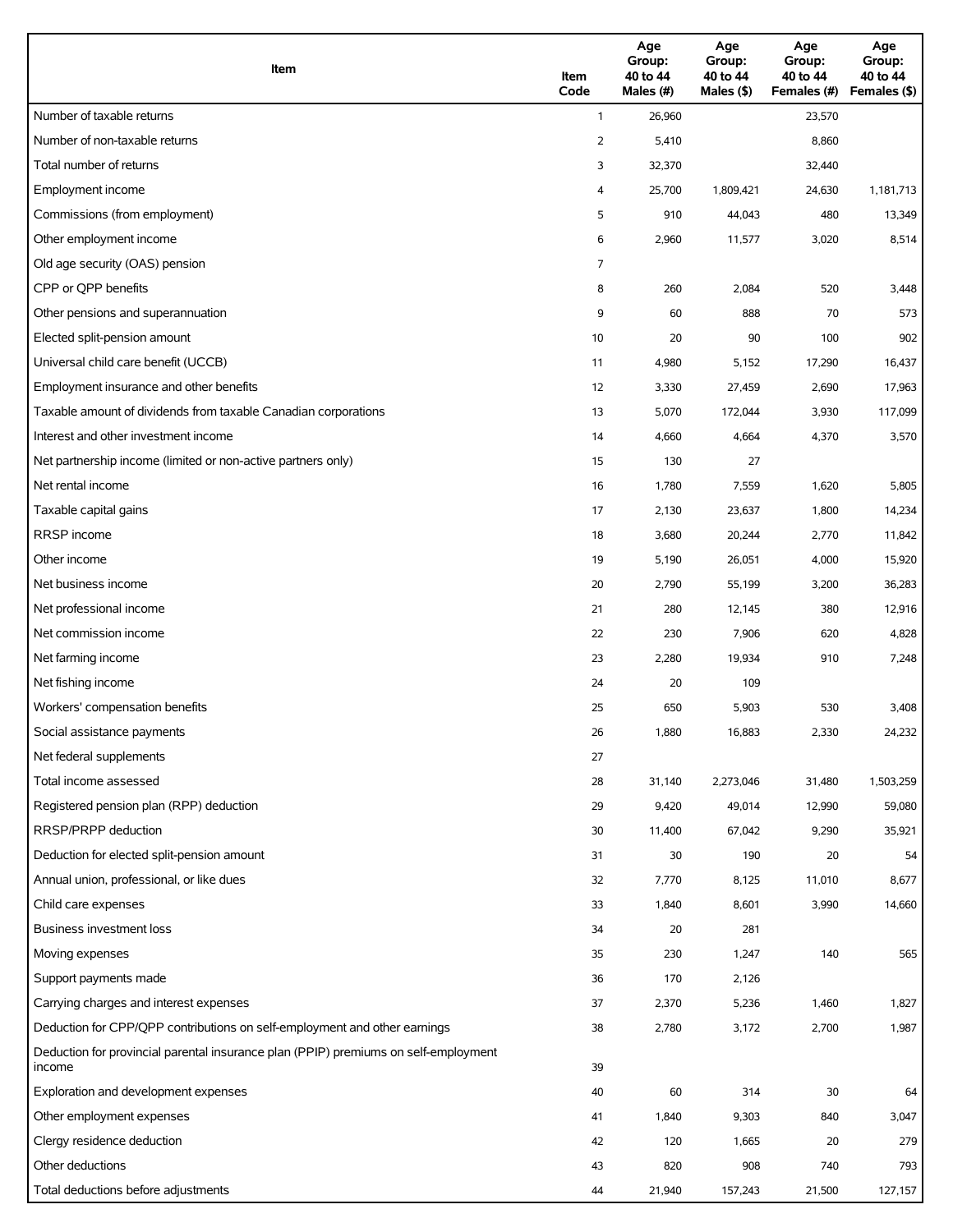| Item                                                                | <b>Item Code</b> | 40 to 44<br>Males (#) | 40 to 44<br>Males (\$) | Age Group: Age Group: Age Group:<br>40 to 44<br>Females (#) | Age Group:<br>40 to 44<br>Females (\$) |
|---------------------------------------------------------------------|------------------|-----------------------|------------------------|-------------------------------------------------------------|----------------------------------------|
| Social benefits repayment                                           | 45               | 450                   | 623                    | 60                                                          | 71                                     |
| Net income                                                          | 46               | 31,000                | 2,118,446              | 31,320                                                      | 1,376,961                              |
| Canadian Forces personnel and police deduction                      | 47               |                       |                        |                                                             |                                        |
| Security options deductions                                         | 48               | 40                    | 2,477                  | 10                                                          | 57                                     |
| Other payments deduction                                            | 49               | 2,490                 | 22,786                 | 2,830                                                       | 27,640                                 |
| Non-capital losses of other years                                   | 50               | 40                    | 226                    | 50                                                          | 260                                    |
| Net capital losses of other years                                   | 51               | 330                   | 898                    | 180                                                         | 164                                    |
| Capital gains deduction                                             | 52               | 200                   | 13,978                 | 130                                                         | 8,507                                  |
| Northern residents deductions                                       | 53               | 410                   | 1,432                  | 300                                                         | 913                                    |
| Additional deductions                                               | 54               |                       |                        |                                                             |                                        |
| Farming/fishing losses of prior years                               | 55               | 60                    | 937                    | 20                                                          | 170                                    |
| Total deductions from net income                                    | 56               | 3,540                 | 42,840                 | 3,480                                                       | 37,831                                 |
| Taxable income assessed                                             | 57               | 30,170                | 2,075,704              | 30,660                                                      | 1,339,150                              |
| Basic personal amount                                               | 58               | 32,370                | 369,323                | 32,440                                                      | 370,489                                |
| Age amount                                                          | 59               |                       |                        |                                                             |                                        |
| Spouse or common-law partner amount                                 | 60               | 4,920                 | 40.644                 | 1,610                                                       | 14,055                                 |
| Amount for an eligible dependant                                    | 61               | 1,100                 | 11,971                 | 4,590                                                       | 49,710                                 |
| Family caregiver amount for children under 18 years of age          | 62               | 470                   | 1,216                  | 390                                                         | 1,135                                  |
| Amount for infirm dependants age 18 or older                        | 63               |                       |                        |                                                             |                                        |
| CPP or QPP contributions through employment                         | 64               | 25,250                | 54,117                 | 24,340                                                      | 42,751                                 |
| CPP or QPP contributions on self-employment and other earnings      | 65               | 2,780                 | 3,172                  | 2,700                                                       | 1,987                                  |
| Employment insurance premiums                                       | 66               | 23,580                | 19,095                 | 23,470                                                      | 16,421                                 |
| PPIP premiums paid                                                  | 67               |                       |                        |                                                             |                                        |
| PPIP premiums payable on employment income                          | 68               |                       |                        |                                                             |                                        |
| PPIP premiums payable on self-employment income                     | 69               |                       |                        |                                                             |                                        |
| Volunteer firefighters' amount/search and rescue volunteers' amount | 70               | 260                   | 774                    | 40                                                          | 105                                    |
| Canada employment amount                                            | 71               | 25,960                | 29,843                 | 24,860                                                      | 28,448                                 |
| Public transit amount                                               | 72               | 820                   | 425                    | 790                                                         | 386                                    |
| Children's arts amount                                              | 73               | 3,070                 | 1,054                  | 2,370                                                       | 776                                    |
| Home accessibility expenses                                         | 74               |                       |                        | 10                                                          | 48                                     |
| Home buyers' amount                                                 | 75               | 360                   | 1,637                  | 190                                                         | 829                                    |
| Pension income amount                                               | 76               | 80                    | 133                    | 160                                                         | 287                                    |
| Caregiver amount                                                    | 77               | 160                   | 933                    | 160                                                         | 933                                    |
| Disability amount                                                   | 78               | 420                   | 3,352                  | 380                                                         | 3,020                                  |
| Disability amount transferred from a dependant                      | 79               | 570                   | 7,062                  | 470                                                         | 5,603                                  |
| Interest paid on student loans                                      | 80               | 330                   | 190                    | 580                                                         | 373                                    |
| Tuition, education, and textbook amounts                            | 81               | 1,090                 | 4,026                  | 1,550                                                       | 5,924                                  |
| Tuition, education, and textbook amounts transferred from a child   | 82               | 630                   | 2,840                  | 730                                                         | 3,210                                  |
| Amounts transferred from spouse or common-law partner               | 83               | 360                   | 1,516                  | 150                                                         | 809                                    |
| Medical expenses                                                    | 84               | 2,560                 | 5,980                  | 4,240                                                       | 8,555                                  |
| Total tax credits on personal amounts                               | 85               | 32,370                | 83,915                 | 32,440                                                      | 83,387                                 |
| Allowable charitable donations and government gifts                 | 86               | 7,830                 | 11,508                 | 5,870                                                       | 6,334                                  |
| Eligible cultural and ecological gifts                              | 87               |                       |                        |                                                             |                                        |
| Total tax credit on donations and gifts                             | 88               | 7,810                 | 3,224                  | 5,840                                                       | 1,736                                  |
| Total federal non-refundable tax credits                            | 89               | 32,370                | 87,138                 | 32,440                                                      | 85,124                                 |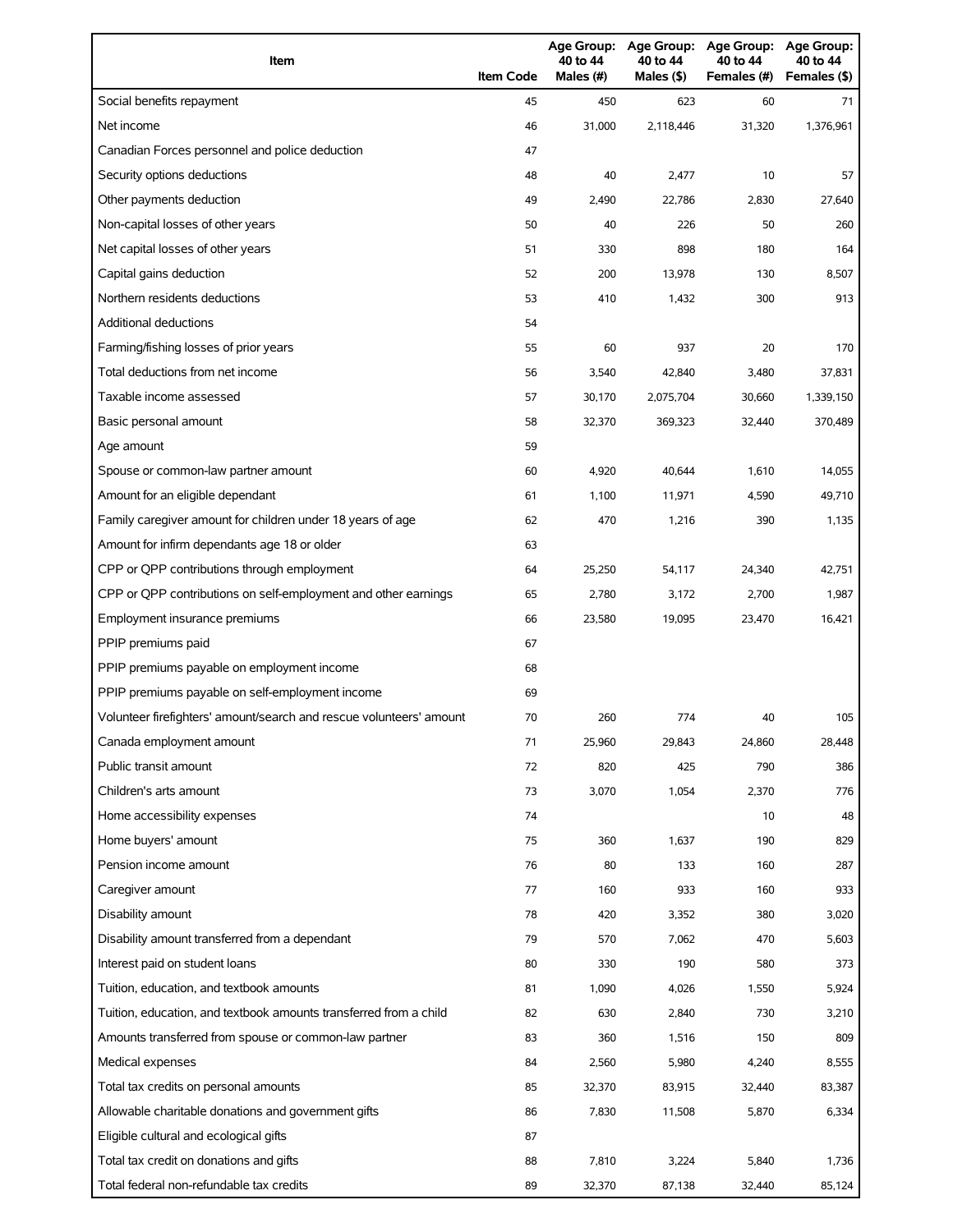| Item                                                        | <b>Item Code</b> | <b>Age Group:</b><br>40 to 44<br>Males (#) | <b>Age Group:</b><br>40 to 44<br>Males $($ \$) | <b>Age Group:</b><br>40 to 44<br>Females (#) | <b>Age Group:</b><br>40 to 44<br>Females (\$) |
|-------------------------------------------------------------|------------------|--------------------------------------------|------------------------------------------------|----------------------------------------------|-----------------------------------------------|
| Federal dividend tax credit                                 | 90               | 4,960                                      | 19,234                                         | 3,710                                        | 13,150                                        |
| Minimum tax carryover                                       | 91               | 210                                        | 521                                            | 80                                           | 207                                           |
| Basic federal tax                                           | 92               | 26,320                                     | 293,497                                        | 22,830                                       | 147,792                                       |
| Federal foreign tax credit                                  | 93               | 980                                        | 826                                            | 720                                          | 161                                           |
| Federal political contribution tax credit                   | 94               | 170                                        | 33                                             | 70                                           | 11                                            |
| Investment tax credit                                       | 95               | 50                                         | 46                                             |                                              |                                               |
| Labour-sponsored funds tax credit (federally registered)    | 96               |                                            |                                                |                                              |                                               |
| Labour-sponsored funds tax credit (provincially registered) | 97               | 980                                        | 626                                            |                                              |                                               |
| Alternative minimum tax payable                             | 98               | 130                                        | 545                                            | 70                                           | 288                                           |
| Net federal tax                                             | 99               | 26,290                                     | 291,996                                        | 22,790                                       | 147,227                                       |
| CPP contributions on self-employment                        | 100              | 2,780                                      | 6,345                                          | 2,700                                        | 3,974                                         |
| Social Benefits repayment                                   | 101              | 450                                        | 623                                            | 60                                           | 71                                            |
| Working income tax benefit (WITB)                           | 102              | 1,410                                      | 1,177                                          | 1,580                                        | 1,404                                         |
| Children's fitness tax credit                               | 103              | 7,140                                      | 718                                            | 5,890                                        | 565                                           |
| Eligible educator school supply tax credit                  | 104              | 50                                         | 3                                              | 250                                          | 18                                            |
| Net provincial or territorial tax                           | 105              | 23,840                                     | 160,887                                        | 18,220                                       | 76,478                                        |
| Total tax payable                                           | 106              | 26,960                                     | 459,853                                        | 23,570                                       | 227,758                                       |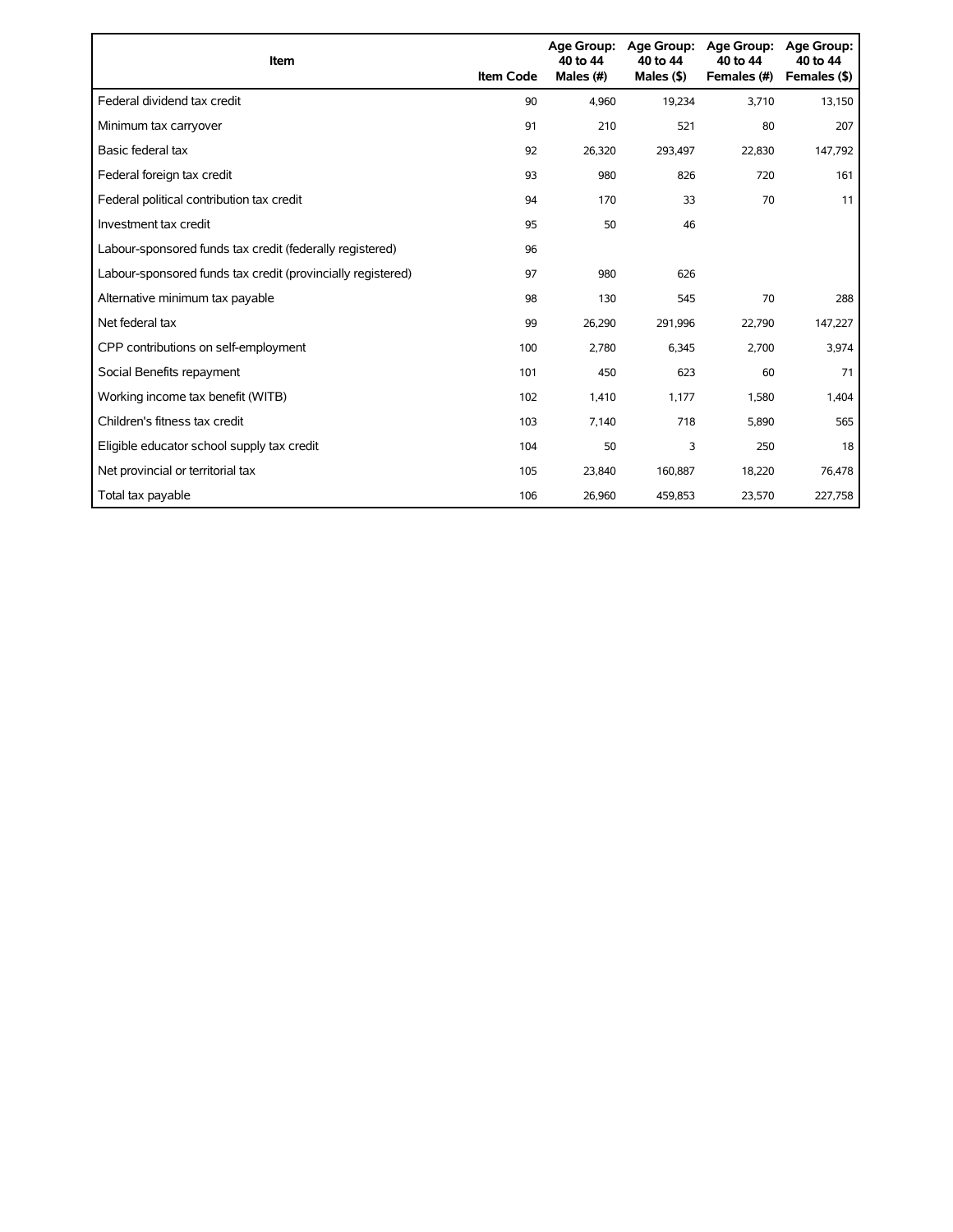| Item                                                                                          | Item<br>Code | Age<br>Group:<br>45 to 49<br>Males (#) | Age<br>Group:<br>45 to 49<br>Males (\$) | Age<br>Group:<br>45 to 49<br>Females (#) | Age<br>Group:<br>45 to 49<br>Females (\$) |
|-----------------------------------------------------------------------------------------------|--------------|----------------------------------------|-----------------------------------------|------------------------------------------|-------------------------------------------|
| Number of taxable returns                                                                     | $\mathbf{1}$ | 25,310                                 |                                         | 23,100                                   |                                           |
| Number of non-taxable returns                                                                 | 2            | 5,430                                  |                                         | 7,650                                    |                                           |
| Total number of returns                                                                       | 3            | 30,740                                 |                                         | 30,740                                   |                                           |
| Employment income                                                                             | 4            | 23,610                                 | 1,701,424                               | 23,420                                   | 1,188,349                                 |
| Commissions (from employment)                                                                 | 5            | 830                                    | 44,349                                  | 380                                      | 9,415                                     |
| Other employment income                                                                       | 6            | 3,080                                  | 11,421                                  | 2,910                                    | 10,809                                    |
| Old age security (OAS) pension                                                                | 7            |                                        |                                         |                                          |                                           |
| CPP or OPP benefits                                                                           | 8            | 440                                    | 3,779                                   | 910                                      | 6,353                                     |
| Other pensions and superannuation                                                             | 9            | 160                                    | 3,701                                   | 120                                      | 1,627                                     |
| Elected split-pension amount                                                                  | 10           | 40                                     | 229                                     | 280                                      | 2,914                                     |
| Universal child care benefit (UCCB)                                                           | 11           | 4,290                                  | 3,458                                   | 11,210                                   | 7,667                                     |
| Employment insurance and other benefits                                                       | 12           | 3,130                                  | 25,165                                  | 2,280                                    | 13,631                                    |
| Taxable amount of dividends from taxable Canadian corporations                                | 13           | 5,470                                  | 185,411                                 | 4,540                                    | 112,919                                   |
| Interest and other investment income                                                          | 14           | 5,030                                  | 6,987                                   | 5,350                                    | 5,715                                     |
| Net partnership income (limited or non-active partners only)                                  | 15           | 170                                    | 164                                     | 110                                      | 21                                        |
| Net rental income                                                                             | 16           | 1,920                                  | 8,365                                   | 1,750                                    | 7,292                                     |
| Taxable capital gains                                                                         | 17           | 2,540                                  | 31,085                                  | 2,340                                    | 16,045                                    |
| <b>RRSP</b> income                                                                            | 18           | 2,980                                  | 22,641                                  | 2,310                                    | 15,356                                    |
| Other income                                                                                  | 19           | 5,300                                  | 28,732                                  | 4,150                                    | 18,765                                    |
| Net business income                                                                           | 20           | 2,940                                  | 56,063                                  | 2,860                                    | 34,830                                    |
| Net professional income                                                                       | 21           | 260                                    | 14,342                                  | 330                                      | 10,119                                    |
| Net commission income                                                                         | 22           | 260                                    | 9,244                                   | 460                                      | 6,764                                     |
| Net farming income                                                                            | 23           | 2,480                                  | 20,633                                  | 1,170                                    | 7,000                                     |
| Net fishing income                                                                            | 24           | 30                                     | 166                                     |                                          |                                           |
| Workers' compensation benefits                                                                | 25           | 730                                    | 7,273                                   | 570                                      | 4,196                                     |
| Social assistance payments                                                                    | 26           | 1,910                                  | 18,955                                  | 1,990                                    | 22,023                                    |
| Net federal supplements                                                                       | 27           |                                        |                                         |                                          |                                           |
| Total income assessed                                                                         | 28           | 29,440                                 | 2,203,632                               | 29,450                                   | 1,505,744                                 |
| Registered pension plan (RPP) deduction                                                       | 29           | 9,110                                  | 49,331                                  | 13,210                                   | 61,429                                    |
| RRSP/PRPP deduction                                                                           | 30           | 10,980                                 | 73,929                                  | 9,410                                    | 43,697                                    |
| Deduction for elected split-pension amount                                                    | 31           | 80                                     | 600                                     | 30                                       | 89                                        |
| Annual union, professional, or like dues                                                      | 32           | 7,450                                  | 7,848                                   | 10,640                                   | 8,699                                     |
| Child care expenses                                                                           | 33           | 930                                    | 3,163                                   | 1,420                                    | 3,554                                     |
| Business investment loss                                                                      | 34           | 20                                     | 287                                     | 10                                       | 597                                       |
| Moving expenses                                                                               | 35           | 150                                    | 999                                     | 110                                      | 456                                       |
| Support payments made                                                                         | 36           | 220                                    | 3,257                                   | 10                                       | 142                                       |
| Carrying charges and interest expenses                                                        | 37           | 2,560                                  | 5,468                                   | 1,740                                    | 2,849                                     |
| Deduction for CPP/QPP contributions on self-employment and other earnings                     | 38           | 2,960                                  | 3,208                                   | 2,570                                    | 1,956                                     |
| Deduction for provincial parental insurance plan (PPIP) premiums on self-employment<br>income | 39           |                                        |                                         |                                          |                                           |
| Exploration and development expenses                                                          | 40           | 120                                    | 1,010                                   | 50                                       | 132                                       |
| Other employment expenses                                                                     | 41           | 1,860                                  | 10,694                                  | 870                                      | 2,849                                     |
| Clergy residence deduction                                                                    | 42           | 130                                    | 1,698                                   | 30                                       | 288                                       |
| Other deductions                                                                              | 43           | 840                                    | 1,226                                   | 670                                      | 671                                       |
| Total deductions before adjustments                                                           | 44           | 20,960                                 | 162,731                                 | 20,640                                   | 127,468                                   |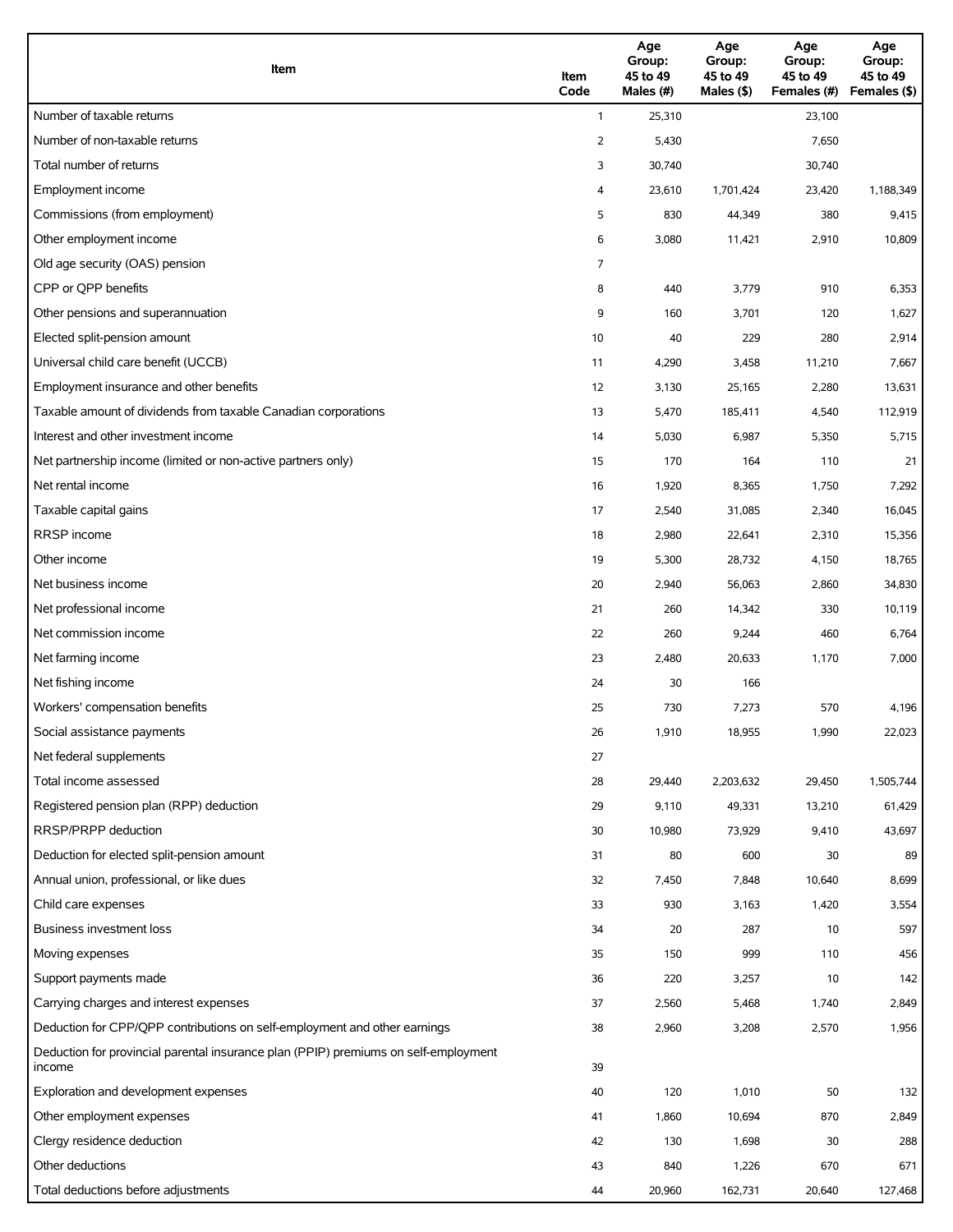| Item                                                                | <b>Item Code</b> | 45 to 49<br>Males (#) | 45 to 49<br>Males (\$) | Age Group: Age Group: Age Group:<br>45 to 49<br>Females (#) | Age Group:<br>45 to 49<br>Females (\$) |
|---------------------------------------------------------------------|------------------|-----------------------|------------------------|-------------------------------------------------------------|----------------------------------------|
| Social benefits repayment                                           | 45               | 440                   | 688                    | 60                                                          | 82                                     |
| Net income                                                          | 46               | 29,270                | 2,045,911              | 29,290                                                      | 1,379,971                              |
| Canadian Forces personnel and police deduction                      | 47               |                       |                        |                                                             |                                        |
| Security options deductions                                         | 48               | 40                    | 353                    | 20                                                          | 672                                    |
| Other payments deduction                                            | 49               | 2,610                 | 26,228                 | 2,540                                                       | 26,226                                 |
| Non-capital losses of other years                                   | 50               | 30                    | 207                    | 50                                                          | 274                                    |
| Net capital losses of other years                                   | 51               | 450                   | 959                    | 290                                                         | 581                                    |
| Capital gains deduction                                             | 52               | 190                   | 15,616                 | 140                                                         | 8,946                                  |
| Northern residents deductions                                       | 53               | 420                   | 1,479                  | 300                                                         | 934                                    |
| Additional deductions                                               | 54               |                       |                        |                                                             |                                        |
| Farming/fishing losses of prior years                               | 55               | 70                    | 911                    |                                                             |                                        |
| Total deductions from net income                                    | 56               | 3,760                 | 46,075                 | 3,330                                                       | 37,927                                 |
| Taxable income assessed                                             | 57               | 28,260                | 1,999,915              | 28,460                                                      | 1,342,224                              |
| Basic personal amount                                               | 58               | 30.740                | 351,336                | 30,740                                                      | 351,704                                |
| Age amount                                                          | 59               |                       |                        |                                                             |                                        |
| Spouse or common-law partner amount                                 | 60               | 4,030                 | 34,137                 | 1,560                                                       | 13,583                                 |
| Amount for an eligible dependant                                    | 61               | 850                   | 9,053                  | 2,900                                                       | 30,641                                 |
| Family caregiver amount for children under 18 years of age          | 62               | 340                   | 906                    | 270                                                         | 769                                    |
| Amount for infirm dependants age 18 or older                        | 63               |                       |                        |                                                             |                                        |
| CPP or QPP contributions through employment                         | 64               | 23,210                | 50,100                 | 23,180                                                      | 42,160                                 |
| CPP or QPP contributions on self-employment and other earnings      | 65               | 2,960                 | 3,208                  | 2,570                                                       | 1,956                                  |
| Employment insurance premiums                                       | 66               | 21,490                | 17,494                 | 22,320                                                      | 16,068                                 |
| PPIP premiums paid                                                  | 67               |                       |                        |                                                             |                                        |
| PPIP premiums payable on employment income                          | 68               |                       |                        |                                                             |                                        |
| PPIP premiums payable on self-employment income                     | 69               |                       |                        |                                                             |                                        |
| Volunteer firefighters' amount/search and rescue volunteers' amount | 70               | 250                   | 738                    | 30                                                          | 78                                     |
| Canada employment amount                                            | 71               | 23,890                | 27,469                 | 23,710                                                      | 27,168                                 |
| Public transit amount                                               | 72               | 740                   | 356                    | 710                                                         | 365                                    |
| Children's arts amount                                              | 73               | 2,090                 | 697                    | 1,370                                                       | 428                                    |
| Home accessibility expenses                                         | 74               | 10                    | 62                     | 10                                                          | 27                                     |
| Home buyers' amount                                                 | 75               | 260                   | 1,190                  | 150                                                         | 674                                    |
| Pension income amount                                               | 76               | 190                   | 347                    | 380                                                         | 706                                    |
| Caregiver amount                                                    | 77               | 280                   | 1,530                  | 230                                                         | 1,157                                  |
| Disability amount                                                   | 78               | 500                   | 3,960                  | 520                                                         | 4,182                                  |
| Disability amount transferred from a dependant                      | 79               | 510                   | 6,086                  | 370                                                         | 4,034                                  |
| Interest paid on student loans                                      | 80               | 160                   | 87                     | 300                                                         | 187                                    |
| Tuition, education, and textbook amounts                            | 81               | 760                   | 2,158                  | 1,110                                                       | 3,924                                  |
| Tuition, education, and textbook amounts transferred from a child   | 82               | 1,740                 | 8,507                  | 1,550                                                       | 7,718                                  |
| Amounts transferred from spouse or common-law partner               | 83               | 320                   | 1,566                  | 170                                                         | 973                                    |
| Medical expenses                                                    | 84               | 2,730                 | 6,636                  | 4,100                                                       | 8,654                                  |
| Total tax credits on personal amounts                               | 85               | 30,740                | 79,159                 | 30,740                                                      | 77,591                                 |
| Allowable charitable donations and government gifts                 | 86               | 7,620                 | 14,020                 | 6,280                                                       | 7,696                                  |
| Eligible cultural and ecological gifts                              | 87               | 10                    | 4                      |                                                             |                                        |
| Total tax credit on donations and gifts                             | 88               | 7,600                 | 3,991                  | 6,270                                                       | 2,120                                  |
| Total federal non-refundable tax credits                            | 89               | 30,740                | 83,150                 | 30,740                                                      | 79,711                                 |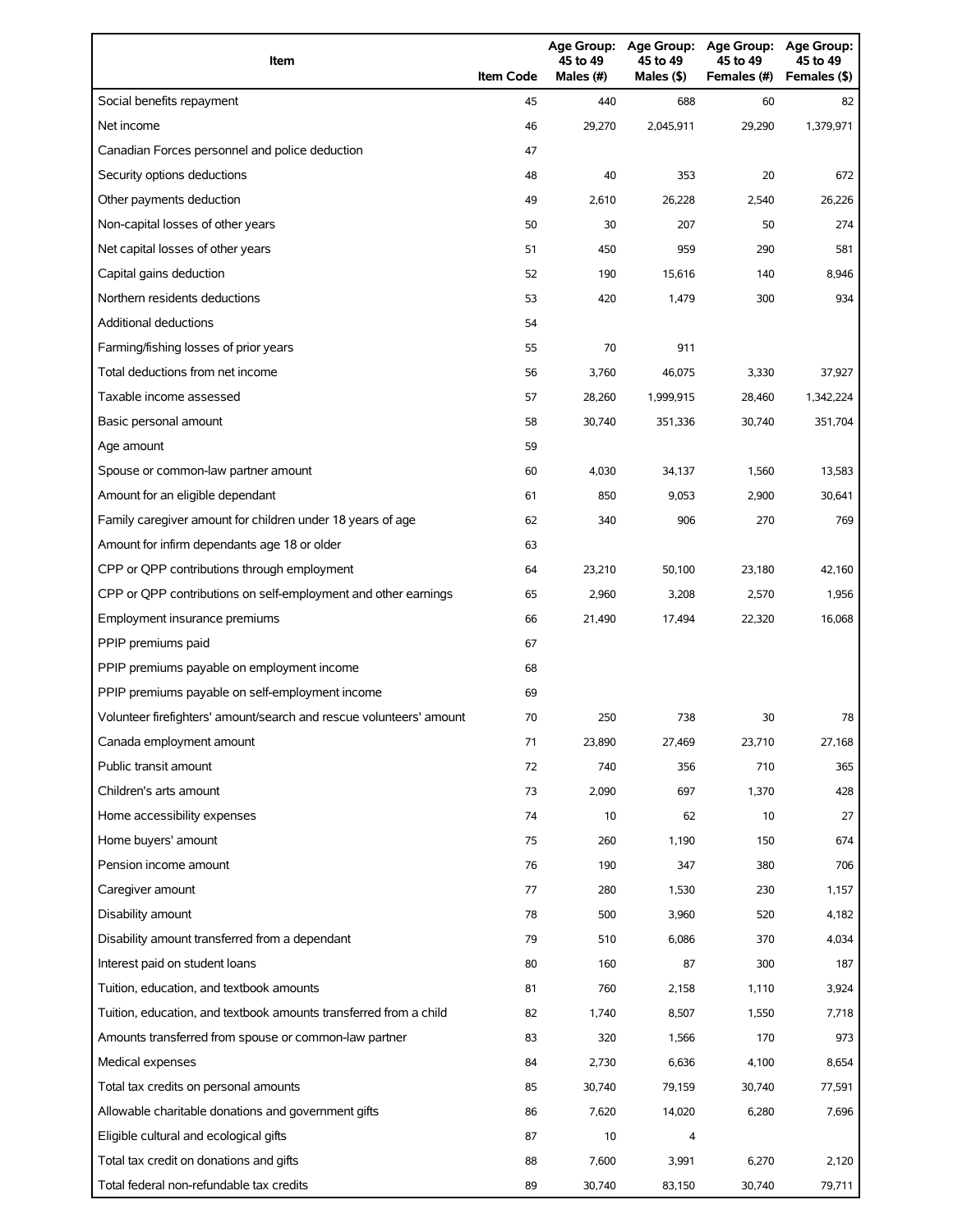| <b>Item</b>                                                 | <b>Item Code</b> | 45 to 49<br>Males (#) | Age Group: Age Group:<br>45 to 49<br>Males $($ \$) | <b>Age Group:</b><br>45 to 49<br>Females (#) | <b>Age Group:</b><br>45 to 49<br>Females (\$) |
|-------------------------------------------------------------|------------------|-----------------------|----------------------------------------------------|----------------------------------------------|-----------------------------------------------|
| Federal dividend tax credit                                 | 90               | 5,320                 | 21,417                                             | 4,310                                        | 13,020                                        |
| Minimum tax carryover                                       | 91               | 170                   | 455                                                | 110                                          | 245                                           |
| Basic federal tax                                           | 92               | 24,620                | 287,906                                            | 22,460                                       | 153,540                                       |
| Federal foreign tax credit                                  | 93               | 1,170                 | 617                                                | 1,050                                        | 702                                           |
| Federal political contribution tax credit                   | 94               | 200                   | 43                                                 | 110                                          | 19                                            |
| Investment tax credit                                       | 95               | 50                    | 85                                                 | 10                                           | 9                                             |
| Labour-sponsored funds tax credit (federally registered)    | 96               |                       |                                                    |                                              |                                               |
| Labour-sponsored funds tax credit (provincially registered) | 97               | 1,020                 | 669                                                | 740                                          | 449                                           |
| Alternative minimum tax payable                             | 98               | 130                   | 624                                                | 90                                           | 328                                           |
| Net federal tax                                             | 99               | 24,580                | 286,487                                            | 22,410                                       | 152,361                                       |
| CPP contributions on self-employment                        | 100              | 2,960                 | 6,417                                              | 2,570                                        | 3,911                                         |
| Social Benefits repayment                                   | 101              | 440                   | 688                                                | 60                                           | 82                                            |
| Working income tax benefit (WITB)                           | 102              | 1,400                 | 1,111                                              | 1,200                                        | 1,032                                         |
| Children's fitness tax credit                               | 103              | 4,620                 | 438                                                | 3,210                                        | 281                                           |
| Eligible educator school supply tax credit                  | 104              | 50                    | 3                                                  | 200                                          | 13                                            |
| Net provincial or territorial tax                           | 105              | 22,590                | 159,875                                            | 19,580                                       | 84,930                                        |
| Total tax payable                                           | 106              | 25,310                | 453,467                                            | 23,100                                       | 241,285                                       |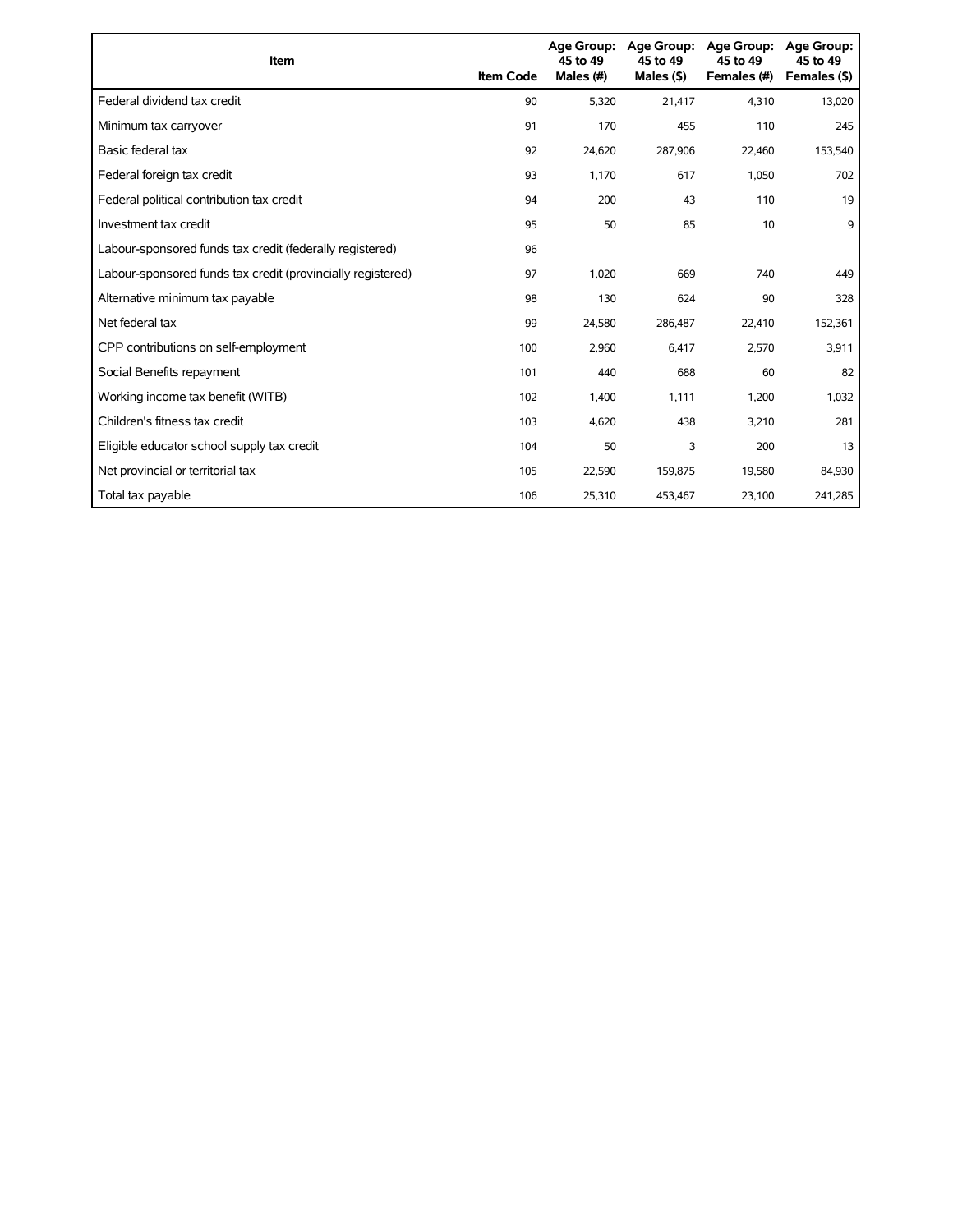| Item                                                                                          | Item<br>Code   | Age<br>Group:<br>50 to 54<br>Males (#) | Age<br>Group:<br>50 to 54<br>Males (\$) | Age<br>Group:<br>50 to 54<br>Females (#) | Age<br>Group:<br>50 to 54<br>Females (\$) |
|-----------------------------------------------------------------------------------------------|----------------|----------------------------------------|-----------------------------------------|------------------------------------------|-------------------------------------------|
| Number of taxable returns                                                                     | $\mathbf{1}$   | 28,790                                 |                                         | 27,340                                   |                                           |
| Number of non-taxable returns                                                                 | $\overline{2}$ | 5,830                                  |                                         | 7,860                                    |                                           |
| Total number of returns                                                                       | 3              | 34,630                                 |                                         | 35,210                                   |                                           |
| Employment income                                                                             | 4              | 25,860                                 | 1,897,401                               | 26,700                                   | 1,343,982                                 |
| Commissions (from employment)                                                                 | 5              | 820                                    | 48,800                                  | 380                                      | 12,728                                    |
| Other employment income                                                                       | 6              | 3,400                                  | 19,279                                  | 3,270                                    | 14,723                                    |
| Old age security (OAS) pension                                                                | 7              |                                        |                                         |                                          |                                           |
| CPP or QPP benefits                                                                           | 8              | 960                                    | 8,424                                   | 1,800                                    | 12,702                                    |
| Other pensions and superannuation                                                             | 9              | 500                                    | 14,199                                  | 670                                      | 16,699                                    |
| Elected split-pension amount                                                                  | 10             | 250                                    | 1,745                                   | 970                                      | 10,562                                    |
| Universal child care benefit (UCCB)                                                           | 11             | 2,970                                  | 1,974                                   | 5,430                                    | 2,989                                     |
| Employment insurance and other benefits                                                       | 12             | 3,190                                  | 27,158                                  | 2,510                                    | 15,233                                    |
| Taxable amount of dividends from taxable Canadian corporations                                | 13             | 7,470                                  | 209,943                                 | 6,590                                    | 136,367                                   |
| Interest and other investment income                                                          | 14             | 7,640                                  | 13,786                                  | 8,180                                    | 10,495                                    |
| Net partnership income (limited or non-active partners only)                                  | 15             | 300                                    | 106                                     | 190                                      | 147                                       |
| Net rental income                                                                             | 16             | 2,570                                  | 13,006                                  | 2,410                                    | 11,894                                    |
| Taxable capital gains                                                                         | 17             | 3,750                                  | 54,807                                  | 3,820                                    | 35,306                                    |
| <b>RRSP</b> income                                                                            | 18             | 2,880                                  | 29,907                                  | 2,590                                    | 23,775                                    |
| Other income                                                                                  | 19             | 7,050                                  | 48,782                                  | 5,960                                    | 33,106                                    |
| Net business income                                                                           | 20             | 3,580                                  | 69,163                                  | 3,310                                    | 38,083                                    |
| Net professional income                                                                       | 21             | 280                                    | 12,832                                  | 360                                      | 12,455                                    |
| Net commission income                                                                         | 22             | 270                                    | 7,879                                   | 470                                      | 4,307                                     |
| Net farming income                                                                            | 23             | 3,770                                  | 36,146                                  | 1,620                                    | 13,943                                    |
| Net fishing income                                                                            | 24             |                                        |                                         |                                          |                                           |
| Workers' compensation benefits                                                                | 25             | 940                                    | 10,515                                  | 800                                      | 5,882                                     |
| Social assistance payments                                                                    | 26             | 1,980                                  | 21,348                                  | 1,980                                    | 23,421                                    |
| Net federal supplements                                                                       | 27             |                                        |                                         |                                          |                                           |
| Total income assessed                                                                         | 28             | 33,270                                 | 2,547,423                               | 33,530                                   | 1,783,810                                 |
| Registered pension plan (RPP) deduction                                                       | 29             | 10,300                                 | 56,088                                  | 15,300                                   | 69,520                                    |
| RRSP/PRPP deduction                                                                           | 30             | 12,940                                 | 98,920                                  | 11,840                                   | 63,051                                    |
| Deduction for elected split-pension amount                                                    | 31             | 250                                    | 2,627                                   | 260                                      | 1,785                                     |
| Annual union, professional, or like dues                                                      | 32             | 8,220                                  | 8,723                                   | 12,150                                   | 9,899                                     |
| Child care expenses                                                                           | 33             | 390                                    | 1,116                                   | 390                                      | 818                                       |
| Business investment loss                                                                      | 34             | 20                                     | 515                                     |                                          |                                           |
| Moving expenses                                                                               | 35             | 130                                    | 974                                     | 100                                      | 484                                       |
| Support payments made                                                                         | 36             | 220                                    | 4,636                                   |                                          |                                           |
| Carrying charges and interest expenses                                                        | 37             | 3,510                                  | 7,644                                   | 2,580                                    | 4,624                                     |
| Deduction for CPP/QPP contributions on self-employment and other earnings                     | 38             | 3,970                                  | 4,381                                   | 3,100                                    | 2,311                                     |
| Deduction for provincial parental insurance plan (PPIP) premiums on self-employment<br>income | 39             |                                        |                                         |                                          |                                           |
| Exploration and development expenses                                                          | 40             | 180                                    | 1,025                                   | 120                                      | 755                                       |
| Other employment expenses                                                                     | 41             | 2,160                                  | 12,050                                  | 980                                      | 3,158                                     |
| Clergy residence deduction                                                                    | 42             | 150                                    | 2,083                                   | 40                                       | 532                                       |
| Other deductions                                                                              | 43             | 930                                    | 1,842                                   | 950                                      | 1,660                                     |
| Total deductions before adjustments                                                           | 44             | 24,170                                 | 202,642                                 | 24,190                                   | 158,887                                   |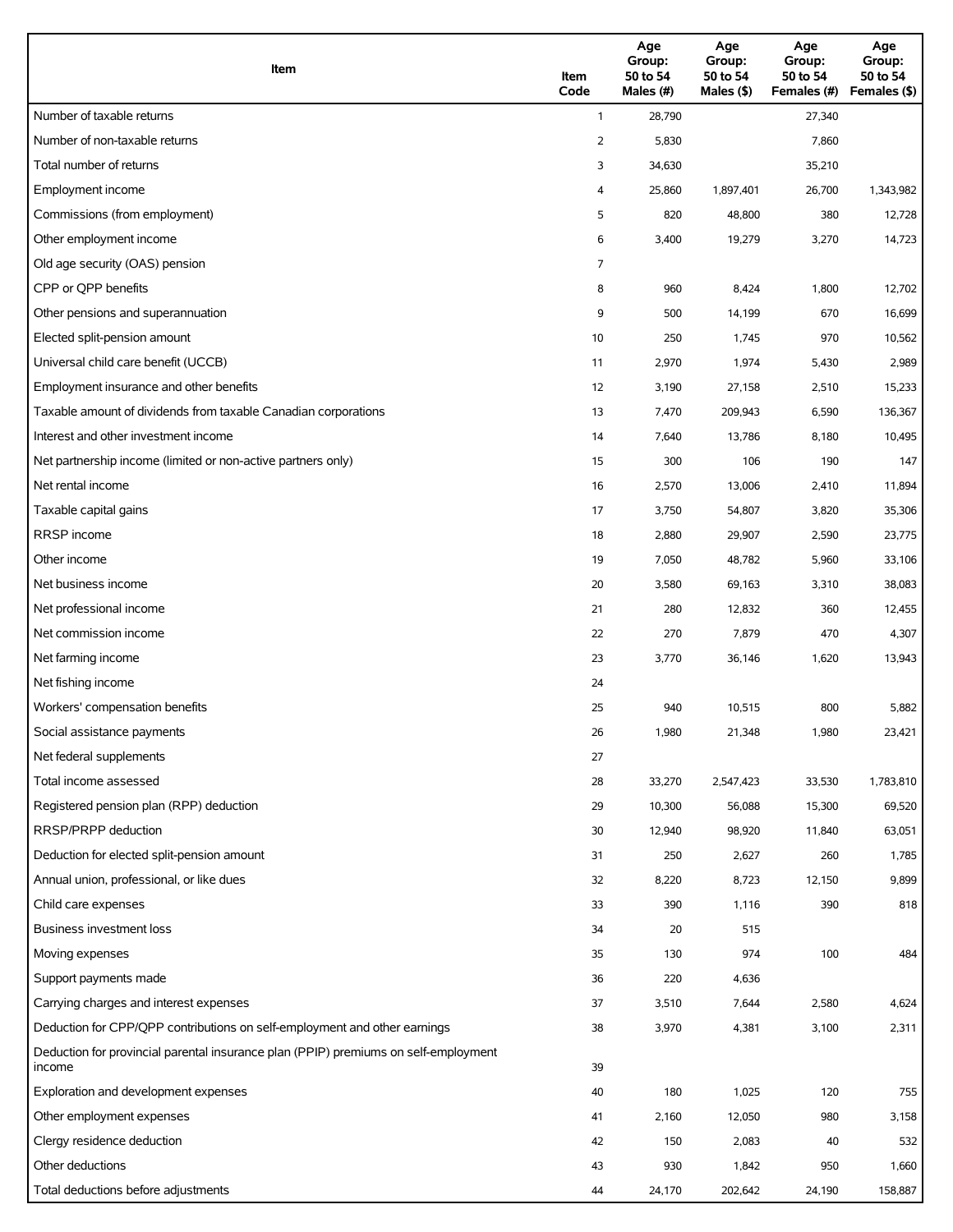| Item                                                                | <b>Item Code</b> | 50 to 54<br>Males (#) | 50 to 54<br>Males $(§)$ | Age Group: Age Group: Age Group:<br>50 to 54<br>Females (#) | Age Group:<br>50 to 54<br>Females (\$) |
|---------------------------------------------------------------------|------------------|-----------------------|-------------------------|-------------------------------------------------------------|----------------------------------------|
| Social benefits repayment                                           | 45               | 420                   | 679                     | 70                                                          | 92                                     |
| Net income                                                          | 46               | 33,030                | 2,350,522               | 33,340                                                      | 1,626,621                              |
| Canadian Forces personnel and police deduction                      | 47               |                       |                         |                                                             |                                        |
| Security options deductions                                         | 48               | 60                    | 2,076                   | 10                                                          | 88                                     |
| Other payments deduction                                            | 49               | 2,890                 | 31,866                  | 2,760                                                       | 29,304                                 |
| Non-capital losses of other years                                   | 50               | 60                    | 313                     | 50                                                          | 323                                    |
| Net capital losses of other years                                   | 51               | 720                   | 1,853                   | 510                                                         | 855                                    |
| Capital gains deduction                                             | 52               | 350                   | 30,776                  | 270                                                         | 21,085                                 |
| Northern residents deductions                                       | 53               | 430                   | 1,574                   | 330                                                         | 1,121                                  |
| Additional deductions                                               | 54               | 20                    | 294                     | 10                                                          | 21                                     |
| Farming/fishing losses of prior years                               | 55               | 130                   | 1,411                   | 50                                                          | 319                                    |
| Total deductions from net income                                    | 56               | 4,550                 | 70,164                  | 3,920                                                       | 53,115                                 |
| Taxable income assessed                                             | 57               | 31,810                | 2,280,749               | 32,290                                                      | 1,573,592                              |
| Basic personal amount                                               | 58               | 34,630                | 396.431                 | 35,210                                                      | 403,318                                |
| Age amount                                                          | 59               |                       |                         |                                                             |                                        |
| Spouse or common-law partner amount                                 | 60               | 3,930                 | 33,853                  | 1,640                                                       | 13,864                                 |
| Amount for an eligible dependant                                    | 61               | 550                   | 5,695                   | 1,470                                                       | 15,080                                 |
| Family caregiver amount for children under 18 years of age          | 62               | 230                   | 581                     | 160                                                         | 413                                    |
| Amount for infirm dependants age 18 or older                        | 63               | 20                    | 132                     |                                                             |                                        |
| CPP or QPP contributions through employment                         | 64               | 25,240                | 54,463                  | 26,210                                                      | 47,846                                 |
| CPP or QPP contributions on self-employment and other earnings      | 65               | 3,970                 | 4,381                   | 3,100                                                       | 2,311                                  |
| Employment insurance premiums                                       | 66               | 22,860                | 18,783                  | 24,920                                                      | 18,018                                 |
| PPIP premiums paid                                                  | 67               |                       |                         |                                                             |                                        |
| PPIP premiums payable on employment income                          | 68               |                       |                         |                                                             |                                        |
| PPIP premiums payable on self-employment income                     | 69               |                       |                         |                                                             |                                        |
| Volunteer firefighters' amount/search and rescue volunteers' amount | 70               | 240                   | 708                     | 30                                                          | 81                                     |
| Canada employment amount                                            | 71               | 26,230                | 30,149                  | 27,110                                                      | 31,020                                 |
| Public transit amount                                               | 72               | 610                   | 309                     | 600                                                         | 342                                    |
| Children's arts amount                                              | 73               | 1,020                 | 316                     | 490                                                         | 140                                    |
| Home accessibility expenses                                         | 74               |                       |                         | 10                                                          | 39                                     |
| Home buyers' amount                                                 | 75               | 140                   | 636                     | 100                                                         | 419                                    |
| Pension income amount                                               | 76               | 750                   | 1,421                   | 1,570                                                       | 3,023                                  |
| Caregiver amount                                                    | 77               | 330                   | 1,828                   | 310                                                         | 1,686                                  |
| Disability amount                                                   | 78               | 720                   | 5,772                   | 820                                                         | 6,549                                  |
| Disability amount transferred from a dependant                      | 79               | 460                   | 4,771                   | 380                                                         | 3,530                                  |
| Interest paid on student loans                                      | 80               | 80                    | 54                      | 170                                                         | 86                                     |
| Tuition, education, and textbook amounts                            | 81               | 580                   | 1,518                   | 790                                                         | 2,480                                  |
| Tuition, education, and textbook amounts transferred from a child   | 82               | 2,600                 | 14,068                  | 1,860                                                       | 9,455                                  |
| Amounts transferred from spouse or common-law partner               | 83               | 380                   | 2,097                   | 370                                                         | 2,148                                  |
| Medical expenses                                                    | 84               | 3,460                 | 8,388                   | 5,190                                                       | 10,793                                 |
| Total tax credits on personal amounts                               | 85               | 34,630                | 87,964                  | 35,210                                                      | 85,922                                 |
| Allowable charitable donations and government gifts                 | 86               | 9,200                 | 18,560                  | 8,040                                                       | 11,251                                 |
| Eligible cultural and ecological gifts                              | 87               |                       |                         |                                                             |                                        |
| Total tax credit on donations and gifts                             | 88               | 9,180                 | 5,324                   | 8,020                                                       | 3,125                                  |
| Total federal non-refundable tax credits                            | 89               | 34,630                | 93,289                  | 35,210                                                      | 89,047                                 |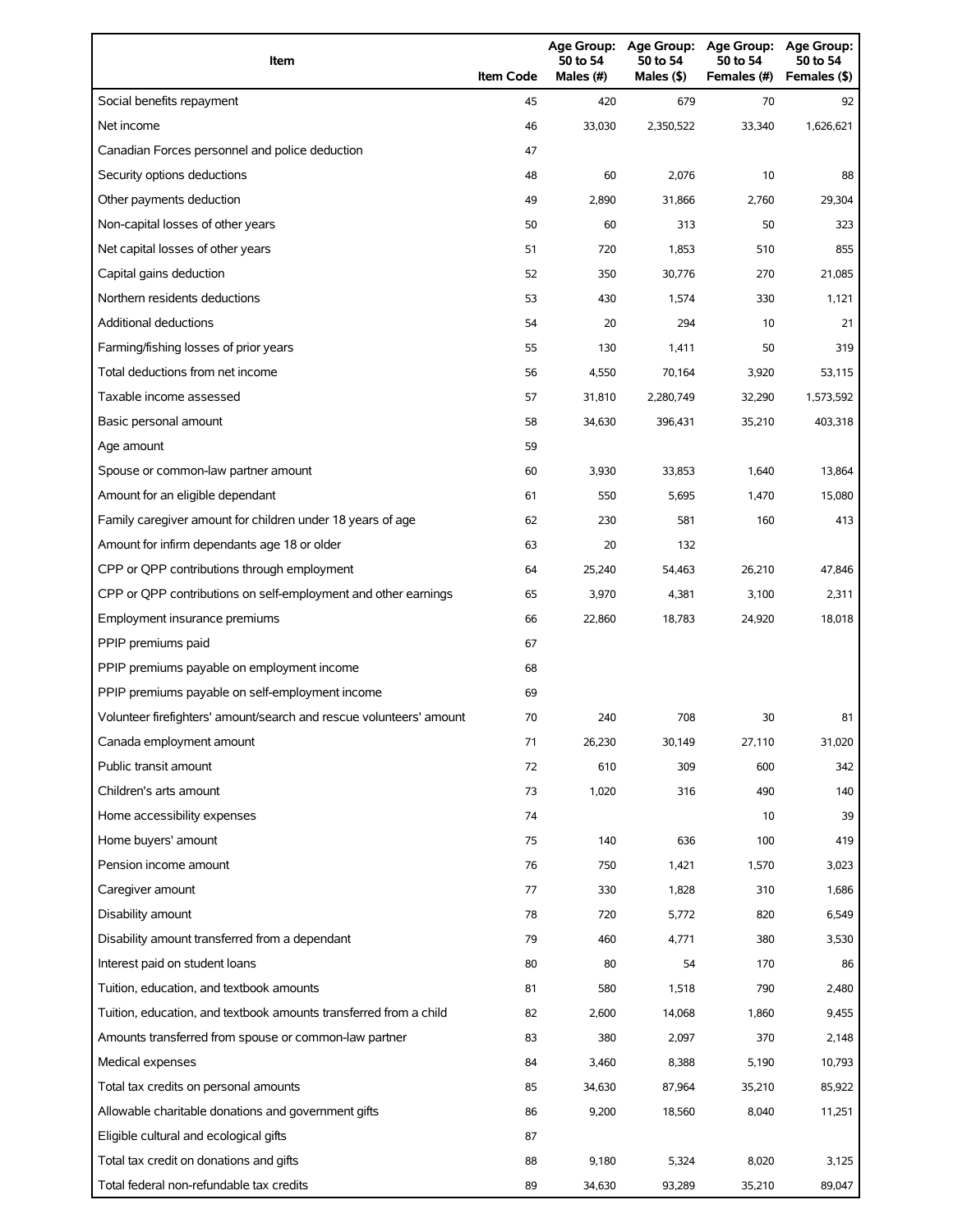| Item                                                        | <b>Item Code</b> | <b>Age Group:</b><br>50 to 54<br>Males (#) | <b>Age Group:</b><br>50 to 54<br>Males $($ \$) | Age Group:<br>50 to 54<br>Females (#) | <b>Age Group:</b><br>50 to 54<br>Females (\$) |
|-------------------------------------------------------------|------------------|--------------------------------------------|------------------------------------------------|---------------------------------------|-----------------------------------------------|
| Federal dividend tax credit                                 | 90               | 7,200                                      | 24,240                                         | 6,250                                 | 15,702                                        |
| Minimum tax carryover                                       | 91               | 280                                        | 747                                            | 200                                   | 524                                           |
| Basic federal tax                                           | 92               | 27,800                                     | 332,975                                        | 26,530                                | 182,202                                       |
| Federal foreign tax credit                                  | 93               | 1,850                                      | 1,325                                          | 1,810                                 | 373                                           |
| Federal political contribution tax credit                   | 94               | 260                                        | 51                                             | 130                                   | 23                                            |
| Investment tax credit                                       | 95               |                                            |                                                | 40                                    | 34                                            |
| Labour-sponsored funds tax credit (federally registered)    | 96               |                                            |                                                |                                       |                                               |
| Labour-sponsored funds tax credit (provincially registered) | 97               | 1,320                                      | 860                                            | 1,060                                 | 655                                           |
| Alternative minimum tax payable                             | 98               | 210                                        | 1,071                                          | 160                                   | 855                                           |
| Net federal tax                                             | 99               | 27,740                                     | 331,125                                        | 26,490                                | 181,135                                       |
| CPP contributions on self-employment                        | 100              | 3,970                                      | 8,761                                          | 3,100                                 | 4,622                                         |
| Social Benefits repayment                                   | 101              | 420                                        | 679                                            | 70                                    | 92                                            |
| Working income tax benefit (WITB)                           | 102              | 1,430                                      | 1,189                                          | 1,110                                 | 836                                           |
| Children's fitness tax credit                               | 103              | 2,280                                      | 188                                            | 1,080                                 | 84                                            |
| Eligible educator school supply tax credit                  | 104              | 30                                         | 1                                              | 160                                   | 10                                            |
| Net provincial or territorial tax                           | 105              | 26,240                                     | 188,677                                        | 24,540                                | 107,056                                       |
| Total tax payable                                           | 106              | 28,790                                     | 529,243                                        | 27,340                                | 292,906                                       |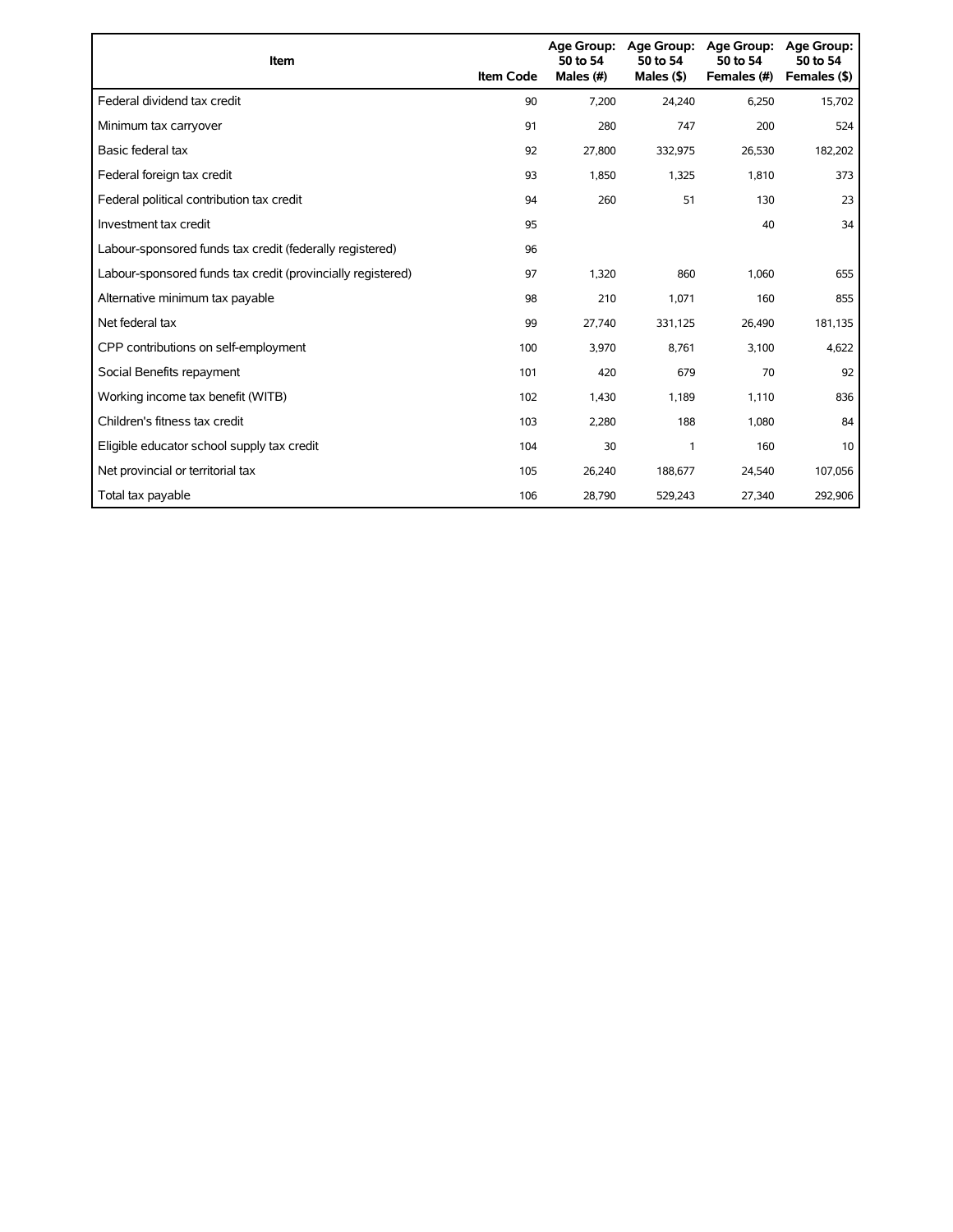| Item                                                                                          | Item<br>Code | Age<br>Group:<br>55 to 59<br>Males (#) | Age<br>Group:<br>55 to 59<br>Males $($ \$) | Age<br>Group:<br>55 to 59<br>Females (#) | Age<br>Group:<br>55 to 59<br>Females (\$) |
|-----------------------------------------------------------------------------------------------|--------------|----------------------------------------|--------------------------------------------|------------------------------------------|-------------------------------------------|
| Number of taxable returns                                                                     | $\mathbf{1}$ | 30,540                                 |                                            | 28,660                                   |                                           |
| Number of non-taxable returns                                                                 | 2            | 5,940                                  |                                            | 7,820                                    |                                           |
| Total number of returns                                                                       | 3            | 36,480                                 |                                            | 36,490                                   |                                           |
| Employment income                                                                             | 4            | 25,260                                 | 1,748,424                                  | 25,590                                   | 1,161,646                                 |
| Commissions (from employment)                                                                 | 5            | 760                                    | 47,585                                     | 330                                      | 11,200                                    |
| Other employment income                                                                       | 6            | 3,680                                  | 20,347                                     | 3,210                                    | 18,503                                    |
| Old age security (OAS) pension                                                                | 7            |                                        |                                            |                                          |                                           |
| CPP or OPP benefits                                                                           | 8            | 1,700                                  | 15,414                                     | 3,200                                    | 23,907                                    |
| Other pensions and superannuation                                                             | 9            | 2,730                                  | 102,278                                    | 3,740                                    | 107,645                                   |
| Elected split-pension amount                                                                  | 10           | 1,080                                  | 7,224                                      | 2,640                                    | 34,223                                    |
| Universal child care benefit (UCCB)                                                           | 11           | 1,370                                  | 835                                        | 1,680                                    | 933                                       |
| Employment insurance and other benefits                                                       | 12           | 3,140                                  | 27,941                                     | 2,270                                    | 13,284                                    |
| Taxable amount of dividends from taxable Canadian corporations                                | 13           | 9,300                                  | 233,702                                    | 8,570                                    | 148,538                                   |
| Interest and other investment income                                                          | 14           | 10,600                                 | 19,674                                     | 11,290                                   | 17,585                                    |
| Net partnership income (limited or non-active partners only)                                  | 15           | 410                                    | 313                                        | 250                                      | $\overline{2}$                            |
| Net rental income                                                                             | 16           | 3,130                                  | 21,951                                     | 2,910                                    | 18,216                                    |
| Taxable capital gains                                                                         | 17           | 5,070                                  | 71,347                                     | 5,420                                    | 50,629                                    |
| <b>RRSP</b> income                                                                            | 18           | 3,120                                  | 41,909                                     | 3,210                                    | 40,177                                    |
| Other income                                                                                  | 19           | 9,670                                  | 98,001                                     | 8,080                                    | 70,127                                    |
| Net business income                                                                           | 20           | 3,940                                  | 72,480                                     | 3,590                                    | 37,935                                    |
| Net professional income                                                                       | 21           | 340                                    | 17,852                                     | 380                                      | 12,824                                    |
| Net commission income                                                                         | 22           | 340                                    | 9,730                                      | 440                                      | 4,527                                     |
| Net farming income                                                                            | 23           | 4,800                                  | 63,135                                     | 2,090                                    | 22,356                                    |
| Net fishing income                                                                            | 24           | 30                                     | 108                                        |                                          |                                           |
| Workers' compensation benefits                                                                | 25           | 1,080                                  | 13,591                                     | 730                                      | 6,872                                     |
| Social assistance payments                                                                    | 26           | 1,930                                  | 22,149                                     | 1,710                                    | 21,525                                    |
| Net federal supplements                                                                       | 27           |                                        |                                            |                                          |                                           |
| Total income assessed                                                                         | 28           | 35,250                                 | 2,656,019                                  | 34,810                                   | 1,826,578                                 |
| Registered pension plan (RPP) deduction                                                       | 29           | 9,730                                  | 49,551                                     | 13,590                                   | 56,535                                    |
| RRSP/PRPP deduction                                                                           | 30           | 13,330                                 | 119,823                                    | 11,990                                   | 78,080                                    |
| Deduction for elected split-pension amount                                                    | 31           | 1,500                                  | 19,027                                     | 1,500                                    | 10,826                                    |
| Annual union, professional, or like dues                                                      | 32           | 8,070                                  | 8,188                                      | 11,530                                   | 8,719                                     |
| Child care expenses                                                                           | 33           | 130                                    | 273                                        | 60                                       | 116                                       |
| <b>Business investment loss</b>                                                               | 34           | 30                                     | 1,130                                      | 20                                       | 433                                       |
| Moving expenses                                                                               | 35           | 120                                    | 950                                        | 80                                       | 452                                       |
| Support payments made                                                                         | 36           | 200                                    | 4,511                                      |                                          |                                           |
| Carrying charges and interest expenses                                                        | 37           | 4,510                                  | 9,730                                      | 3,550                                    | 6,848                                     |
| Deduction for CPP/QPP contributions on self-employment and other earnings                     | 38           | 4,970                                  | 5,521                                      | 3,530                                    | 2,633                                     |
| Deduction for provincial parental insurance plan (PPIP) premiums on self-employment<br>income | 39           |                                        |                                            |                                          |                                           |
| Exploration and development expenses                                                          | 40           | 300                                    | 1,629                                      | 140                                      | 478                                       |
| Other employment expenses                                                                     | 41           | 1,950                                  | 10,731                                     | 890                                      | 2,993                                     |
| Clergy residence deduction                                                                    | 42           | 170                                    | 2,452                                      | 60                                       | 584                                       |
| Other deductions                                                                              | 43           | 1,030                                  | 2,064                                      | 1,000                                    | 2,046                                     |
| Total deductions before adjustments                                                           | 44           | 25,600                                 | 235,588                                    | 24,490                                   | 170,806                                   |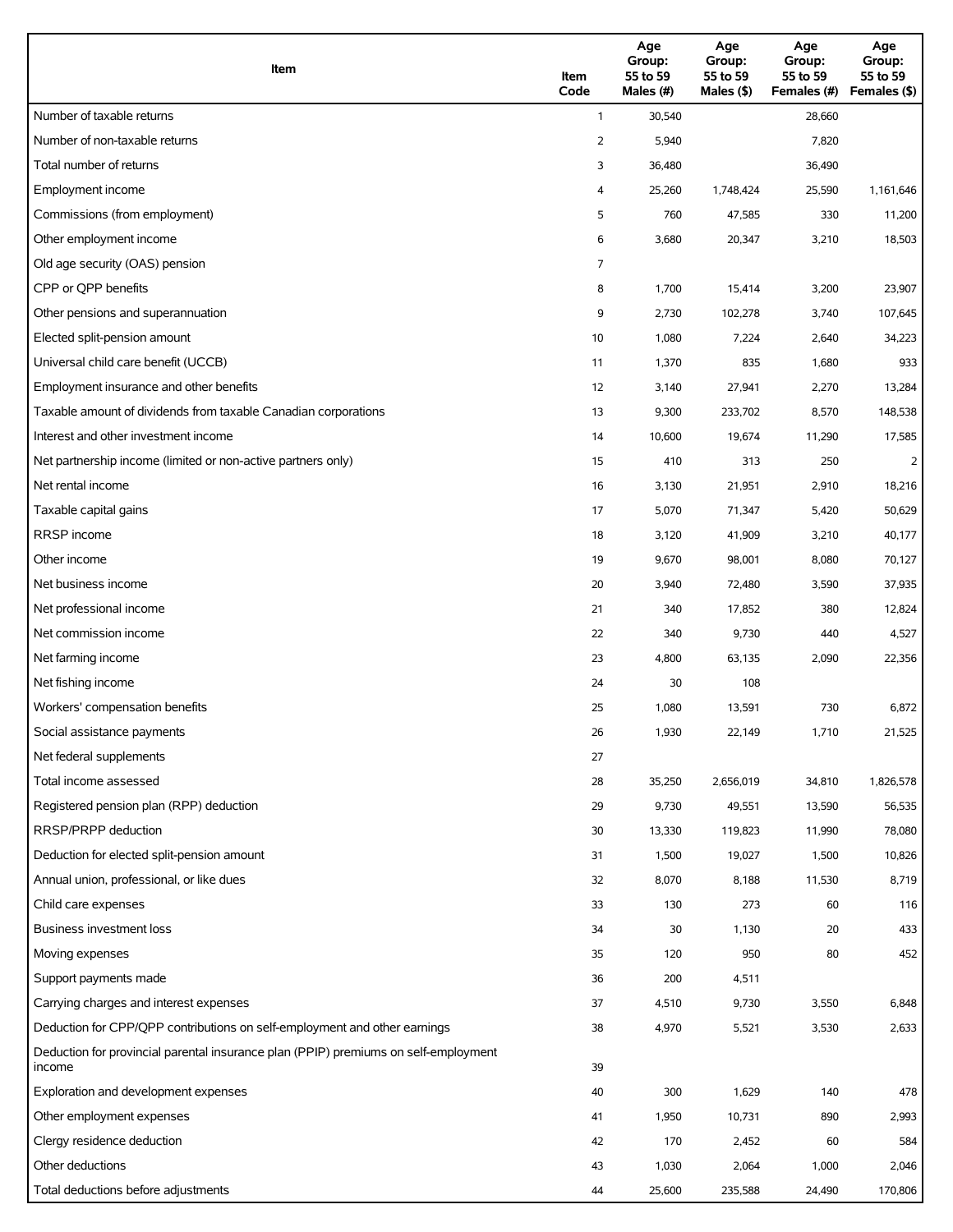| Item                                                                | <b>Item Code</b> | 55 to 59<br>Males (#) | 55 to 59<br>Males $(§)$ | Age Group: Age Group: Age Group:<br>55 to 59<br>Females (#) | <b>Age Group:</b><br>55 to 59<br>Females (\$) |
|---------------------------------------------------------------------|------------------|-----------------------|-------------------------|-------------------------------------------------------------|-----------------------------------------------|
| Social benefits repayment                                           | 45               | 400                   | 713                     | 70                                                          | 78                                            |
| Net income                                                          | 46               | 34,970                | 2,425,086               | 34,610                                                      | 1,657,431                                     |
| Canadian Forces personnel and police deduction                      | 47               |                       |                         |                                                             |                                               |
| Security options deductions                                         | 48               | 80                    | 2,095                   | 20                                                          | 263                                           |
| Other payments deduction                                            | 49               | 2,970                 | 35,747                  | 2,430                                                       | 28,404                                        |
| Non-capital losses of other years                                   | 50               |                       |                         | 50                                                          | 870                                           |
| Net capital losses of other years                                   | 51               | 980                   | 1,984                   | 770                                                         | 1,187                                         |
| Capital gains deduction                                             | 52               | 540                   | 44,298                  | 430                                                         | 32,425                                        |
| Northern residents deductions                                       | 53               | 420                   | 1,537                   | 290                                                         | 947                                           |
| Additional deductions                                               | 54               |                       |                         |                                                             |                                               |
| Farming/fishing losses of prior years                               | 55               | 160                   | 1,955                   | 50                                                          | 375                                           |
| Total deductions from net income                                    | 56               | 5,100                 | 88,383                  | 3,970                                                       | 64,595                                        |
| Taxable income assessed                                             | 57               | 33,690                | 2,337,153               | 33,660                                                      | 1,593,171                                     |
| Basic personal amount                                               | 58               | 36.480                | 417,900                 | 36,490                                                      | 418,140                                       |
| Age amount                                                          | 59               |                       |                         |                                                             |                                               |
| Spouse or common-law partner amount                                 | 60               | 4,100                 | 34,542                  | 1,670                                                       | 13,119                                        |
| Amount for an eligible dependant                                    | 61               | 270                   | 2,686                   | 590                                                         | 6,023                                         |
| Family caregiver amount for children under 18 years of age          | 62               | 90                    | 225                     | 50                                                          | 140                                           |
| Amount for infirm dependants age 18 or older                        | 63               | 50                    | 245                     | 40                                                          | 157                                           |
| CPP or QPP contributions through employment                         | 64               | 24,350                | 50,563                  | 24,800                                                      | 42,109                                        |
| CPP or QPP contributions on self-employment and other earnings      | 65               | 4,970                 | 5,521                   | 3,530                                                       | 2,633                                         |
| Employment insurance premiums                                       | 66               | 21,670                | 17,267                  | 23,010                                                      | 15,789                                        |
| PPIP premiums paid                                                  | 67               |                       |                         |                                                             |                                               |
| PPIP premiums payable on employment income                          | 68               |                       |                         |                                                             |                                               |
| PPIP premiums payable on self-employment income                     | 69               |                       |                         |                                                             |                                               |
| Volunteer firefighters' amount/search and rescue volunteers' amount | 70               | 200                   | 594                     | 20                                                          | 63                                            |
| Canada employment amount                                            | 71               | 25,890                | 29,477                  | 26,250                                                      | 29,642                                        |
| Public transit amount                                               | 72               | 380                   | 198                     | 460                                                         | 292                                           |
| Children's arts amount                                              | 73               | 300                   | 88                      | 120                                                         | 34                                            |
| Home accessibility expenses                                         | 74               | 10                    | 36                      |                                                             |                                               |
| Home buyers' amount                                                 | 75               | 70                    | 291                     | 50                                                          | 250                                           |
| Pension income amount                                               | 76               | 3,720                 | 7,210                   | 5,870                                                       | 11,464                                        |
| Caregiver amount                                                    | 77               | 330                   | 1,834                   | 300                                                         | 1,552                                         |
| Disability amount                                                   | 78               | 1,040                 | 8,312                   | 1,080                                                       | 8,652                                         |
| Disability amount transferred from a dependant                      | 79               | 390                   | 3,631                   | 320                                                         | 2,627                                         |
| Interest paid on student loans                                      | 80               | 40                    | 24                      | 80                                                          | 40                                            |
| Tuition, education, and textbook amounts                            | 81               | 430                   | 847                     | 470                                                         | 1,223                                         |
| Tuition, education, and textbook amounts transferred from a child   | 82               | 1,810                 | 9,634                   | 1,030                                                       | 5,358                                         |
| Amounts transferred from spouse or common-law partner               | 83               | 580                   | 3,136                   | 830                                                         | 4,631                                         |
| Medical expenses                                                    | 84               | 4,700                 | 11,641                  | 7,080                                                       | 16,630                                        |
| Total tax credits on personal amounts                               | 85               | 36,480                | 90,886                  | 36,490                                                      | 87,092                                        |
| Allowable charitable donations and government gifts                 | 86               | 10,640                | 30,635                  | 9,430                                                       | 13,483                                        |
| Eligible cultural and ecological gifts                              | 87               |                       |                         |                                                             |                                               |
| Total tax credit on donations and gifts                             | 88               | 10,610                | 9,100                   | 9,400                                                       | 3,749                                         |
| Total federal non-refundable tax credits                            | 89               | 36,480                | 99,985                  | 36,490                                                      | 90,841                                        |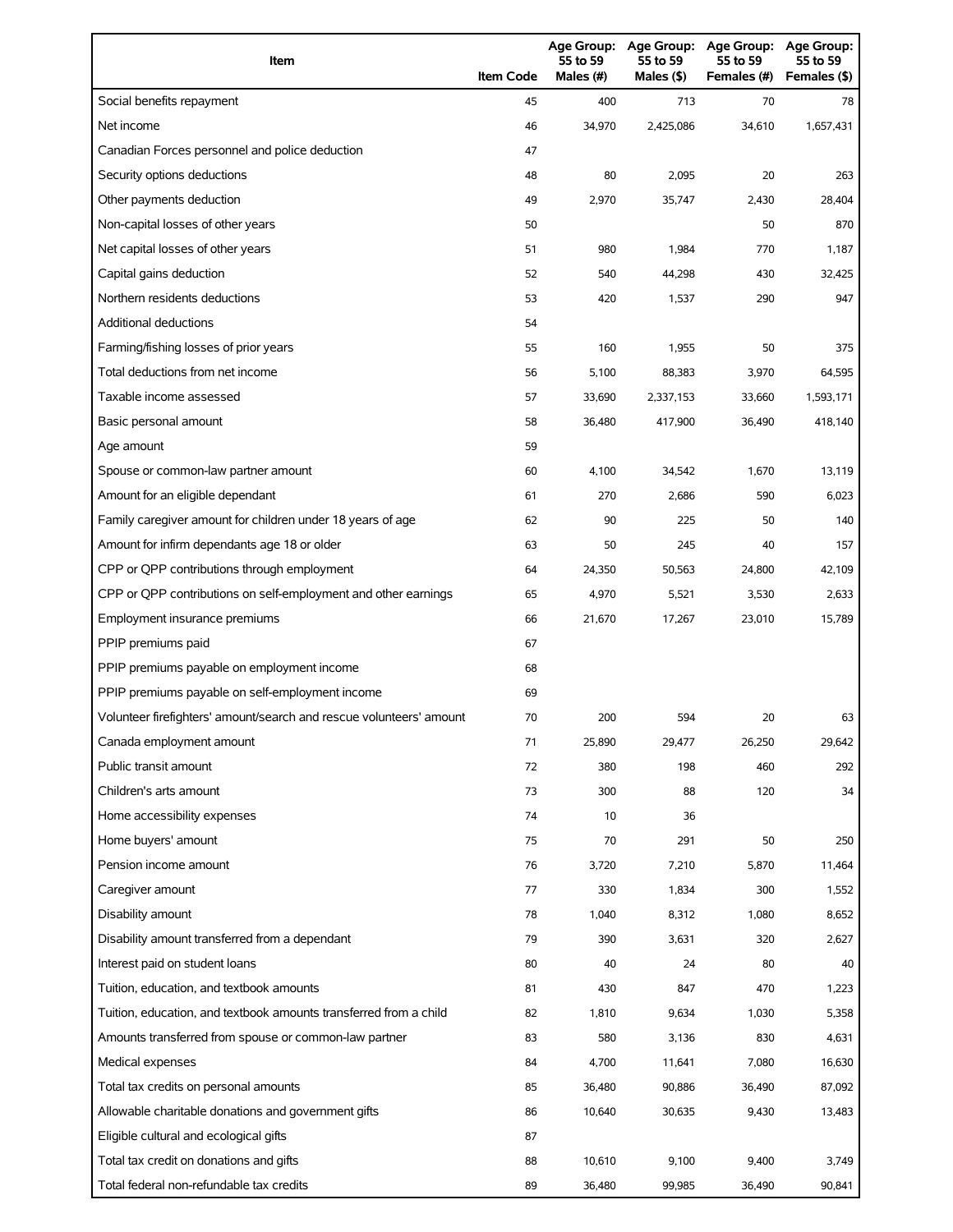| Item                                                        | <b>Item Code</b> | 55 to 59<br>Males (#) | Age Group: Age Group:<br>55 to 59<br>Males $($ \$) | <b>Age Group:</b><br>55 to 59<br>Females (#) | <b>Age Group:</b><br>55 to 59<br>Females (\$) |
|-------------------------------------------------------------|------------------|-----------------------|----------------------------------------------------|----------------------------------------------|-----------------------------------------------|
| Federal dividend tax credit                                 | 90               | 8.870                 | 27,278                                             | 7,980                                        | 17,142                                        |
| Minimum tax carryover                                       | 91               | 410                   | 1,146                                              | 270                                          | 744                                           |
| Basic federal tax                                           | 92               | 29,400                | 332,238                                            | 27,810                                       | 179,516                                       |
| Federal foreign tax credit                                  | 93               | 2,590                 | 1,803                                              | 2,600                                        | 457                                           |
| Federal political contribution tax credit                   | 94               | 380                   | 82                                                 | 250                                          | 45                                            |
| Investment tax credit                                       | 95               | 140                   | 118                                                | 40                                           | 30                                            |
| Labour-sponsored funds tax credit (federally registered)    | 96               |                       |                                                    |                                              |                                               |
| Labour-sponsored funds tax credit (provincially registered) | 97               | 1,330                 | 875                                                | 1,000                                        | 626                                           |
| Alternative minimum tax payable                             | 98               | 270                   | 1,383                                              | 220                                          | 1,246                                         |
| Net federal tax                                             | 99               | 29,330                | 329,486                                            | 27,730                                       | 178,368                                       |
| CPP contributions on self-employment                        | 100              | 4,970                 | 11,042                                             | 3,530                                        | 5,267                                         |
| Social Benefits repayment                                   | 101              | 400                   | 713                                                | 70                                           | 78                                            |
| Working income tax benefit (WITB)                           | 102              | 1,290                 | 1,036                                              | 800                                          | 565                                           |
| Children's fitness tax credit                               | 103              | 700                   | 55                                                 | 240                                          | 16                                            |
| Eligible educator school supply tax credit                  | 104              | 30                    | 2                                                  | 80                                           | 5                                             |
| Net provincial or territorial tax                           | 105              | 28,000                | 191,010                                            | 26,060                                       | 108,540                                       |
| Total tax payable                                           | 106              | 30,540                | 532,253                                            | 28,660                                       | 292,254                                       |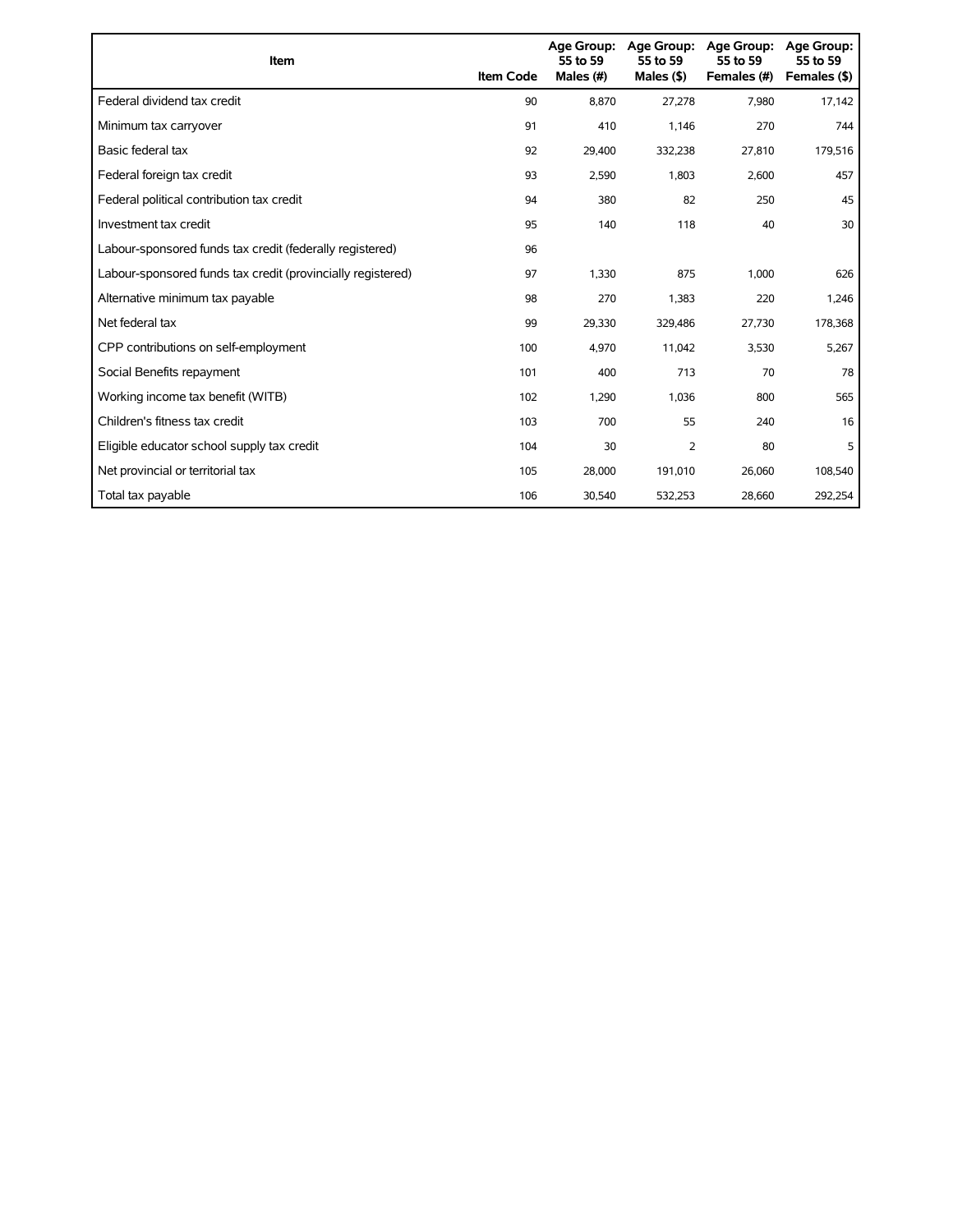| Item                                                                                          | Item<br>Code | Age<br>Group:<br>60 to 64<br>Males (#) | Age<br>Group:<br>60 to 64<br>Males (\$) | Age<br>Group:<br>60 to 64<br>Females (#) | Age<br>Group:<br>60 to 64<br>Females (\$) |
|-----------------------------------------------------------------------------------------------|--------------|----------------------------------------|-----------------------------------------|------------------------------------------|-------------------------------------------|
| Number of taxable returns                                                                     | $\mathbf{1}$ | 27,680                                 |                                         | 25,440                                   |                                           |
| Number of non-taxable returns                                                                 | 2            | 5,610                                  |                                         | 7,740                                    |                                           |
| Total number of returns                                                                       | 3            | 33,290                                 |                                         | 33,180                                   |                                           |
| Employment income                                                                             | 4            | 18,870                                 | 1,071,214                               | 18,450                                   | 681,256                                   |
| Commissions (from employment)                                                                 | 5            | 450                                    | 25,664                                  | 220                                      | 4,232                                     |
| Other employment income                                                                       | 6            | 3,420                                  | 18,532                                  | 2,530                                    | 15,981                                    |
| Old age security (OAS) pension                                                                | 7            |                                        |                                         |                                          |                                           |
| CPP or OPP benefits                                                                           | 8            | 17,770                                 | 119,784                                 | 19,290                                   | 113,087                                   |
| Other pensions and superannuation                                                             | 9            | 5,960                                  | 219,205                                 | 7,550                                    | 197,180                                   |
| Elected split-pension amount                                                                  | 10           | 2,330                                  | 16,872                                  | 4,790                                    | 63,683                                    |
| Universal child care benefit (UCCB)                                                           | 11           | 420                                    | 230                                     | 510                                      | 329                                       |
| Employment insurance and other benefits                                                       | 12           | 2,650                                  | 24,047                                  | 1,490                                    | 8,805                                     |
| Taxable amount of dividends from taxable Canadian corporations                                | 13           | 9,760                                  | 224,179                                 | 8,900                                    | 138,153                                   |
| Interest and other investment income                                                          | 14           | 12,020                                 | 25,096                                  | 12,430                                   | 20,456                                    |
| Net partnership income (limited or non-active partners only)                                  | 15           | 450                                    | 1,317                                   | 250                                      | $-22$                                     |
| Net rental income                                                                             | 16           | 3,290                                  | 29,576                                  | 3,000                                    | 21,962                                    |
| Taxable capital gains                                                                         | 17           | 5,890                                  | 92,534                                  | 6,070                                    | 50,707                                    |
| <b>RRSP</b> income                                                                            | 18           | 3,080                                  | 47,859                                  | 3,410                                    | 46,830                                    |
| Other income                                                                                  | 19           | 10,720                                 | 114,877                                 | 9,300                                    | 87,863                                    |
| Net business income                                                                           | 20           | 3,950                                  | 62,680                                  | 3,060                                    | 30,869                                    |
| Net professional income                                                                       | 21           | 410                                    | 19,611                                  | 350                                      | 8,260                                     |
| Net commission income                                                                         | 22           | 370                                    | 11,530                                  | 340                                      | 3,819                                     |
| Net farming income                                                                            | 23           | 5,200                                  | 75,991                                  | 2,090                                    | 22,087                                    |
| Net fishing income                                                                            | 24           | 30                                     | 111                                     |                                          |                                           |
| Workers' compensation benefits                                                                | 25           | 960                                    | 14,615                                  | 510                                      | 5,838                                     |
| Social assistance payments                                                                    | 26           | 1,550                                  | 17,493                                  | 1,440                                    | 17,214                                    |
| Net federal supplements                                                                       | 27           |                                        |                                         |                                          |                                           |
| Total income assessed                                                                         | 28           | 32,730                                 | 2,234,618                               | 32,390                                   | 1,551,768                                 |
| Registered pension plan (RPP) deduction                                                       | 29           | 6,170                                  | 28,480                                  | 8,080                                    | 30,028                                    |
| RRSP/PRPP deduction                                                                           | 30           | 10,250                                 | 97,849                                  | 8,620                                    | 60,885                                    |
| Deduction for elected split-pension amount                                                    | 31           | 3,330                                  | 45,783                                  | 2,530                                    | 17,471                                    |
| Annual union, professional, or like dues                                                      | 32           | 5,540                                  | 4,910                                   | 7,760                                    | 5,236                                     |
| Child care expenses                                                                           | 33           | 30                                     | 71                                      | 30                                       | 69                                        |
| Business investment loss                                                                      | 34           | 30                                     | 428                                     | 20                                       | 218                                       |
| Moving expenses                                                                               | 35           | 60                                     | 351                                     | 50                                       | 244                                       |
| Support payments made                                                                         | 36           | 150                                    | 2,870                                   |                                          |                                           |
| Carrying charges and interest expenses                                                        | 37           | 4,930                                  | 10,928                                  | 4,030                                    | 7,633                                     |
| Deduction for CPP/QPP contributions on self-employment and other earnings                     | 38           | 5,410                                  | 5,922                                   | 3,230                                    | 2,323                                     |
| Deduction for provincial parental insurance plan (PPIP) premiums on self-employment<br>income | 39           |                                        |                                         |                                          |                                           |
| Exploration and development expenses                                                          | 40           | 300                                    | 1,009                                   | 150                                      | 411                                       |
| Other employment expenses                                                                     | 41           | 1,460                                  | 7,515                                   | 610                                      | 1,938                                     |
| Clergy residence deduction                                                                    | 42           | 160                                    | 2,294                                   | 40                                       | 551                                       |
| Other deductions                                                                              | 43           | 1,210                                  | 1,357                                   | 1,050                                    | 2,566                                     |
| Total deductions before adjustments                                                           | 44           | 22,400                                 | 209,768                                 | 19,590                                   | 129,646                                   |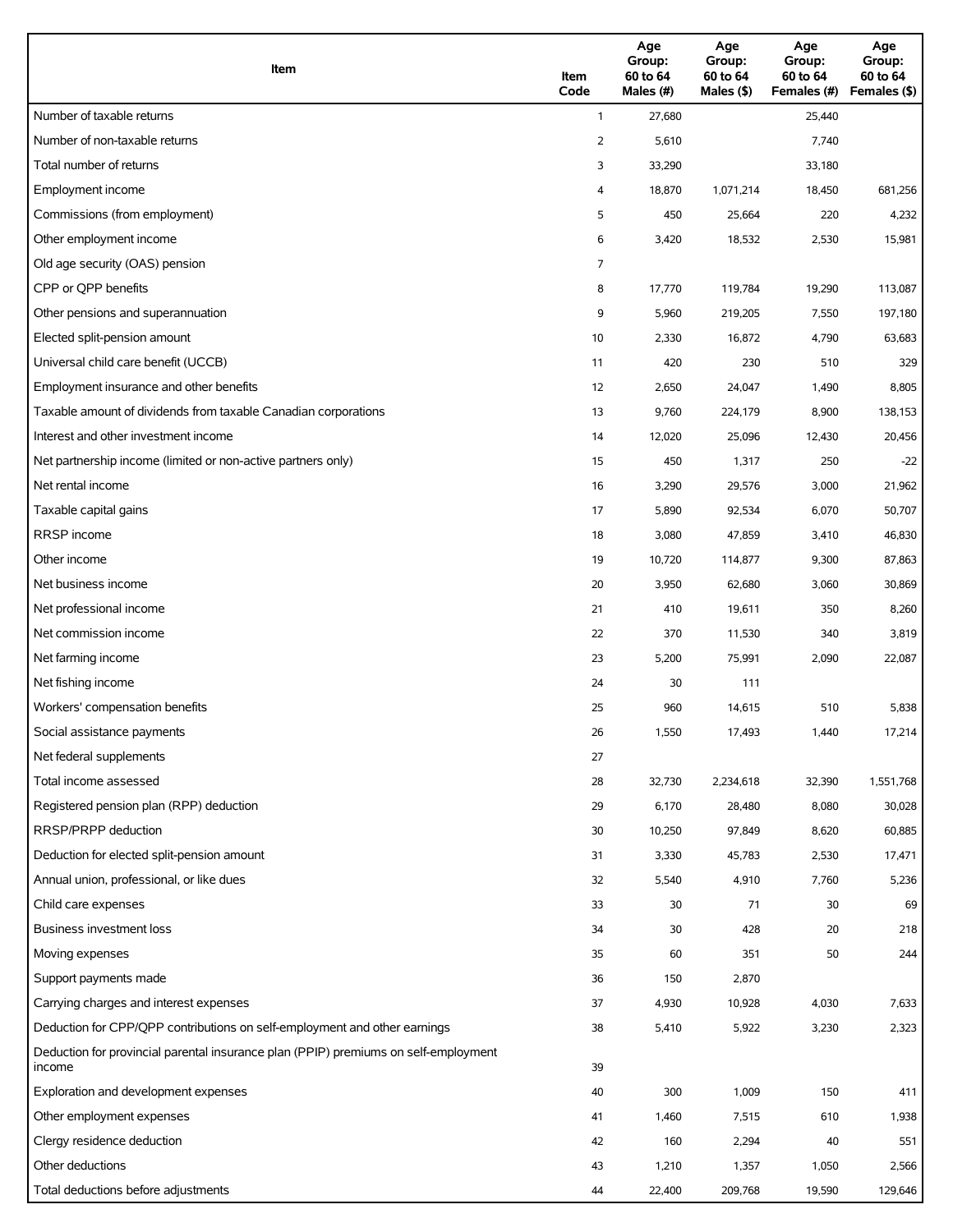| Item                                                                | <b>Item Code</b> | 60 to 64<br>Males $(H)$ | Age Group: Age Group:<br>60 to 64<br>Males $(§)$ | Age Group:<br>60 to 64<br>Females (#) | <b>Age Group:</b><br>60 to 64<br>Females (\$) |
|---------------------------------------------------------------------|------------------|-------------------------|--------------------------------------------------|---------------------------------------|-----------------------------------------------|
| Social benefits repayment                                           | 45               | 360                     | 615                                              | 50                                    | 108                                           |
| Net income                                                          | 46               | 32,450                  | 2,029,364                                        | 32,280                                | 1,422,958                                     |
| Canadian Forces personnel and police deduction                      | 47               |                         |                                                  |                                       |                                               |
| Security options deductions                                         | 48               | 30                      | 967                                              |                                       |                                               |
| Other payments deduction                                            | 49               | 2,680                   | 33,616                                           | 3,330                                 | 33,202                                        |
| Non-capital losses of other years                                   | 50               | 50                      | 571                                              | 40                                    | 351                                           |
| Net capital losses of other years                                   | 51               | 1,230                   | 3,377                                            | 970                                   | 1,625                                         |
| Capital gains deduction                                             | 52               | 680                     | 60,492                                           | 450                                   | 31,022                                        |
| Northern residents deductions                                       | 53               | 330                     | 1,178                                            | 240                                   | 795                                           |
| Additional deductions                                               | 54               | 30                      | 67                                               | 50                                    | 512                                           |
| Farming/fishing losses of prior years                               | 55               | 160                     | 1,930                                            |                                       |                                               |
| Total deductions from net income                                    | 56               | 5,020                   | 102,299                                          | 5,020                                 | 67,980                                        |
| Taxable income assessed                                             | 57               | 31,950                  | 1,927,763                                        | 31,640                                | 1,355,267                                     |
| Basic personal amount                                               | 58               | 33,290                  | 381,454                                          | 33,180                                | 380,273                                       |
| Age amount                                                          | 59               |                         |                                                  |                                       |                                               |
| Spouse or common-law partner amount                                 | 60               | 3,700                   | 29,379                                           | 1,190                                 | 8,321                                         |
| Amount for an eligible dependant                                    | 61               | 110                     | 1,116                                            | 240                                   | 2,460                                         |
| Family caregiver amount for children under 18 years of age          | 62               | 40                      | 108                                              | 20                                    | 51                                            |
| Amount for infirm dependants age 18 or older                        | 63               | 30                      | 141                                              |                                       |                                               |
| CPP or QPP contributions through employment                         | 64               | 17,710                  | 32,608                                           | 17,220                                | 25,158                                        |
| CPP or QPP contributions on self-employment and other earnings      | 65               | 5,410                   | 5,922                                            | 3,230                                 | 2,323                                         |
| Employment insurance premiums                                       | 66               | 15,330                  | 11,098                                           | 15,290                                | 9,375                                         |
| PPIP premiums paid                                                  | 67               |                         |                                                  |                                       |                                               |
| PPIP premiums payable on employment income                          | 68               |                         |                                                  |                                       |                                               |
| PPIP premiums payable on self-employment income                     | 69               |                         |                                                  |                                       |                                               |
| Volunteer firefighters' amount/search and rescue volunteers' amount | 70               | 140                     | 429                                              |                                       |                                               |
| Canada employment amount                                            | 71               | 19,980                  | 22,152                                           | 19,370                                | 21,177                                        |
| Public transit amount                                               | 72               | 230                     | 127                                              | 380                                   | 224                                           |
| Children's arts amount                                              | 73               | 80                      | 23                                               | 30                                    | 9                                             |
| Home accessibility expenses                                         | 74               | 10                      | 80                                               | 20                                    | 88                                            |
| Home buyers' amount                                                 | 75               | 40                      | 181                                              | 30                                    | 141                                           |
| Pension income amount                                               | 76               | 8,010                   | 15,615                                           | 10,510                                | 20,537                                        |
| Caregiver amount                                                    | 77               | 270                     | 1,433                                            | 230                                   | 1,122                                         |
| Disability amount                                                   | 78               | 1,310                   | 10,442                                           | 1,220                                 | 9,712                                         |
| Disability amount transferred from a dependant                      | 79               | 260                     | 2,241                                            | 230                                   | 1,915                                         |
| Interest paid on student loans                                      | 80               | 20                      | 26                                               |                                       |                                               |
| Tuition, education, and textbook amounts                            | 81               | 200                     | 340                                              | 210                                   | 463                                           |
| Tuition, education, and textbook amounts transferred from a child   | 82               | 720                     | 3,781                                            | 310                                   | 1,492                                         |
| Amounts transferred from spouse or common-law partner               | 83               | 1,000                   | 5,154                                            | 1,760                                 | 9,895                                         |
| Medical expenses                                                    | 84               | 6,250                   | 17,010                                           | 8,830                                 | 22,855                                        |
| Total tax credits on personal amounts                               | 85               | 33,290                  | 81,130                                           | 33,180                                | 77,666                                        |
| Allowable charitable donations and government gifts                 | 86               | 10,820                  | 24,820                                           | 8,920                                 | 15,583                                        |
| Eligible cultural and ecological gifts                              | 87               |                         |                                                  |                                       |                                               |
| Total tax credit on donations and gifts                             | 88               | 10,800                  | 7,126                                            | 8,900                                 | 4,366                                         |
| Total federal non-refundable tax credits                            | 89               | 33,290                  | 88,256                                           | 33,180                                | 82,032                                        |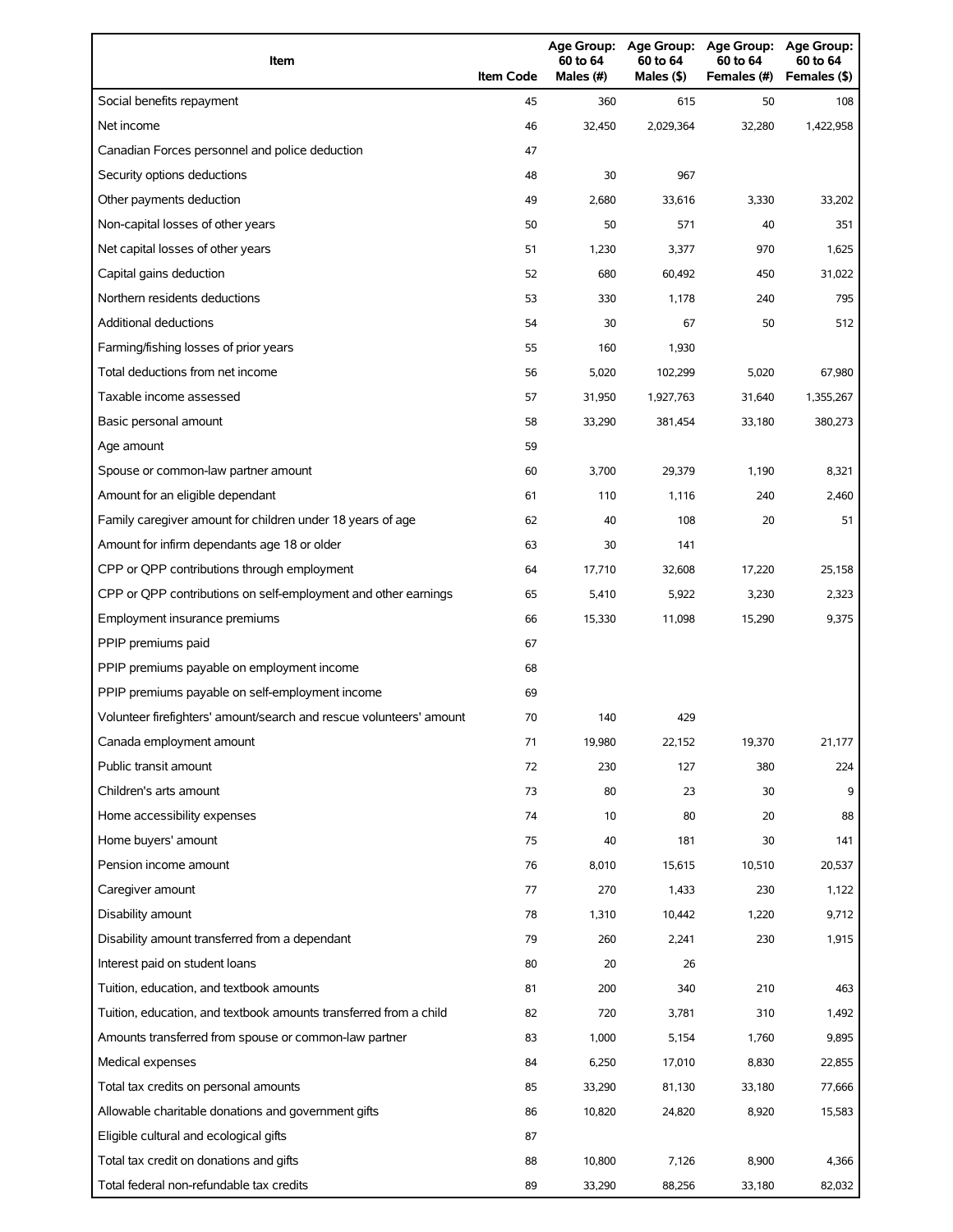| Item                                                        | <b>Item Code</b> | <b>Age Group:</b><br>60 to 64<br>Males (#) | <b>Age Group:</b><br>60 to 64<br>Males $($ \$) | <b>Age Group:</b><br>60 to 64<br>Females (#) | <b>Age Group:</b><br>60 to 64<br>Females (\$) |
|-------------------------------------------------------------|------------------|--------------------------------------------|------------------------------------------------|----------------------------------------------|-----------------------------------------------|
| Federal dividend tax credit                                 | 90               | 9,260                                      | 26,444                                         | 8,200                                        | 16,198                                        |
| Minimum tax carryover                                       | 91               | 510                                        | 1,446                                          | 290                                          | 778                                           |
| Basic federal tax                                           | 92               | 26,760                                     | 254,801                                        | 24,750                                       | 143,079                                       |
| Federal foreign tax credit                                  | 93               | 3,030                                      | 1,044                                          | 3,100                                        | 504                                           |
| Federal political contribution tax credit                   | 94               | 550                                        | 105                                            | 340                                          | 65                                            |
| Investment tax credit                                       | 95               |                                            |                                                | 40                                           | 108                                           |
| Labour-sponsored funds tax credit (federally registered)    | 96               |                                            |                                                |                                              |                                               |
| Labour-sponsored funds tax credit (provincially registered) | 97               | 900                                        | 602                                            | 580                                          | 369                                           |
| Alternative minimum tax payable                             | 98               | 310                                        | 2,249                                          | 180                                          | 904                                           |
| Net federal tax                                             | 99               | 26,670                                     | 252,946                                        | 24,670                                       | 142,034                                       |
| CPP contributions on self-employment                        | 100              | 5,410                                      | 11,845                                         | 3,230                                        | 4,645                                         |
| Social Benefits repayment                                   | 101              | 360                                        | 615                                            | 50                                           | 108                                           |
| Working income tax benefit (WITB)                           | 102              | 980                                        | 776                                            | 520                                          | 337                                           |
| Children's fitness tax credit                               | 103              | 150                                        | 10                                             | 50                                           | 4                                             |
| Eligible educator school supply tax credit                  | 104              | 10                                         |                                                | 20                                           | 2                                             |
| Net provincial or territorial tax                           | 105              | 25,350                                     | 148,663                                        | 22,860                                       | 87,646                                        |
| Total tax payable                                           | 106              | 27,680                                     | 414,069                                        | 25,440                                       | 234,432                                       |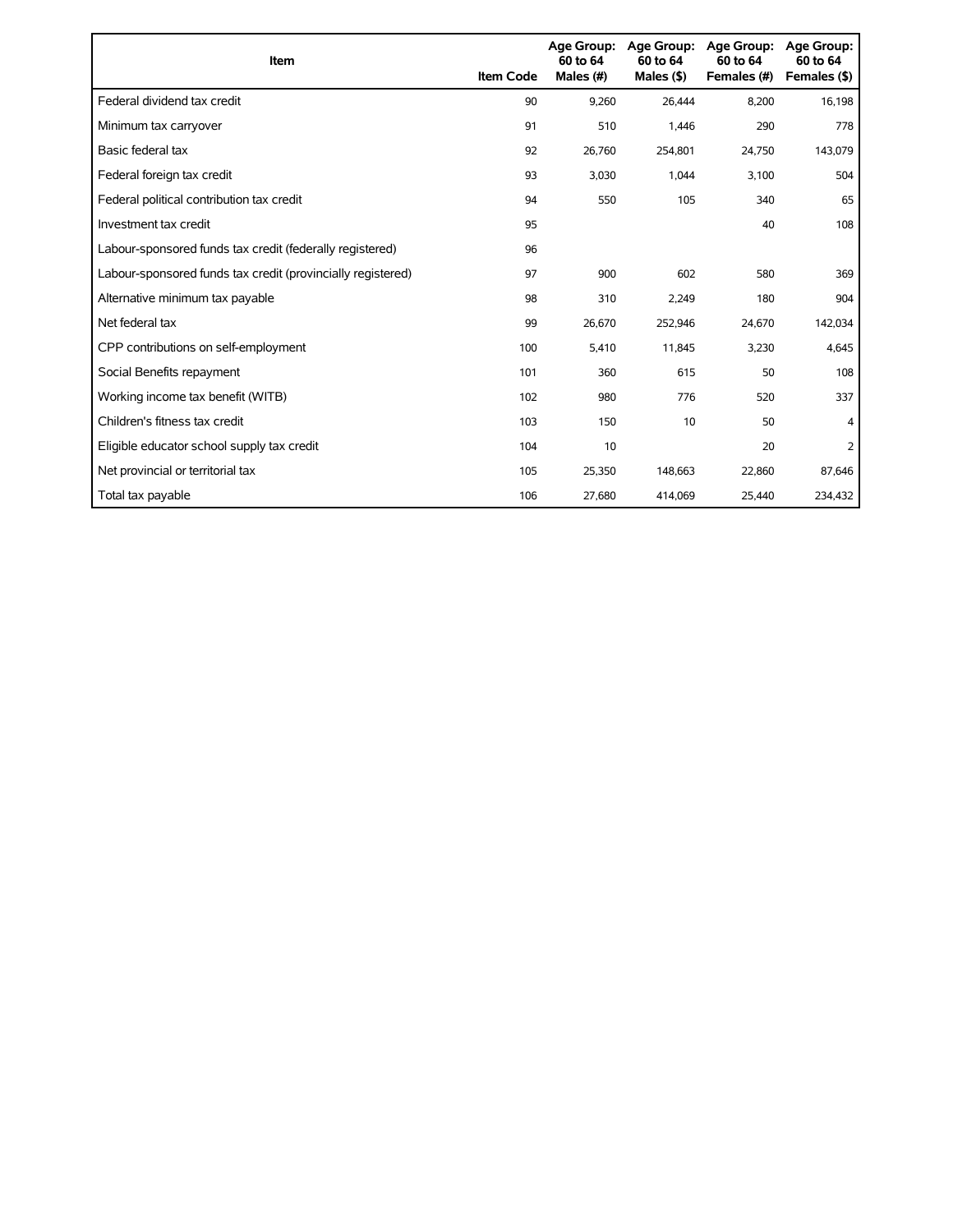| Item                                                                                          | Item<br>Code | Age<br>Group:<br>65 to 69<br>Males (#) | Age<br>Group:<br>65 to 69<br>Males $(\$)$ | Age<br>Group:<br>65 to 69<br>Females (#) | Age<br>Group:<br>65 to 69<br>Females (\$) |
|-----------------------------------------------------------------------------------------------|--------------|----------------------------------------|-------------------------------------------|------------------------------------------|-------------------------------------------|
| Number of taxable returns                                                                     | $\mathbf{1}$ | 19,350                                 |                                           | 17,300                                   |                                           |
| Number of non-taxable returns                                                                 | 2            | 6,970                                  |                                           | 9,290                                    |                                           |
| Total number of returns                                                                       | 3            | 26,320                                 |                                           | 26,600                                   |                                           |
| Employment income                                                                             | 4            | 9,970                                  | 383,914                                   | 8,860                                    | 215,191                                   |
| Commissions (from employment)                                                                 | 5            | 210                                    | 10,599                                    | 80                                       | 801                                       |
| Other employment income                                                                       | 6            | 1,980                                  | 4,659                                     | 1,290                                    | 2,971                                     |
| Old age security (OAS) pension                                                                | 7            | 23,670                                 | 147,288                                   | 24,890                                   | 154,112                                   |
| CPP or QPP benefits                                                                           | 8            | 24,700                                 | 190,850                                   | 24,890                                   | 160,840                                   |
| Other pensions and superannuation                                                             | 9            | 12,750                                 | 304,619                                   | 13,760                                   | 240,512                                   |
| Elected split-pension amount                                                                  | 10           | 2,330                                  | 15,598                                    | 5,670                                    | 62,478                                    |
| Universal child care benefit (UCCB)                                                           | 11           | 180                                    | 98                                        | 230                                      | 154                                       |
| Employment insurance and other benefits                                                       | 12           | 1,470                                  | 13,708                                    | 600                                      | 3,529                                     |
| Taxable amount of dividends from taxable Canadian corporations                                | 13           | 8,150                                  | 134,921                                   | 7,580                                    | 86,976                                    |
| Interest and other investment income                                                          | 14           | 10,850                                 | 23,961                                    | 11,470                                   | 22,377                                    |
| Net partnership income (limited or non-active partners only)                                  | 15           | 270                                    | 533                                       | 170                                      | 193                                       |
| Net rental income                                                                             | 16           | 2,670                                  | 22,498                                    | 2,270                                    | 19,010                                    |
| Taxable capital gains                                                                         | 17           | 5,260                                  | 78,111                                    | 5,450                                    | 35,506                                    |
| <b>RRSP</b> income                                                                            | 18           | 2,780                                  | 39,097                                    | 2,810                                    | 35,689                                    |
| Other income                                                                                  | 19           | 7,010                                  | 27,354                                    | 5,590                                    | 15,182                                    |
| Net business income                                                                           | 20           | 2,720                                  | 31,321                                    | 1,820                                    | 14,240                                    |
| Net professional income                                                                       | 21           | 360                                    | 15,593                                    | 190                                      | 4,613                                     |
| Net commission income                                                                         | 22           | 280                                    | 6,462                                     | 200                                      | 1,610                                     |
| Net farming income                                                                            | 23           | 4,140                                  | 49,157                                    | 1,680                                    | 17,680                                    |
| Net fishing income                                                                            | 24           | 20                                     | 21                                        |                                          |                                           |
| Workers' compensation benefits                                                                | 25           | 420                                    | 3,982                                     | 200                                      | 1,870                                     |
| Social assistance payments                                                                    | 26           | 1,740                                  | 6,420                                     | 1,760                                    | 6,366                                     |
| Net federal supplements                                                                       | 27           | 4,790                                  | 24,311                                    | 5,710                                    | 27,860                                    |
| Total income assessed                                                                         | 28           | 26,250                                 | 1,535,073                                 | 26,470                                   | 1,130,933                                 |
| Registered pension plan (RPP) deduction                                                       | 29           | 2,130                                  | 8,106                                     | 2,430                                    | 7,078                                     |
| RRSP/PRPP deduction                                                                           | 30           | 4,990                                  | 48,882                                    | 3,960                                    | 33,776                                    |
| Deduction for elected split-pension amount                                                    | 31           | 5,900                                  | 72,128                                    | 2,710                                    | 18,377                                    |
| Annual union, professional, or like dues                                                      | 32           | 2,430                                  | 1,500                                     | 2,950                                    | 1,492                                     |
| Child care expenses                                                                           | 33           |                                        |                                           |                                          |                                           |
| Business investment loss                                                                      | 34           |                                        |                                           |                                          |                                           |
| Moving expenses                                                                               | 35           | 30                                     | 142                                       |                                          |                                           |
| Support payments made                                                                         | 36           | 90                                     | 1,543                                     |                                          |                                           |
| Carrying charges and interest expenses                                                        | 37           | 4,450                                  | 8,752                                     | 3,630                                    | 6,221                                     |
| Deduction for CPP/QPP contributions on self-employment and other earnings                     | 38           | 2,160                                  | 1,839                                     | 1,220                                    | 723                                       |
| Deduction for provincial parental insurance plan (PPIP) premiums on self-employment<br>income | 39           |                                        |                                           |                                          |                                           |
| Exploration and development expenses                                                          | 40           |                                        |                                           | 120                                      | 172                                       |
| Other employment expenses                                                                     | 41           | 620                                    | 3,035                                     | 200                                      | 516                                       |
| Clergy residence deduction                                                                    | 42           | 70                                     | 837                                       | 20                                       | 263                                       |
| Other deductions                                                                              | 43           | 990                                    | 3,427                                     | 930                                      | 5,267                                     |
| Total deductions before adjustments                                                           | 44           | 14,940                                 | 151,333                                   | 11,440                                   | 74,081                                    |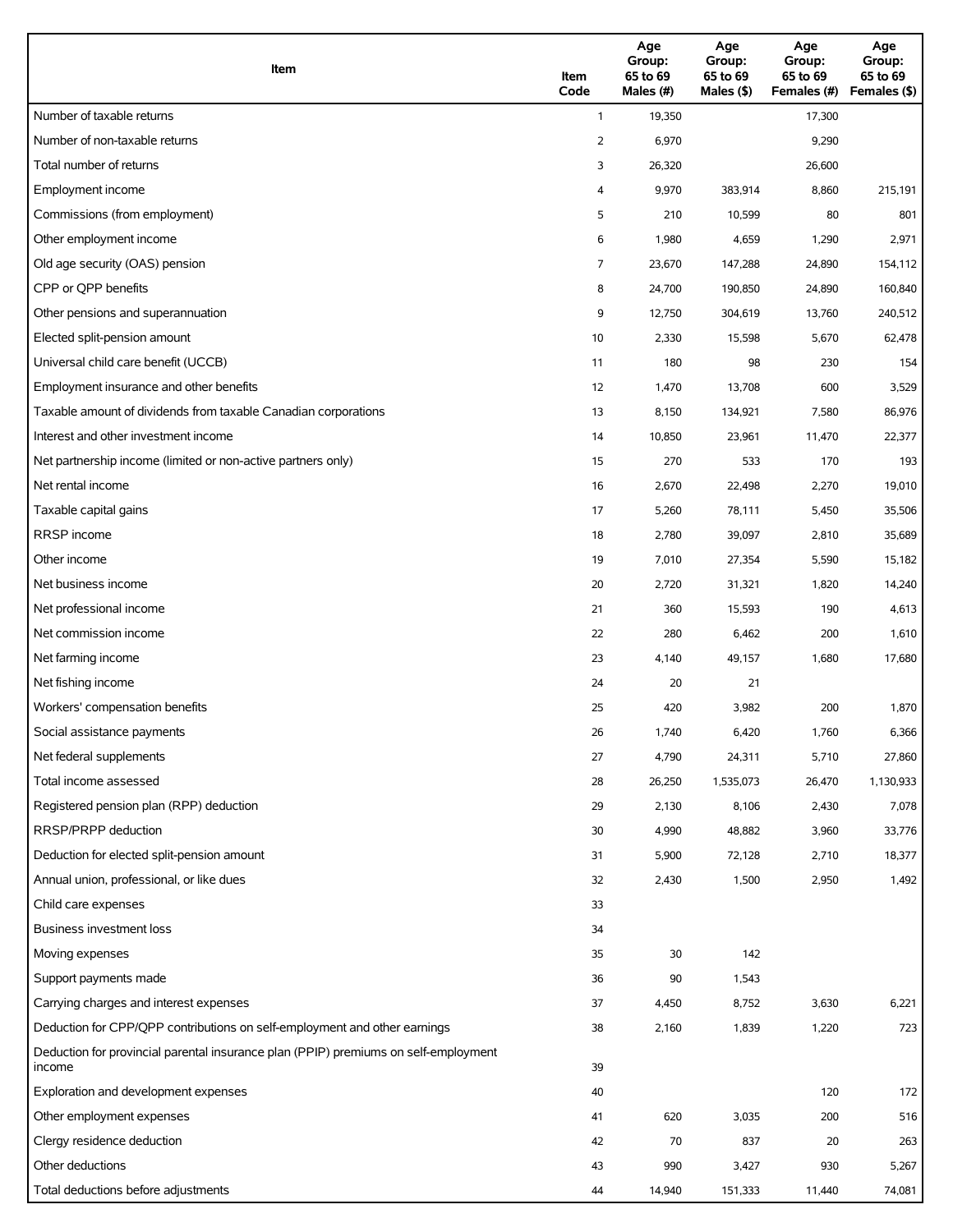| Item                                                                | <b>Item Code</b> | 65 to 69<br>Males (#) | Age Group: Age Group:<br>65 to 69<br>Males (\$) | <b>Age Group:</b><br>65 to 69<br>Females (#) | <b>Age Group:</b><br>65 to 69<br>Females (\$) |
|---------------------------------------------------------------------|------------------|-----------------------|-------------------------------------------------|----------------------------------------------|-----------------------------------------------|
| Social benefits repayment                                           | 45               | 3,070                 | 9,946                                           | 1,630                                        | 4,805                                         |
| Net income                                                          | 46               | 26,120                | 1,376,203                                       | 26,450                                       | 1,052,522                                     |
| Canadian Forces personnel and police deduction                      | 47               |                       |                                                 |                                              |                                               |
| Security options deductions                                         | 48               |                       |                                                 |                                              |                                               |
| Other payments deduction                                            | 49               | 5,290                 | 34,663                                          | 5,970                                        | 36,076                                        |
| Non-capital losses of other years                                   | 50               | 30                    | 189                                             | 30                                           | 202                                           |
| Net capital losses of other years                                   | 51               | 1,100                 | 2,269                                           | 930                                          | 1,513                                         |
| Capital gains deduction                                             | 52               | 570                   | 46,652                                          | 330                                          | 17,368                                        |
| Northern residents deductions                                       | 53               | 240                   | 821                                             | 150                                          | 504                                           |
| Additional deductions                                               | 54               | 120                   | 383                                             | 150                                          | 673                                           |
| Farming/fishing losses of prior years                               | 55               | 90                    | 844                                             | 30                                           | 203                                           |
| Total deductions from net income                                    | 56               | 7,200                 | 87,895                                          | 7,410                                        | 56,580                                        |
| Taxable income assessed                                             | 57               | 26,040                | 1,290,663                                       | 26,390                                       | 996,004                                       |
| Basic personal amount                                               | 58               | 26,320                | 301,625                                         | 26,600                                       | 304,866                                       |
| Age amount                                                          | 59               | 23,330                | 132,641                                         | 25,170                                       | 153,876                                       |
| Spouse or common-law partner amount                                 | 60               | 2,540                 | 15,772                                          | 630                                          | 3,682                                         |
| Amount for an eligible dependant                                    | 61               | 60                    | 628                                             | 130                                          | 1,315                                         |
| Family caregiver amount for children under 18 years of age          | 62               | 20                    | 51                                              |                                              |                                               |
| Amount for infirm dependants age 18 or older                        | 63               | 30                    | 158                                             | 10                                           | 75                                            |
| CPP or QPP contributions through employment                         | 64               | 6,930                 | 9,302                                           | 6,070                                        | 6,259                                         |
| CPP or QPP contributions on self-employment and other earnings      | 65               | 2,160                 | 1,839                                           | 1,220                                        | 723                                           |
| Employment insurance premiums                                       | 66               | 7,180                 | 4,119                                           | 6,210                                        | 2,978                                         |
| PPIP premiums paid                                                  | 67               |                       |                                                 |                                              |                                               |
| PPIP premiums payable on employment income                          | 68               |                       |                                                 |                                              |                                               |
| PPIP premiums payable on self-employment income                     | 69               |                       |                                                 |                                              |                                               |
| Volunteer firefighters' amount/search and rescue volunteers' amount | 70               | 80                    | 237                                             |                                              |                                               |
| Canada employment amount                                            | 71               | 10,930                | 11,470                                          | 9,510                                        | 9,566                                         |
| Public transit amount                                               | 72               | 170                   | 54                                              | 250                                          | 82                                            |
| Children's arts amount                                              | 73               | 30                    | 9                                               |                                              |                                               |
| Home accessibility expenses                                         | 74               | 40                    | 173                                             | 30                                           | 127                                           |
| Home buyers' amount                                                 | 75               |                       |                                                 | 20                                           | 68                                            |
| Pension income amount                                               | 76               | 14,250                | 27,317                                          | 16,490                                       | 31,761                                        |
| Caregiver amount                                                    | 77               | 150                   | 835                                             | 140                                          | 783                                           |
| Disability amount                                                   | 78               | 1,280                 | 10,227                                          | 1,160                                        | 9,246                                         |
| Disability amount transferred from a dependant                      | 79               | 170                   | 1,365                                           | 170                                          | 1,280                                         |
| Interest paid on student loans                                      | 80               |                       |                                                 |                                              |                                               |
| Tuition, education, and textbook amounts                            | 81               | 100                   | 107                                             | 70                                           | 103                                           |
| Tuition, education, and textbook amounts transferred from a child   | 82               | 170                   | 847                                             | 60                                           | 229                                           |
| Amounts transferred from spouse or common-law partner               | 83               | 2,380                 | 13,392                                          | 2,350                                        | 13,125                                        |
| Medical expenses                                                    | 84               | 6,640                 | 19,828                                          | 8,410                                        | 23,429                                        |
| Total tax credits on personal amounts                               | 85               | 26,320                | 82,809                                          | 26,600                                       | 84,541                                        |
| Allowable charitable donations and government gifts                 | 86               | 8,670                 | 20,300                                          | 6,880                                        | 12,893                                        |
| Eligible cultural and ecological gifts                              | 87               |                       |                                                 |                                              |                                               |
| Total tax credit on donations and gifts                             | 88               | 8,650                 | 5,878                                           | 6,870                                        | 3,631                                         |
| Total federal non-refundable tax credits                            | 89               | 26,320                | 88,687                                          | 26,600                                       | 88,172                                        |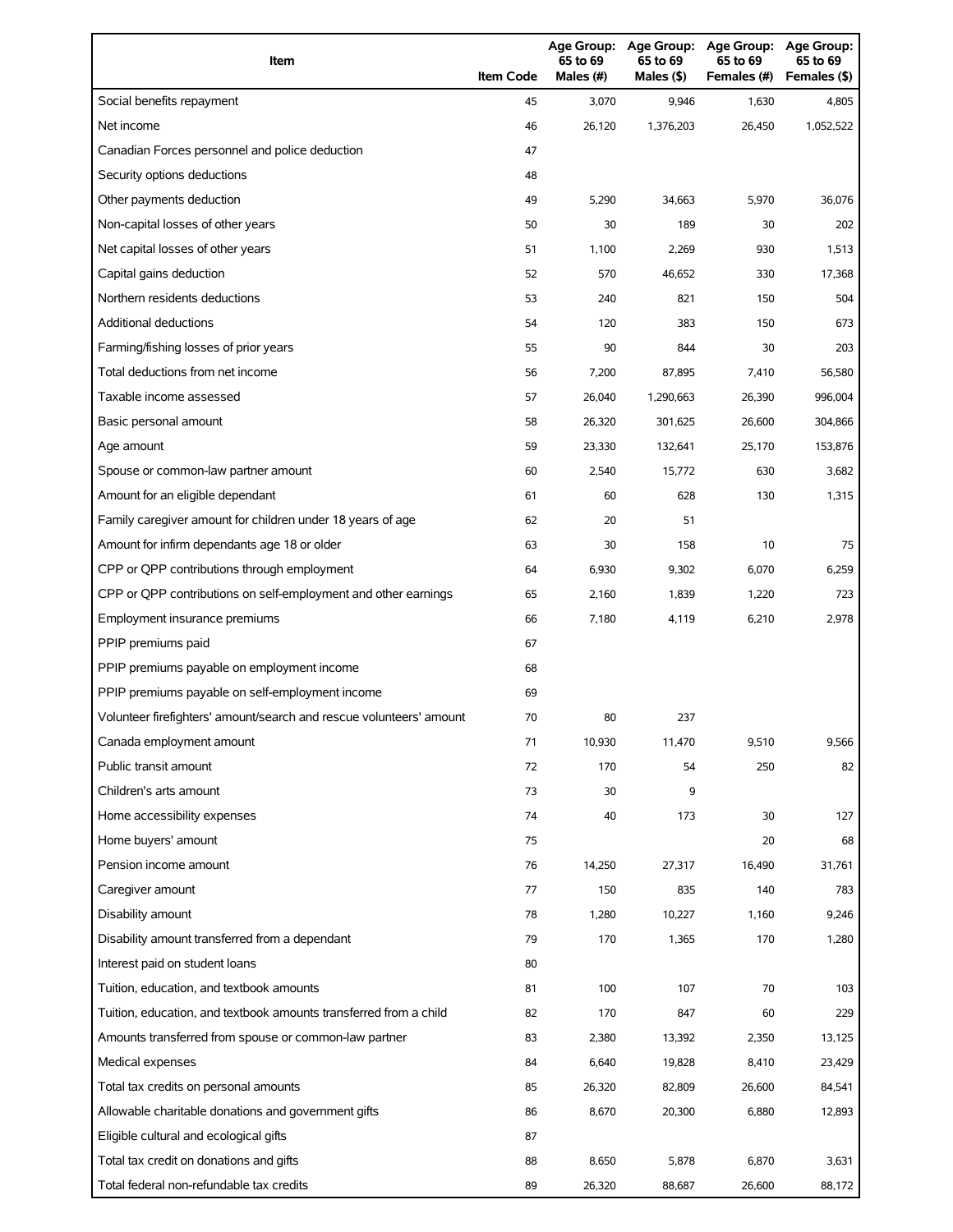| Item                                                        | <b>Item Code</b> | 65 to 69<br>Males (#) | Age Group: Age Group:<br>65 to 69<br>Males $(§)$ | Age Group:<br>65 to 69<br>Females (#) | Age Group:<br>65 to 69<br>Females (\$) |
|-------------------------------------------------------------|------------------|-----------------------|--------------------------------------------------|---------------------------------------|----------------------------------------|
| Federal dividend tax credit                                 | 90               | 7,370                 | 15,783                                           | 6,670                                 | 10,415                                 |
| Minimum tax carryover                                       | 91               | 370                   | 1,090                                            | 210                                   | 528                                    |
| Basic federal tax                                           | 92               | 18,890                | 136,607                                          | 16,970                                | 79,274                                 |
| Federal foreign tax credit                                  | 93               | 2,690                 | 737                                              | 2,710                                 | 597                                    |
| Federal political contribution tax credit                   | 94               | 640                   | 122                                              | 380                                   | 70                                     |
| Investment tax credit                                       | 95               | 100                   | 79                                               | 20                                    | 6                                      |
| Labour-sponsored funds tax credit (federally registered)    | 96               |                       |                                                  |                                       |                                        |
| Labour-sponsored funds tax credit (provincially registered) | 97               |                       |                                                  | 180                                   | 117                                    |
| Alternative minimum tax payable                             | 98               | 200                   | 1,367                                            | 90                                    | 562                                    |
| Net federal tax                                             | 99               | 18,810                | 135,497                                          | 16,900                                | 78,502                                 |
| CPP contributions on self-employment                        | 100              | 2,160                 | 3,678                                            | 1,220                                 | 1,446                                  |
| Social Benefits repayment                                   | 101              | 3,070                 | 9,946                                            | 1,630                                 | 4,805                                  |
| Working income tax benefit (WITB)                           | 102              | 190                   | 131                                              | 90                                    | 49                                     |
| Children's fitness tax credit                               | 103              | 60                    | 4                                                |                                       |                                        |
| Eligible educator school supply tax credit                  | 104              |                       |                                                  |                                       |                                        |
| Net provincial or territorial tax                           | 105              | 17,710                | 80,784                                           | 15,690                                | 49,035                                 |
| Total tax payable                                           | 106              | 19,350                | 229,904                                          | 17,300                                | 133,787                                |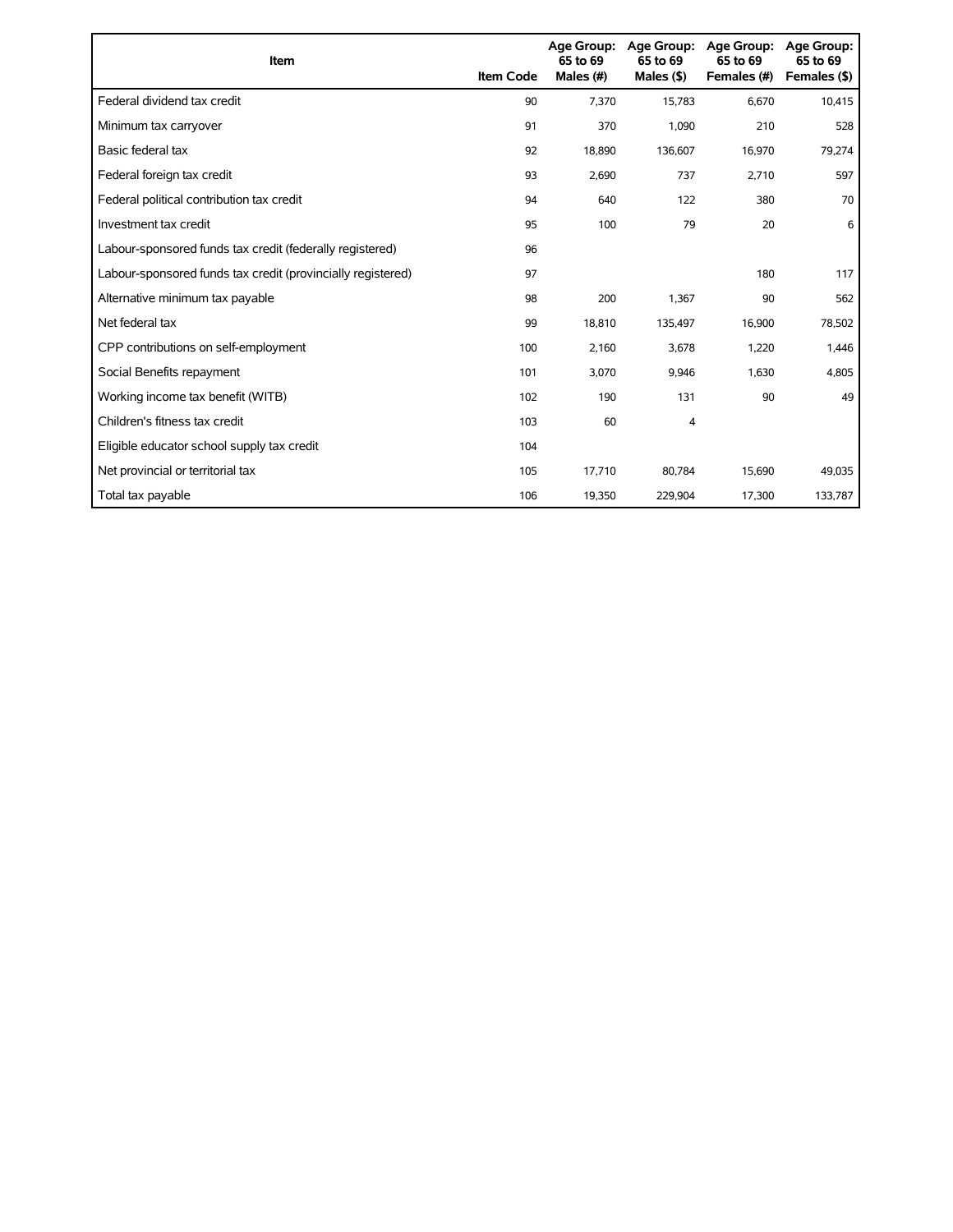| Item                                                                                          | Item<br>Code   | Age<br>Group:<br>70 to 74<br>Males (#) | Age<br>Group:<br>70 to 74<br>Males (\$) | Age<br>Group:<br>70 to 74<br>Females (#) | Age<br>Group:<br>70 to 74<br>Females (\$) |
|-----------------------------------------------------------------------------------------------|----------------|----------------------------------------|-----------------------------------------|------------------------------------------|-------------------------------------------|
| Number of taxable returns                                                                     | $\mathbf{1}$   | 12,110                                 |                                         | 11,230                                   |                                           |
| Number of non-taxable returns                                                                 | $\overline{2}$ | 6,680                                  |                                         | 8,580                                    |                                           |
| Total number of returns                                                                       | 3              | 18,790                                 |                                         | 19,810                                   |                                           |
| Employment income                                                                             | 4              | 4,210                                  | 117,534                                 | 3,380                                    | 54,941                                    |
| Commissions (from employment)                                                                 | 5              | 70                                     | 2,321                                   | 20                                       | 206                                       |
| Other employment income                                                                       | 6              | 1,130                                  | 1,949                                   | 700                                      | 1,293                                     |
| Old age security (OAS) pension                                                                | 7              | 18,450                                 | 124,851                                 | 19,560                                   | 132,836                                   |
| CPP or QPP benefits                                                                           | 8              | 18,420                                 | 141,272                                 | 18,840                                   | 121,515                                   |
| Other pensions and superannuation                                                             | 9              | 12,360                                 | 266,006                                 | 13,270                                   | 198,624                                   |
| Elected split-pension amount                                                                  | 10             | 1,750                                  | 11,591                                  | 4,220                                    | 44,911                                    |
| Universal child care benefit (UCCB)                                                           | 11             | 60                                     | 34                                      | 100                                      | 57                                        |
| Employment insurance and other benefits                                                       | 12             | 540                                    | 4,972                                   | 170                                      | 969                                       |
| Taxable amount of dividends from taxable Canadian corporations                                | 13             | 5,880                                  | 85,626                                  | 5,610                                    | 54,128                                    |
| Interest and other investment income                                                          | 14             | 8,630                                  | 20,393                                  | 9,480                                    | 19,749                                    |
| Net partnership income (limited or non-active partners only)                                  | 15             | 210                                    | 386                                     | 130                                      | 244                                       |
| Net rental income                                                                             | 16             | 1,630                                  | 14,593                                  | 1,480                                    | 13,835                                    |
| Taxable capital gains                                                                         | 17             | 4,080                                  | 61,858                                  | 4,340                                    | 33,661                                    |
| <b>RRSP</b> income                                                                            | 18             | 1,240                                  | 13,714                                  | 1,210                                    | 11,909                                    |
| Other income                                                                                  | 19             | 5,020                                  | 24,780                                  | 4,310                                    | 12,463                                    |
| Net business income                                                                           | 20             | 1,530                                  | 11,944                                  | 940                                      | 7,458                                     |
| Net professional income                                                                       | 21             | 210                                    | 7,439                                   | 80                                       | 993                                       |
| Net commission income                                                                         | 22             | 160                                    | 2,427                                   | 90                                       | 527                                       |
| Net farming income                                                                            | 23             | 3,120                                  | 30,533                                  | 1,320                                    | 13,814                                    |
| Net fishing income                                                                            | 24             |                                        |                                         |                                          |                                           |
| Workers' compensation benefits                                                                | 25             | 180                                    | 1,299                                   | 100                                      | 989                                       |
| Social assistance payments                                                                    | 26             | 1,350                                  | 3,743                                   | 1,550                                    | 3,934                                     |
| Net federal supplements                                                                       | 27             | 5,050                                  | 22,839                                  | 6,460                                    | 28,436                                    |
| Total income assessed                                                                         | 28             | 18,740                                 | 972,115                                 | 19,730                                   | 757,890                                   |
| Registered pension plan (RPP) deduction                                                       | 29             | 340                                    | 1,007                                   | 290                                      | 784                                       |
| RRSP/PRPP deduction                                                                           | 30             | 1,360                                  | 14,061                                  | 780                                      | 9,164                                     |
| Deduction for elected split-pension amount                                                    | 31             | 5,220                                  | 57,204                                  | 1,740                                    | 10,940                                    |
| Annual union, professional, or like dues                                                      | 32             | 820                                    | 359                                     | 770                                      | 276                                       |
| Child care expenses                                                                           | 33             |                                        |                                         |                                          |                                           |
| Business investment loss                                                                      | 34             | 10                                     | 248                                     |                                          |                                           |
| Moving expenses                                                                               | 35             |                                        |                                         |                                          |                                           |
| Support payments made                                                                         | 36             | 50                                     | 651                                     |                                          |                                           |
| Carrying charges and interest expenses                                                        | 37             | 3,430                                  | 6,610                                   | 2,890                                    | 5,330                                     |
| Deduction for CPP/QPP contributions on self-employment and other earnings                     | 38             | 120                                    | 45                                      | 70                                       | 27                                        |
| Deduction for provincial parental insurance plan (PPIP) premiums on self-employment<br>income | 39             |                                        |                                         |                                          |                                           |
| Exploration and development expenses                                                          | 40             | 210                                    | 652                                     | 110                                      | 331                                       |
| Other employment expenses                                                                     | 41             | 220                                    | 998                                     | 70                                       | 162                                       |
| Clergy residence deduction                                                                    | 42             | 30                                     | 297                                     |                                          |                                           |
| Other deductions                                                                              | 43             | 680                                    | 5,852                                   | 640                                      | 6,704                                     |
| Total deductions before adjustments                                                           | 44             | 8,840                                  | 88,043                                  | 5,670                                    | 33,784                                    |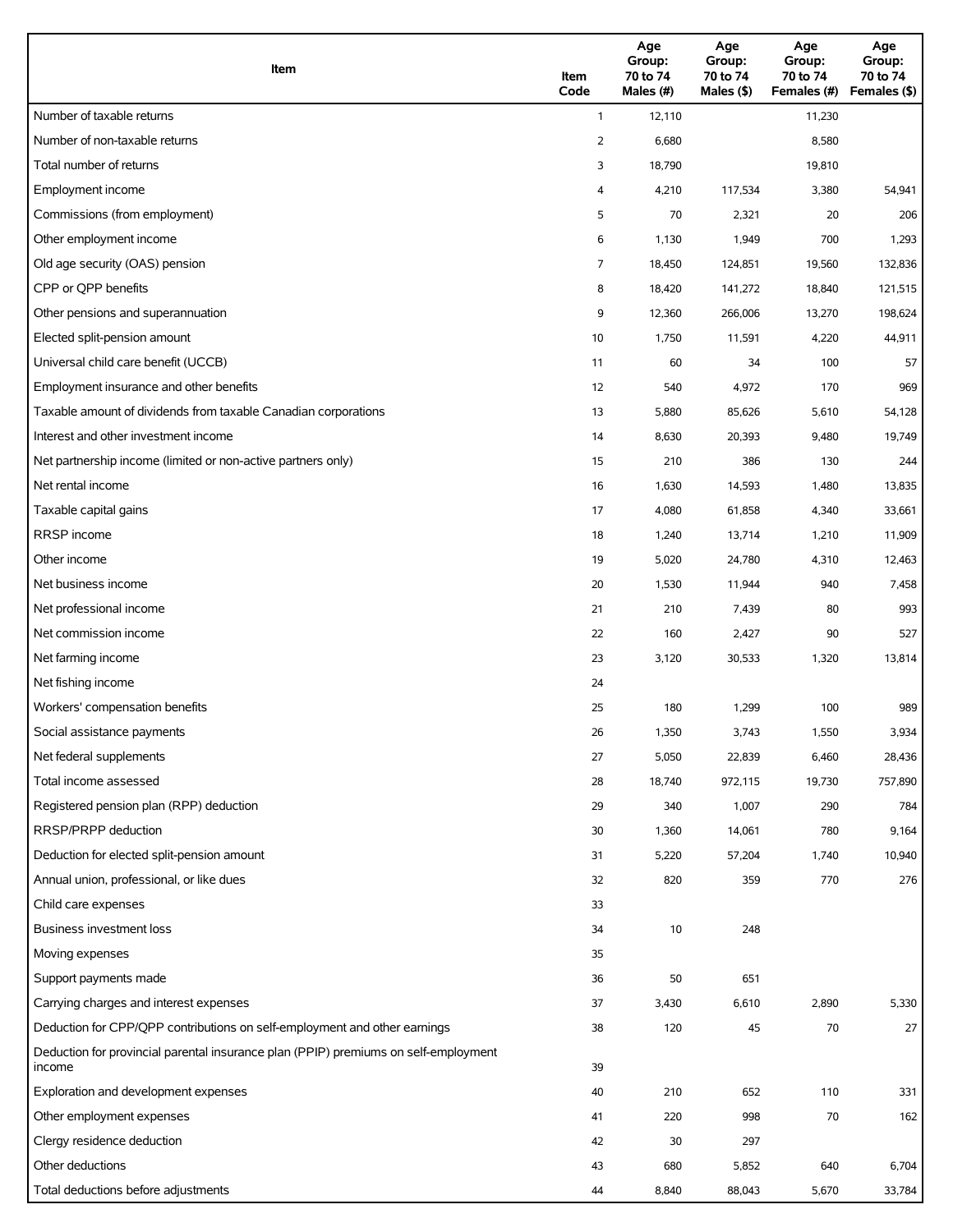| Item                                                                | <b>Item Code</b> | Age Group:<br>70 to 74<br>Males (#) | <b>Age Group:</b><br>70 to 74<br>Males (\$) | <b>Age Group:</b><br>70 to 74<br>Females (#) | <b>Age Group:</b><br>70 to 74<br>Females (\$) |
|---------------------------------------------------------------------|------------------|-------------------------------------|---------------------------------------------|----------------------------------------------|-----------------------------------------------|
| Social benefits repayment                                           | 45               | 1,860                               | 7,322                                       | 1,110                                        | 3,894                                         |
| Net income                                                          | 46               | 18,680                              | 878,377                                     | 19,720                                       | 721,111                                       |
| Canadian Forces personnel and police deduction                      | 47               |                                     |                                             |                                              |                                               |
| Security options deductions                                         | 48               |                                     |                                             |                                              |                                               |
| Other payments deduction                                            | 49               | 5,180                               | 27,842                                      | 6,550                                        | 33,336                                        |
| Non-capital losses of other years                                   | 50               |                                     |                                             |                                              |                                               |
| Net capital losses of other years                                   | 51               | 840                                 | 1,911                                       | 730                                          | 1,200                                         |
| Capital gains deduction                                             | 52               | 420                                 | 34,375                                      | 270                                          | 17,595                                        |
| Northern residents deductions                                       | 53               |                                     |                                             | 80                                           | 277                                           |
| Additional deductions                                               | 54               | 140                                 | 376                                         | 200                                          | 981                                           |
| Farming/fishing losses of prior years                               | 55               | 60                                  | 842                                         | 10                                           | 86                                            |
| Total deductions from net income                                    | 56               | 6,520                               | 65,901                                      | 7,640                                        | 53,775                                        |
| Taxable income assessed                                             | 57               | 18,620                              | 813,047                                     | 19,670                                       | 667,475                                       |
| Basic personal amount                                               | 58               | 18,790                              | 215,355                                     | 19,810                                       | 227,136                                       |
| Age amount                                                          | 59               | 17,380                              | 105,213                                     | 19,050                                       | 121,200                                       |
| Spouse or common-law partner amount                                 | 60               | 1,380                               | 6,199                                       | 390                                          | 1,977                                         |
| Amount for an eligible dependant                                    | 61               | 20                                  | 214                                         | 60                                           | 531                                           |
| Family caregiver amount for children under 18 years of age          | 62               |                                     |                                             |                                              |                                               |
| Amount for infirm dependants age 18 or older                        | 63               | 10                                  | 69                                          |                                              |                                               |
| CPP or QPP contributions through employment                         | 64               | 490                                 | 303                                         | 410                                          | 217                                           |
| CPP or QPP contributions on self-employment and other earnings      | 65               | 120                                 | 45                                          | 70                                           | 27                                            |
| Employment insurance premiums                                       | 66               | 2,600                               | 1,189                                       | 1,790                                        | 664                                           |
| PPIP premiums paid                                                  | 67               |                                     |                                             |                                              |                                               |
| PPIP premiums payable on employment income                          | 68               |                                     |                                             |                                              |                                               |
| PPIP premiums payable on self-employment income                     | 69               |                                     |                                             |                                              |                                               |
| Volunteer firefighters' amount/search and rescue volunteers' amount | 70               | 30                                  | 102                                         |                                              |                                               |
| Canada employment amount                                            | 71               | 4,990                               | 4,840                                       | 3,890                                        | 3,456                                         |
| Public transit amount                                               | 72               | 90                                  | 27                                          | 190                                          | 56                                            |
| Children's arts amount                                              | 73               |                                     |                                             |                                              |                                               |
| Home accessibility expenses                                         | 74               | 30                                  | 131                                         | 20                                           | 68                                            |
| Home buyers' amount                                                 | 75               |                                     |                                             |                                              |                                               |
| Pension income amount                                               | 76               | 13,070                              | 24,966                                      | 14,440                                       | 27,518                                        |
| Caregiver amount                                                    | 77               | 100                                 | 531                                         | 70                                           | 372                                           |
| Disability amount                                                   | 78               | 1,190                               | 9,459                                       | 1,090                                        | 8,740                                         |
| Disability amount transferred from a dependant                      | 79               | 100                                 | 728                                         | 80                                           | 577                                           |
| Interest paid on student loans                                      | 80               |                                     |                                             |                                              |                                               |
| Tuition, education, and textbook amounts                            | 81               | 30                                  | 13                                          | 20                                           | 42                                            |
| Tuition, education, and textbook amounts transferred from a child   | 82               | 50                                  | 224                                         | 10                                           | 53                                            |
| Amounts transferred from spouse or common-law partner               | 83               | 3,140                               | 18,531                                      | 2,130                                        | 11,501                                        |
| Medical expenses                                                    | 84               | 5,380                               | 17,203                                      | 6,870                                        | 19,971                                        |
| Total tax credits on personal amounts                               | 85               | 18,790                              | 60,805                                      | 19,810                                       | 63,630                                        |
| Allowable charitable donations and government gifts                 | 86               | 6,400                               | 16,269                                      | 5,340                                        | 9,883                                         |
| Eligible cultural and ecological gifts                              | 87               |                                     |                                             |                                              |                                               |
| Total tax credit on donations and gifts                             | 88               | 6,390                               | 4,687                                       | 5,330                                        | 2,787                                         |
| Total federal non-refundable tax credits                            | 89               | 18,790                              | 65,492                                      | 19,810                                       | 66,418                                        |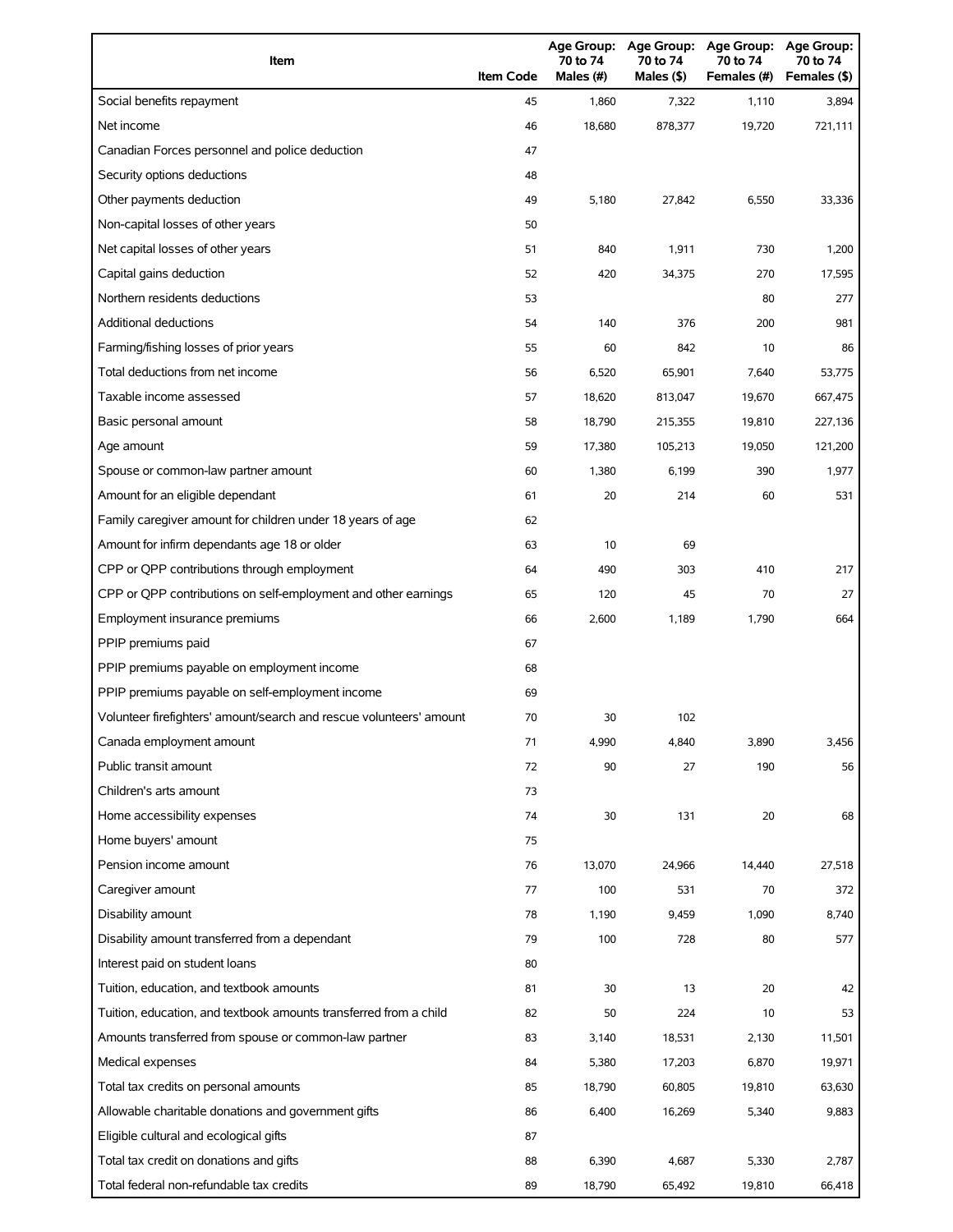| Item                                                        | <b>Item Code</b> | 70 to 74<br>Males (#) | Age Group: Age Group:<br>70 to 74<br>Males $($ \$) | <b>Age Group:</b><br>70 to 74<br>Females (#) | Age Group:<br>70 to 74<br>Females (\$) |
|-------------------------------------------------------------|------------------|-----------------------|----------------------------------------------------|----------------------------------------------|----------------------------------------|
| Federal dividend tax credit                                 | 90               | 5,110                 | 10,418                                             | 4,800                                        | 6,717                                  |
| Minimum tax carryover                                       | 91               | 220                   | 665                                                | 120                                          | 312                                    |
| Basic federal tax                                           | 92               | 12,000                | 77,736                                             | 11,150                                       | 48,397                                 |
| Federal foreign tax credit                                  | 93               | 2,030                 | 560                                                | 2,100                                        | 380                                    |
| Federal political contribution tax credit                   | 94               | 530                   | 109                                                | 320                                          | 56                                     |
| Investment tax credit                                       | 95               | 60                    | 67                                                 | 30                                           | 40                                     |
| Labour-sponsored funds tax credit (federally registered)    | 96               | 10                    | 2                                                  |                                              |                                        |
| Labour-sponsored funds tax credit (provincially registered) | 97               | 60                    | 43                                                 |                                              |                                        |
| Alternative minimum tax payable                             | 98               | 100                   | 1,021                                              | 50                                           | 482                                    |
| Net federal tax                                             | 99               | 11,930                | 76,978                                             | 11,100                                       | 47,889                                 |
| CPP contributions on self-employment                        | 100              | 120                   | 90                                                 | 70                                           | 53                                     |
| Social Benefits repayment                                   | 101              | 1,860                 | 7,322                                              | 1,110                                        | 3,894                                  |
| Working income tax benefit (WITB)                           | 102              | 50                    | 43                                                 | 20                                           | 11                                     |
| Children's fitness tax credit                               | 103              |                       |                                                    |                                              |                                        |
| Eligible educator school supply tax credit                  | 104              |                       |                                                    |                                              |                                        |
| Net provincial or territorial tax                           | 105              | 11,040                | 45,031                                             | 10,060                                       | 29,063                                 |
| Total tax payable                                           | 106              | 12,110                | 129,420                                            | 11,230                                       | 80,899                                 |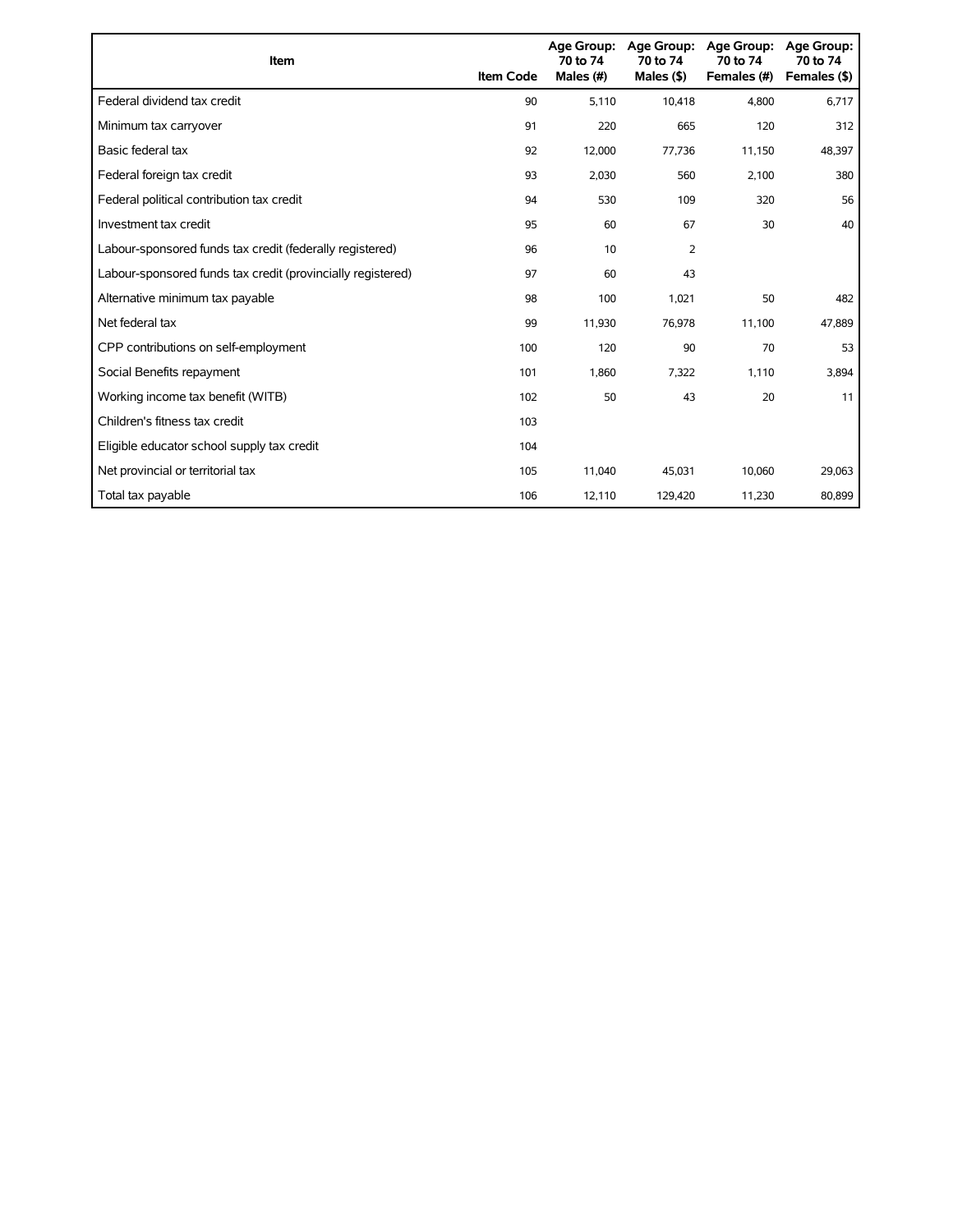| Item                                                                                          | Item<br>Code | Age<br>Group:<br>75 to 79<br>Males (#) | Age<br>Group:<br>75 to 79<br>Males (\$) | Age<br>Group:<br>75 to 79<br>Females (#) | Age<br>Group:<br>75 to 79<br>Females (\$) |
|-----------------------------------------------------------------------------------------------|--------------|----------------------------------------|-----------------------------------------|------------------------------------------|-------------------------------------------|
| Number of taxable returns                                                                     | $\mathbf{1}$ | 7,710                                  |                                         | 7,870                                    |                                           |
| Number of non-taxable returns                                                                 | 2            | 5,930                                  |                                         | 7,860                                    |                                           |
| Total number of returns                                                                       | 3            | 13,640                                 |                                         | 15,730                                   |                                           |
| Employment income                                                                             | 4            | 1,670                                  | 35,075                                  | 1,250                                    | 13,558                                    |
| Commissions (from employment)                                                                 | 5            | 20                                     | 619                                     |                                          |                                           |
| Other employment income                                                                       | 6            | 700                                    | 940                                     | 380                                      | 575                                       |
| Old age security (OAS) pension                                                                | 7            | 13,490                                 | 90,708                                  | 15,600                                   | 105,615                                   |
| CPP or QPP benefits                                                                           | 8            | 13,410                                 | 104,262                                 | 14,870                                   | 99,085                                    |
| Other pensions and superannuation                                                             | 9            | 9,750                                  | 191,191                                 | 11,470                                   | 152,833                                   |
| Elected split-pension amount                                                                  | 10           | 1,260                                  | 7,860                                   | 2,640                                    | 29,538                                    |
| Universal child care benefit (UCCB)                                                           | 11           | 20                                     | 8                                       | 40                                       | 23                                        |
| Employment insurance and other benefits                                                       | 12           | 170                                    | 1,467                                   |                                          |                                           |
| Taxable amount of dividends from taxable Canadian corporations                                | 13           | 4,220                                  | 45,608                                  | 4,500                                    | 34,919                                    |
| Interest and other investment income                                                          | 14           | 7,010                                  | 15,338                                  | 8,550                                    | 21,743                                    |
| Net partnership income (limited or non-active partners only)                                  | 15           | 130                                    | 373                                     | 80                                       | 100                                       |
| Net rental income                                                                             | 16           | 1,140                                  | 11,483                                  | 990                                      | 8,882                                     |
| Taxable capital gains                                                                         | 17           | 3,130                                  | 41,776                                  | 3,610                                    | 28,913                                    |
| <b>RRSP</b> income                                                                            | 18           | 340                                    | 2,063                                   | 390                                      | 1,725                                     |
| Other income                                                                                  | 19           | 3,500                                  | 12,952                                  | 3,420                                    | 13,687                                    |
| Net business income                                                                           | 20           | 730                                    | 3,744                                   | 380                                      | 1,806                                     |
| Net professional income                                                                       | 21           | 90                                     | 3,142                                   | 20                                       | 590                                       |
| Net commission income                                                                         | 22           | 70                                     | 776                                     | 40                                       | 196                                       |
| Net farming income                                                                            | 23           | 2,210                                  | 21,975                                  | 1,040                                    | 11,415                                    |
| Net fishing income                                                                            | 24           |                                        |                                         |                                          |                                           |
| Workers' compensation benefits                                                                | 25           | 70                                     | 544                                     | 60                                       | 634                                       |
| Social assistance payments                                                                    | 26           | 980                                    | 2,769                                   | 1,210                                    | 2,891                                     |
| Net federal supplements                                                                       | 27           | 4,280                                  | 17,256                                  | 5,930                                    | 26,082                                    |
| Total income assessed                                                                         | 28           | 13,610                                 | 612,031                                 | 15,690                                   | 555,337                                   |
| Registered pension plan (RPP) deduction                                                       | 29           | 30                                     | 59                                      |                                          |                                           |
| RRSP/PRPP deduction                                                                           | 30           | 280                                    | 1,326                                   | 130                                      | 433                                       |
| Deduction for elected split-pension amount                                                    | 31           | 3,640                                  | 38,599                                  | 950                                      | 5,093                                     |
| Annual union, professional, or like dues                                                      | 32           | 320                                    | 118                                     | 210                                      | 57                                        |
| Child care expenses                                                                           | 33           |                                        |                                         |                                          |                                           |
| Business investment loss                                                                      | 34           |                                        |                                         |                                          |                                           |
| Moving expenses                                                                               | 35           |                                        |                                         |                                          |                                           |
| Support payments made                                                                         | 36           | 30                                     | 307                                     |                                          |                                           |
| Carrying charges and interest expenses                                                        | 37           | 2,670                                  | 4,246                                   | 2,560                                    | 5,034                                     |
| Deduction for CPP/QPP contributions on self-employment and other earnings                     | 38           |                                        |                                         |                                          |                                           |
| Deduction for provincial parental insurance plan (PPIP) premiums on self-employment<br>income | 39           |                                        |                                         |                                          |                                           |
| Exploration and development expenses                                                          | 40           | 140                                    | 462                                     | 80                                       | 185                                       |
| Other employment expenses                                                                     | 41           | 80                                     | 298                                     | 20                                       | 45                                        |
| Clergy residence deduction                                                                    | 42           | 20                                     | 189                                     |                                          |                                           |
| Other deductions                                                                              | 43           | 480                                    | 3,517                                   | 550                                      | 6,183                                     |
| Total deductions before adjustments                                                           | 44           | 5,740                                  | 49,231                                  | 3,830                                    | 17,092                                    |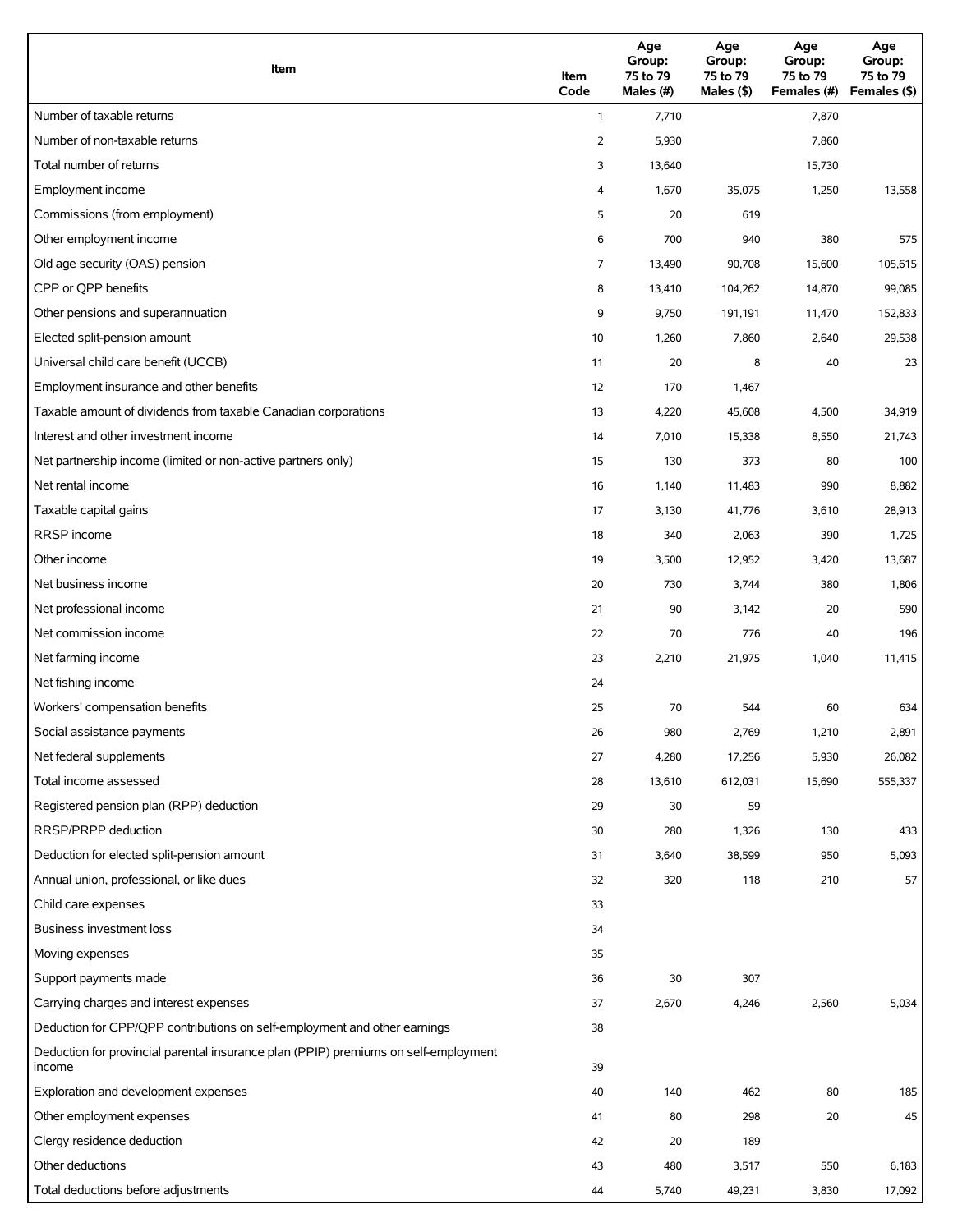| Item                                                                | <b>Item Code</b> | Age Group:<br>75 to 79<br>Males (#) | <b>Age Group:</b><br>75 to 79<br>Males (\$) | <b>Age Group:</b><br>75 to 79<br>Females (#) | <b>Age Group:</b><br>75 to 79<br>Females (\$) |
|---------------------------------------------------------------------|------------------|-------------------------------------|---------------------------------------------|----------------------------------------------|-----------------------------------------------|
| Social benefits repayment                                           | 45               | 980                                 | 3,869                                       | 720                                          | 2,645                                         |
| Net income                                                          | 46               | 13,580                              | 560,347                                     | 15,680                                       | 535,653                                       |
| Canadian Forces personnel and police deduction                      | 47               |                                     |                                             |                                              |                                               |
| Security options deductions                                         | 48               |                                     |                                             |                                              |                                               |
| Other payments deduction                                            | 49               | 4,350                               | 20,548                                      | 5,990                                        | 29,587                                        |
| Non-capital losses of other years                                   | 50               |                                     |                                             |                                              |                                               |
| Net capital losses of other years                                   | 51               | 660                                 | 1,559                                       | 560                                          | 753                                           |
| Capital gains deduction                                             | 52               | 300                                 | 25,930                                      | 220                                          | 13,034                                        |
| Northern residents deductions                                       | 53               |                                     |                                             | 50                                           | 144                                           |
| Additional deductions                                               | 54               | 160                                 | 416                                         | 210                                          | 1,399                                         |
| Farming/fishing losses of prior years                               | 55               | 40                                  | 350                                         |                                              |                                               |
| Total deductions from net income                                    | 56               | 5,400                               | 49,456                                      | 6,840                                        | 45,058                                        |
| Taxable income assessed                                             | 57               | 13,540                              | 511,037                                     | 15,600                                       | 490,715                                       |
| Basic personal amount                                               | 58               | 13,640                              | 156,405                                     | 15,730                                       | 180,390                                       |
| Age amount                                                          | 59               | 12,920                              | 81,268                                      | 15,220                                       | 99,420                                        |
| Spouse or common-law partner amount                                 | 60               | 930                                 | 3,288                                       | 240                                          | 1,092                                         |
| Amount for an eligible dependant                                    | 61               | 10                                  | 105                                         | 30                                           | 296                                           |
| Family caregiver amount for children under 18 years of age          | 62               |                                     |                                             |                                              |                                               |
| Amount for infirm dependants age 18 or older                        | 63               | 10                                  | 54                                          |                                              |                                               |
| CPP or QPP contributions through employment                         | 64               |                                     |                                             |                                              |                                               |
| CPP or QPP contributions on self-employment and other earnings      | 65               |                                     |                                             |                                              |                                               |
| Employment insurance premiums                                       | 66               | 830                                 | 303                                         | 470                                          | 147                                           |
| PPIP premiums paid                                                  | 67               |                                     |                                             |                                              |                                               |
| PPIP premiums payable on employment income                          | 68               |                                     |                                             |                                              |                                               |
| PPIP premiums payable on self-employment income                     | 69               |                                     |                                             |                                              |                                               |
| Volunteer firefighters' amount/search and rescue volunteers' amount | 70               |                                     |                                             |                                              |                                               |
| Canada employment amount                                            | 71               | 2,260                               | 1,964                                       | 1,580                                        | 1,206                                         |
| Public transit amount                                               | 72               | 80                                  | 20                                          | 220                                          | 58                                            |
| Children's arts amount                                              | 73               |                                     |                                             |                                              |                                               |
| Home accessibility expenses                                         | 74               | 30                                  | 110                                         | 20                                           | 85                                            |
| Home buyers' amount                                                 | 75               |                                     |                                             |                                              |                                               |
| Pension income amount                                               | 76               | 10,140                              | 19,219                                      | 11,930                                       | 22,170                                        |
| Caregiver amount                                                    | 77               | 50                                  | 281                                         | 60                                           | 342                                           |
| Disability amount                                                   | 78               | 1,070                               | 8,537                                       | 1,030                                        | 8,248                                         |
| Disability amount transferred from a dependant                      | 79               |                                     |                                             |                                              |                                               |
| Interest paid on student loans                                      | 80               |                                     |                                             |                                              |                                               |
| Tuition, education, and textbook amounts                            | 81               |                                     |                                             |                                              |                                               |
| Tuition, education, and textbook amounts transferred from a child   | 82               |                                     |                                             |                                              |                                               |
| Amounts transferred from spouse or common-law partner               | 83               | 3,100                               | 19,253                                      | 1,720                                        | 8,791                                         |
| Medical expenses                                                    | 84               | 4,360                               | 15,283                                      | 5,690                                        | 17,371                                        |
| Total tax credits on personal amounts                               | 85               | 13,640                              | 45,990                                      | 15,730                                       | 51,030                                        |
| Allowable charitable donations and government gifts                 | 86               | 4,720                               | 10,811                                      | 4,550                                        | 14,298                                        |
| Eligible cultural and ecological gifts                              | 87               |                                     |                                             |                                              |                                               |
| Total tax credit on donations and gifts                             | 88               | 4,710                               | 3,049                                       | 4,540                                        | 4,263                                         |
| Total federal non-refundable tax credits                            | 89               | 13,640                              | 49,039                                      | 15,730                                       | 55,293                                        |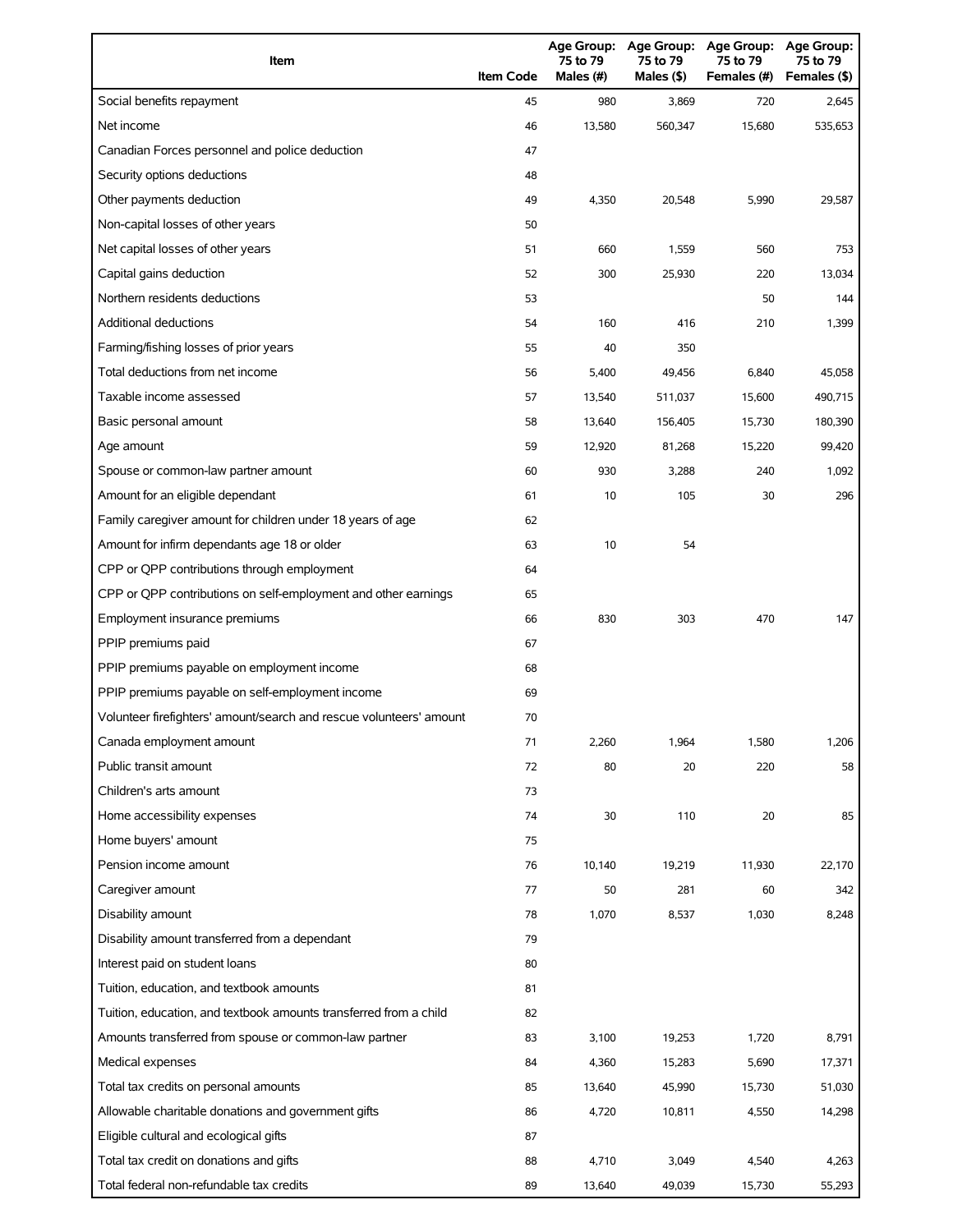| Item                                                        | <b>Item Code</b> | 75 to 79<br>Males (#) | Age Group: Age Group:<br>75 to 79<br>Males $($ \$) | <b>Age Group:</b><br>75 to 79<br>Females (#) | <b>Age Group:</b><br>75 to 79<br>Females (\$) |
|-------------------------------------------------------------|------------------|-----------------------|----------------------------------------------------|----------------------------------------------|-----------------------------------------------|
| Federal dividend tax credit                                 | 90               | 3,540                 | 5,686                                              | 3,620                                        | 4,468                                         |
| Minimum tax carryover                                       | 91               | 110                   | 300                                                | 80                                           | 181                                           |
| Basic federal tax                                           | 92               | 7,690                 | 40,452                                             | 7,830                                        | 31,157                                        |
| Federal foreign tax credit                                  | 93               |                       |                                                    | 1,630                                        | 939                                           |
| Federal political contribution tax credit                   | 94               | 460                   | 83                                                 | 290                                          | 50                                            |
| Investment tax credit                                       | 95               | 50                    | 52                                                 | 20                                           | 13                                            |
| Labour-sponsored funds tax credit (federally registered)    | 96               |                       |                                                    |                                              |                                               |
| Labour-sponsored funds tax credit (provincially registered) | 97               | 40                    | 26                                                 |                                              |                                               |
| Alternative minimum tax payable                             | 98               | 70                    | 599                                                | 40                                           | 315                                           |
| Net federal tax                                             | 99               | 7,600                 | 39,963                                             | 7,780                                        | 30,141                                        |
| CPP contributions on self-employment                        | 100              |                       |                                                    |                                              |                                               |
| Social Benefits repayment                                   | 101              | 980                   | 3,869                                              | 720                                          | 2,645                                         |
| Working income tax benefit (WITB)                           | 102              |                       |                                                    |                                              |                                               |
| Children's fitness tax credit                               | 103              |                       |                                                    |                                              |                                               |
| Eligible educator school supply tax credit                  | 104              |                       |                                                    |                                              |                                               |
| Net provincial or territorial tax                           | 105              | 6,840                 | 23,407                                             | 6,920                                        | 18,293                                        |
| Total tax payable                                           | 106              | 7,710                 | 67,239                                             | 7,870                                        | 51,080                                        |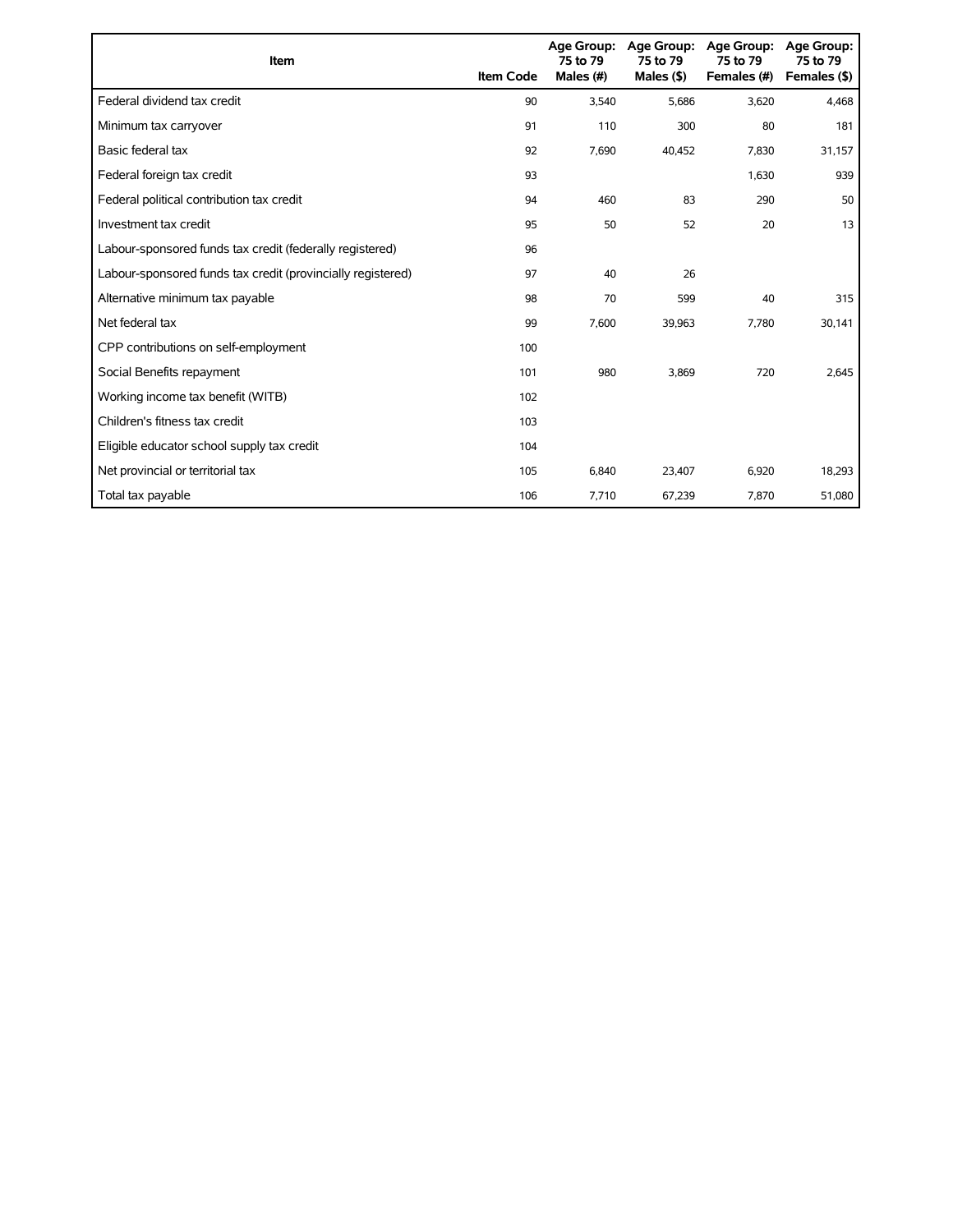| Item                                                                                          | Item<br>Code | Age<br>Group:<br>80 and<br>over Males<br>(# ) | Age<br>Group:<br>80 and<br>over Males<br>(5) | Age<br>Group:<br>80 and<br>over<br>Females (#) | Age<br>Group:<br>80 and<br>over<br>Females (\$) |
|-----------------------------------------------------------------------------------------------|--------------|-----------------------------------------------|----------------------------------------------|------------------------------------------------|-------------------------------------------------|
| Number of taxable returns                                                                     | $\mathbf{1}$ | 9,780                                         |                                              | 12,030                                         |                                                 |
| Number of non-taxable returns                                                                 | 2            | 11,130                                        |                                              | 20,350                                         |                                                 |
| Total number of returns                                                                       | 3            | 20,910                                        |                                              | 32,380                                         |                                                 |
| Employment income                                                                             | 4            | 670                                           | 14,484                                       | 540                                            | 6,033                                           |
| Commissions (from employment)                                                                 | 5            |                                               |                                              |                                                |                                                 |
| Other employment income                                                                       | 6            | 740                                           | 967                                          | 400                                            | 443                                             |
| Old age security (OAS) pension                                                                | 7            | 20,760                                        | 135,651                                      | 32,260                                         | 212,428                                         |
| CPP or QPP benefits                                                                           | 8            | 20,610                                        | 166,609                                      | 30,560                                         | 214,822                                         |
| Other pensions and superannuation                                                             | 9            | 14,270                                        | 238,107                                      | 21,610                                         | 229,683                                         |
| Elected split-pension amount                                                                  | 10           | 1,340                                         | 7,042                                        | 2,290                                          | 24,337                                          |
| Universal child care benefit (UCCB)                                                           | 11           | 10                                            | 8                                            | 10                                             | 6                                               |
| Employment insurance and other benefits                                                       | 12           | 40                                            | 346                                          |                                                |                                                 |
| Taxable amount of dividends from taxable Canadian corporations                                | 13           | 6,240                                         | 73,968                                       | 8,080                                          | 49,816                                          |
| Interest and other investment income                                                          | 14           | 13,410                                        | 40,097                                       | 20,870                                         | 56,589                                          |
| Net partnership income (limited or non-active partners only)                                  | 15           | 120                                           | 214                                          | 80                                             | 296                                             |
| Net rental income                                                                             | 16           | 1,560                                         | 16,536                                       | 1,810                                          | 19,781                                          |
| Taxable capital gains                                                                         | 17           | 4,990                                         | 121,406                                      | 6,900                                          | 83,137                                          |
| RRSP income                                                                                   | 18           | 1,190                                         | 6,578                                        | 2,090                                          | 9,023                                           |
| Other income                                                                                  | 19           | 5,380                                         | 29,118                                       | 6,620                                          | 33,042                                          |
| Net business income                                                                           | 20           | 420                                           | 2,820                                        | 250                                            | 930                                             |
| Net professional income                                                                       | 21           | 70                                            | 3,307                                        | 20                                             | 146                                             |
| Net commission income                                                                         | 22           | 50                                            | 293                                          | 30                                             | 112                                             |
| Net farming income                                                                            | 23           | 3,230                                         | 37,533                                       | 1,550                                          | 19,374                                          |
| Net fishing income                                                                            | 24           |                                               |                                              |                                                |                                                 |
| Workers' compensation benefits                                                                | 25           | 90                                            | 518                                          | 110                                            | 1,269                                           |
| Social assistance payments                                                                    | 26           | 1,390                                         | 3,696                                        | 3,140                                          | 7,585                                           |
| Net federal supplements                                                                       | 27           | 7,770                                         | 27,698                                       | 16,330                                         | 73,563                                          |
| Total income assessed                                                                         | 28           | 20,890                                        | 927,109                                      | 32,350                                         | 1,042,783                                       |
| Registered pension plan (RPP) deduction                                                       | 29           | 10                                            | 14                                           |                                                |                                                 |
| <b>RRSP/PRPP</b> deduction                                                                    | 30           | 210                                           | 769                                          | 150                                            | 426                                             |
| Deduction for elected split-pension amount                                                    | 31           | 3,720                                         | 38,082                                       | 670                                            | 3,402                                           |
| Annual union, professional, or like dues                                                      | 32           | 200                                           | 35                                           | 130                                            | 12                                              |
| Child care expenses                                                                           | 33           |                                               |                                              |                                                |                                                 |
| Business investment loss                                                                      | 34           |                                               |                                              |                                                |                                                 |
| Moving expenses                                                                               | 35           |                                               |                                              |                                                |                                                 |
| Support payments made                                                                         | 36           | 50                                            | 461                                          |                                                |                                                 |
| Carrying charges and interest expenses                                                        | 37           | 4,450                                         | 6,854                                        | 5,750                                          | 6,934                                           |
| Deduction for CPP/QPP contributions on self-employment and other earnings                     | 38           |                                               |                                              |                                                |                                                 |
| Deduction for provincial parental insurance plan (PPIP) premiums on self-employment<br>income | 39           |                                               |                                              |                                                |                                                 |
| Exploration and development expenses                                                          | 40           | 230                                           | 611                                          | 130                                            | 193                                             |
| Other employment expenses                                                                     | 41           | 40                                            | 154                                          |                                                |                                                 |
| Clergy residence deduction                                                                    | 42           |                                               |                                              |                                                |                                                 |
| Other deductions                                                                              | 43           | 780                                           | 5,458                                        | 1,030                                          | 7,447                                           |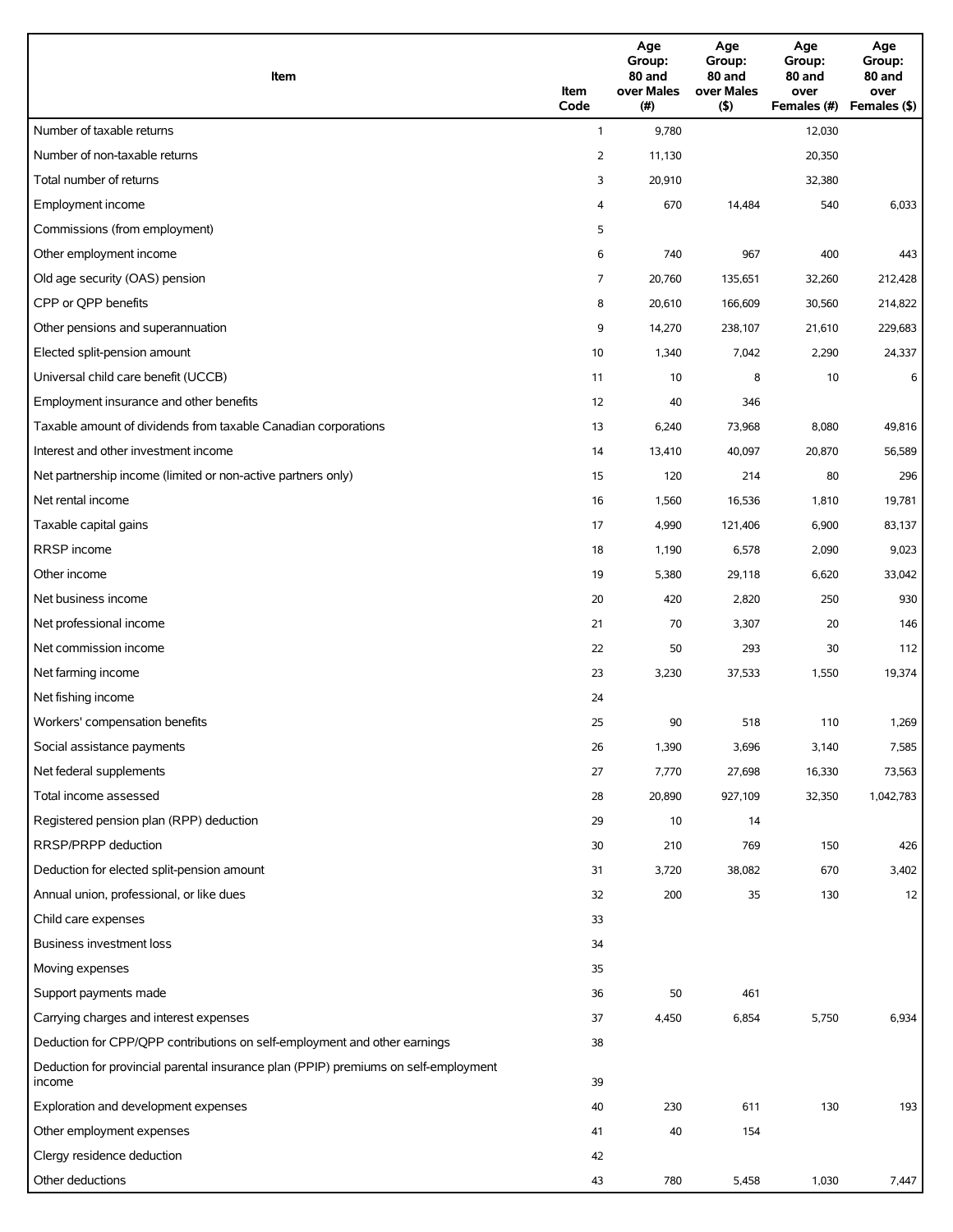| Item                                                                | <b>Item Code</b> | 80 and<br>over Males<br>(# ) | 80 and<br>over Males<br>(5) | Age Group: Age Group: Age Group:<br>80 and<br>over<br>Females (#) | <b>Age Group:</b><br>80 and<br>over<br>Females (\$) |
|---------------------------------------------------------------------|------------------|------------------------------|-----------------------------|-------------------------------------------------------------------|-----------------------------------------------------|
| Total deductions before adjustments                                 | 44               | 7,500                        | 52,487                      | 7,030                                                             | 18,541                                              |
| Social benefits repayment                                           | 45               | 1,480                        | 5,763                       | 1,290                                                             | 4,539                                               |
| Net income                                                          | 46               | 20,850                       | 871,288                     | 32,340                                                            | 1,019,772                                           |
| Canadian Forces personnel and police deduction                      | 47               |                              |                             |                                                                   |                                                     |
| Security options deductions                                         | 48               |                              |                             |                                                                   |                                                     |
| Other payments deduction                                            | 49               | 7,840                        | 31,831                      | 16,400                                                            | 82,312                                              |
| Non-capital losses of other years                                   | 50               |                              |                             |                                                                   |                                                     |
| Net capital losses of other years                                   | 51               | 910                          | 2,909                       | 980                                                               | 2,375                                               |
| Capital gains deduction                                             | 52               | 620                          | 77,227                      | 390                                                               | 40,154                                              |
| Northern residents deductions                                       | 53               | 80                           | 256                         | 50                                                                | 171                                                 |
| Additional deductions                                               | 54               | 280                          | 753                         | 500                                                               | 3,860                                               |
| Farming/fishing losses of prior years                               | 55               |                              |                             |                                                                   |                                                     |
| Total deductions from net income                                    | 56               | 9,380                        | 113,343                     | 17,850                                                            | 129,199                                             |
| Taxable income assessed                                             | 57               | 20,790                       | 758,233                     | 32,180                                                            | 890,842                                             |
| Basic personal amount                                               | 58               | 20,910                       | 239,801                     | 32,380                                                            | 371,377                                             |
| Age amount                                                          | 59               | 19,740                       | 127,592                     | 31,470                                                            | 209,923                                             |
| Spouse or common-law partner amount                                 | 60               | 1,610                        | 4,446                       | 290                                                               | 1,640                                               |
| Amount for an eligible dependant                                    | 61               |                              |                             | 40                                                                | 325                                                 |
| Family caregiver amount for children under 18 years of age          | 62               |                              |                             |                                                                   |                                                     |
| Amount for infirm dependants age 18 or older                        | 63               | 20                           | 76                          | 20                                                                | 113                                                 |
| CPP or QPP contributions through employment                         | 64               |                              |                             |                                                                   |                                                     |
| CPP or QPP contributions on self-employment and other earnings      | 65               |                              |                             |                                                                   |                                                     |
| Employment insurance premiums                                       | 66               | 220                          | 61                          | 90                                                                | 20                                                  |
| PPIP premiums paid                                                  | 67               |                              |                             |                                                                   |                                                     |
| PPIP premiums payable on employment income                          | 68               |                              |                             |                                                                   |                                                     |
| PPIP premiums payable on self-employment income                     | 69               |                              |                             |                                                                   |                                                     |
| Volunteer firefighters' amount/search and rescue volunteers' amount | 70               |                              |                             |                                                                   |                                                     |
| Canada employment amount                                            | 71               | 1,380                        | 929                         | 930                                                               | 601                                                 |
| Public transit amount                                               | 72               | 120                          | 33                          | 460                                                               | 102                                                 |
| Children's arts amount                                              | 73               |                              |                             |                                                                   |                                                     |
| Home accessibility expenses                                         | 74               | 30                           | 148                         | 40                                                                | 155                                                 |
| Home buyers' amount                                                 | 75               |                              |                             |                                                                   |                                                     |
| Pension income amount                                               | 76               | 14,920                       | 27,208                      | 22,490                                                            | 38,953                                              |
| Caregiver amount                                                    | 77               | 60                           | 327                         | 70                                                                | 377                                                 |
| Disability amount                                                   | 78               | 2,850                        | 22,728                      | 4,390                                                             | 35,044                                              |
| Disability amount transferred from a dependant                      | 79               | 60                           | 438                         | 80                                                                | 618                                                 |
| Interest paid on student loans                                      | 80               |                              |                             |                                                                   |                                                     |
| Tuition, education, and textbook amounts                            | 81               |                              |                             |                                                                   |                                                     |
| Tuition, education, and textbook amounts transferred from a child   | 82               | 20                           | 92                          |                                                                   |                                                     |
| Amounts transferred from spouse or common-law partner               | 83               | 5,650                        | 35,898                      | 1,960                                                             | 9,701                                               |
| Medical expenses                                                    | 84               | 7,350                        | 39,076                      | 12,540                                                            | 65,934                                              |
| Total tax credits on personal amounts                               | 85               | 20,910                       | 74,845                      | 32,380                                                            | 110,239                                             |
| Allowable charitable donations and government gifts                 | 86               | 7,040                        | 25,169                      | 9,230                                                             | 19,506                                              |
| Eligible cultural and ecological gifts                              | 87               |                              |                             |                                                                   |                                                     |